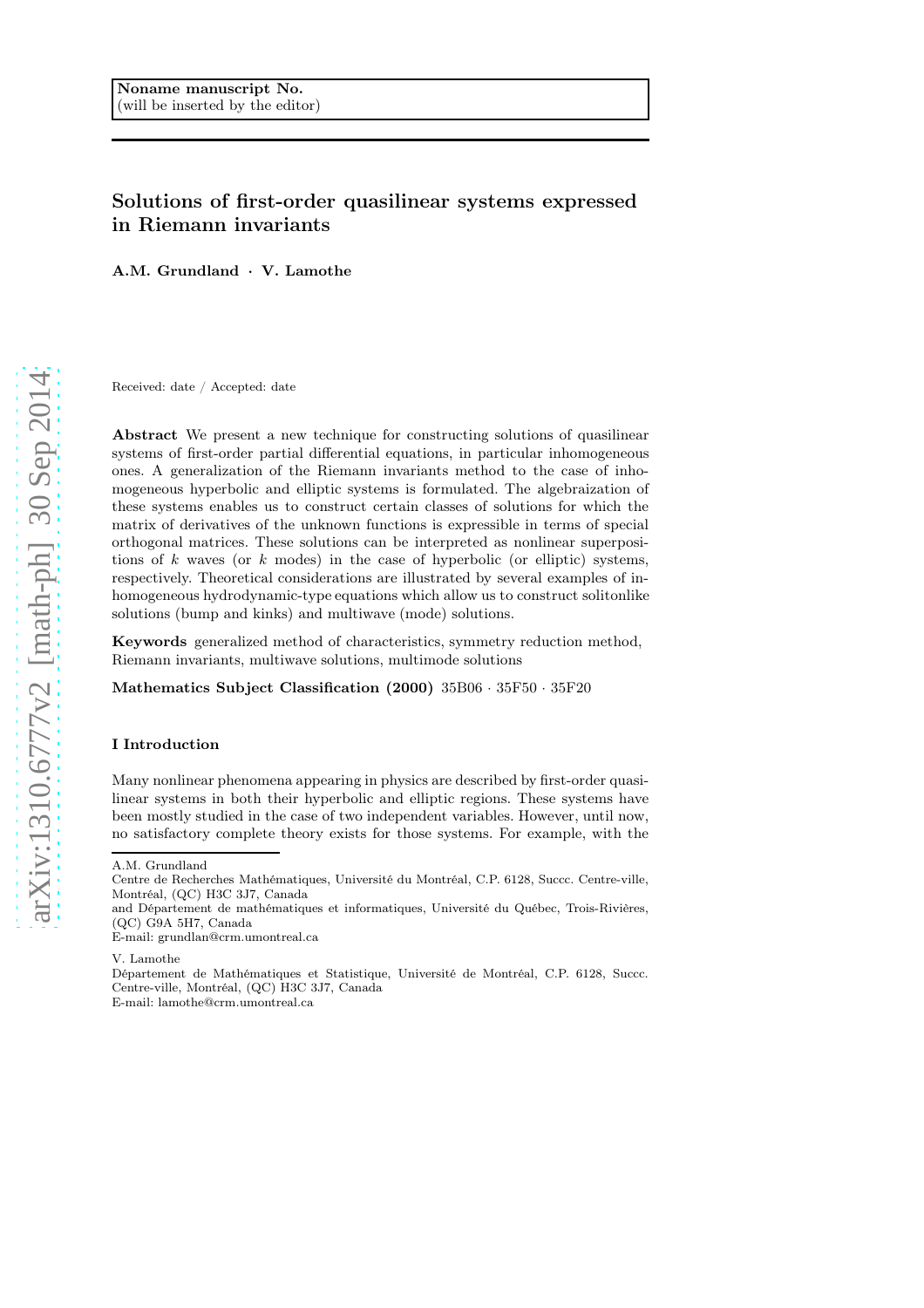exception of certain particular results, the existence and uniqueness theorem for solutions of initial and boundary value problems is not available in general. Such exceptions include the necessary and sufficient conditions for the temporal existence of smooth solutions of hyperbolic systems admitting conservation laws [\[18,](#page-28-0) [21,](#page-28-1) [25\]](#page-28-2). Solutions of hyperbolic quasilinear systems do not exist for an arbitrary period of time, even for smooth conditions. They usually blow up at the end of a finite time interval. In general, the first derivatives of the solution become unbounded after a finite time  $T > 0$ , and for a time  $t > T$ , smooth solutions no longer exist. This well-known phenomenon is called the gradient catastrophe [\[5,](#page-27-0) [17,](#page-28-3) [25\]](#page-28-2). It can even occur in situations where physical intuition would lead us to expect the existence of continuous solutions after time  $T$ . In other words, the difficulty which appears here is to determine initial data for the quasilinear hyperbolic system which allows sufficiently large time interval before the gradient catastrophe occurs. It has been proved (see  $e.g.$  [\[5,](#page-27-0)17,21,25,27]) that even for sufficiently small initial conditions, there exists a time interval  $[t_0, T]$  in which the gradient catastrophe does not occur. In this interval, the problem of propagation and superposition of waves can be posed and solved by the method of characteristics. Through this method, the existence, uniqueness and continuous dependence of the solution with respect to the initial conditions has been established by many authors (see  $e.g.$ [\[1,](#page-27-1) [6,](#page-27-2) [16,](#page-28-5) [19,](#page-28-6) [22,](#page-28-7) [25\]](#page-28-2) and references therein). The obtained results are significant in the sense that the solution is constructed in the domain where its existence is predicted.

The method of Riemann invariants and its generalization, that is, the generalized method of characteristics (GMC) [\[2,](#page-27-3) [16,](#page-28-5) [24\]](#page-28-8) for hyperbolic quasilinear systems of equations in many dimensions, is a technique for obtaining certain classes of exact solutions representing Riemann waves. These solutions are omnipresent for hyperbolic systems and constitute their elementary solutions. They are building blocks for the construction of more general solutions describing the superposition of many waves, k-waves (solutions of rank  $k$ ), that are more interesting from the physical point of view [\[3,](#page-27-4) [14,](#page-28-9) [16,](#page-28-5) [24\]](#page-28-8). Recently, the applicability of the conditional symmetry method (CSM) has been extended to the construction of multiwave solutions obtained by the GMC [\[9,](#page-27-5) [10,](#page-27-6) [12\]](#page-28-10). The CSM is not limited to hyperbolic systems, but can also be applied to elliptic systems. The links between the two methods is an interesting problem which was addressed in [\[10,](#page-27-6) [11\]](#page-28-11). The adaptation of the GMC in the context of the analysis of the symmetry group of first-order quasilinear elliptic systems requires the introduction of complex integral elements instead of simple real integral elements (which are used in the construction of solutions of hyperbolic systems [\[3,](#page-27-4) [15,](#page-28-12) [24,](#page-28-8) [26\]](#page-28-13)). In particular, for first-order elliptic systems, we are interested in the construction of multimode solutions corresponding to nonlinear superpositions of elementary solutions (simple modes). We demonstrate that the method of conditional symmetries [\[7,](#page-27-7) [8,](#page-27-8) [10\]](#page-27-6) is an efficient tool for reaching this goal. This approach is applied to hydrodynamic-type equations in their elliptic and hyperbolic regions and has been studied through both the GMC and the CSM. This constitutes the subject of this work, which is a follow up of the paper [\[11\]](#page-28-11).

The proposed approach goes deeper into the algebraic aspect of first-order partial differential systems, which allows us to obtain some new results on their solvability. For this purpose we postulate a new form of solution of the initial system for which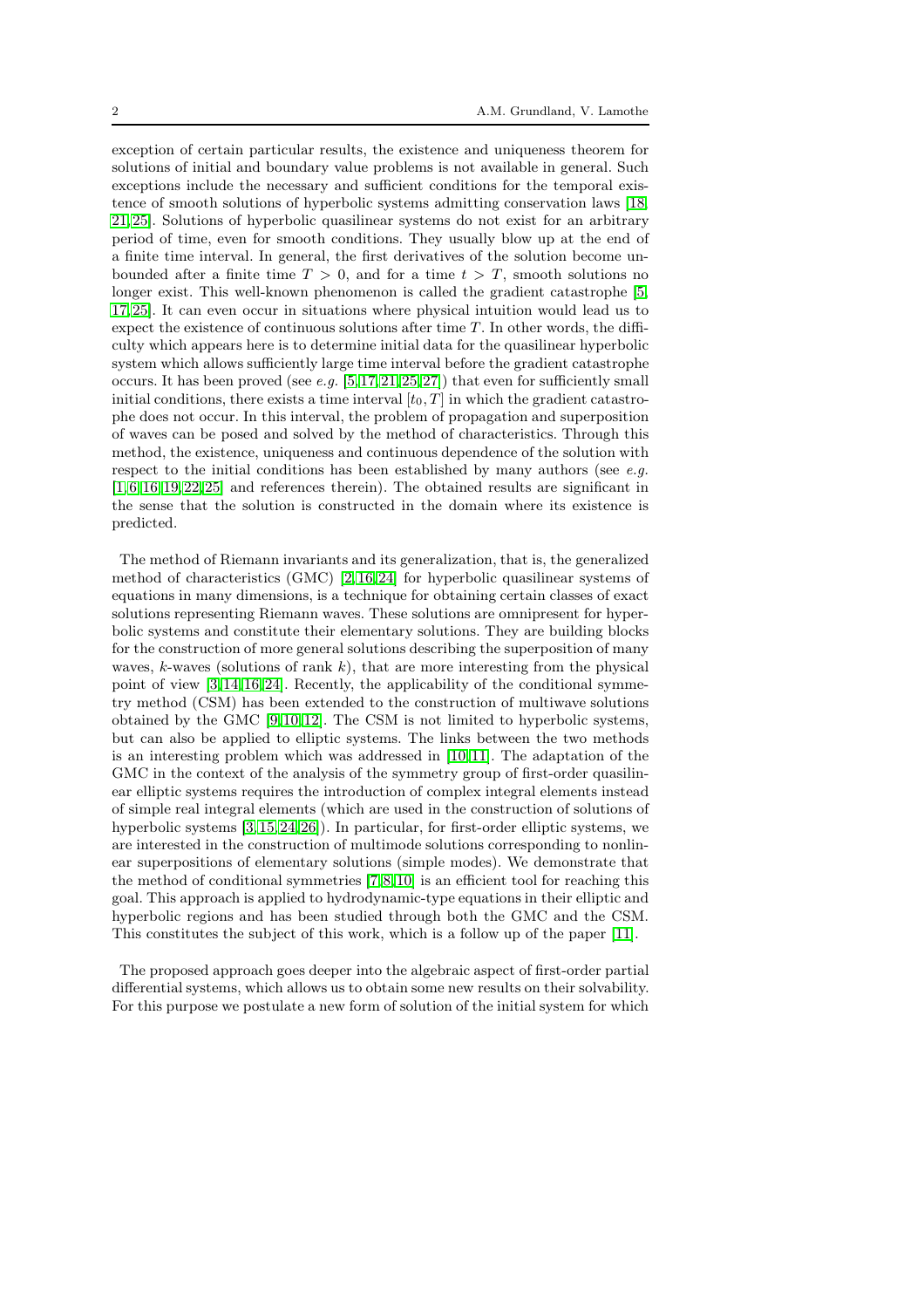the matrix of derivatives of the unknown functions is expressed in terms of special orthogonal matrices, of the right-hand side of the partial differential system and of some characteristic vectors associated with the homogeneous part of this system. This decomposition of the matrix of derivatives is no longer in the specific form restricted to the sum of homogeneous and inhomogeneous integral elements as required by the GMC. In the latter case, when solutions exist, they represent a superposition of Riemann waves which admit the freedom of k arbitrary functions of one variable  $[4, 15, 23]$  $[4, 15, 23]$  $[4, 15, 23]$ . For the postulate form of the solution the compatibility conditions are weakened in such a way that they allow us to obtain some larger classes of solutions including the one obtained by the GMC for the problem of superposition of waves or modes.

The plan of this paper is as follows. Section [II](#page-2-0) contains a brief description of the construction of Riemann  $k$  waves obtained by the GMC. Section [III](#page-5-0) contains examples of applications of the GMC to the equations of fluid dynamics in  $(3 + 1)$ dimensions. In Section [IV,](#page-11-0) we investigate and construct the multiwave solutions expressed in terms of Riemann invariants which represent a generalization of the results obtained in Section [II.](#page-2-0) Section [V](#page-14-0) contains a detailed account of the construction of multimode solutions for elliptic systems. Sections [VI](#page-16-0) and [VII](#page-18-0) present an adaptation of the method presented in Sections [IV](#page-11-0) and [V](#page-14-0) for the case of underdetermined systems. Several examples of inhomogeneous hydrodynamic-type equations are included in Section [VIII](#page-19-0) as illustrations of the theoretical results. Section [IX](#page-25-0) contains remarks and some suggestions regarding possible future developments.

## <span id="page-2-0"></span>II Generalized method of characteristics

Consider a first-order system of quasilinear autonomous partial differential equations (PDEs) in  $p$  independent variables

<span id="page-2-1"></span>
$$
\mathcal{A}^{\mu i}_{\alpha}(u)u_i^{\alpha} = b^{\mu}(u), \quad \mu = 1, \dots, m, \quad \alpha = 1, \dots, q, \quad i = 1, \dots, p,
$$
 (1)

where  $u_i^{\alpha} = \partial u^{\alpha}/\partial x^i$ . We adopt the convention that repeated indices are summed unless one of them is in brackets. The system [\(1\)](#page-2-1) is an inhomogeneous one with coefficients depending on q unknown functions  $u = (u^1, \dots, u^q)^T \in \mathbb{R}^q$ . The Euclidean space  $E = \mathbb{R}^p$  (the space of independent variables  $x = (x^1, \ldots, x^p)$ ) is called the physical space, while the space  $\mathcal{U} = \mathbb{R}^q$  (the space of dependent variables) is called the hodograph space. Let us assume that the coefficients  $A^{ui}_{\alpha}(u)$ and  $b(u)$  are smooth real-valued functions of the real variables u. We investigate the existence and the construction of solutions describing the propagation and nonlinear superposition of waves or modes that can be admitted by the system [\(1\)](#page-2-1). Such solutions are particularly interesting from the physical point of view because they cover a wide range of the wave phenomena arising in the presence of the external forces that can be observed in such domains as field theory, fluid dynamics, elasticity, etc. These phenomena are described by systems of the form [\(1\)](#page-2-1) or systems that can be reduced to that form by introducing new unknown functions. The methodological approach assumed in this section is based on the generalized method of characteristics which was extensively developed in  $[1, 2, 16]$  $[1, 2, 16]$  $[1, 2, 16]$ ,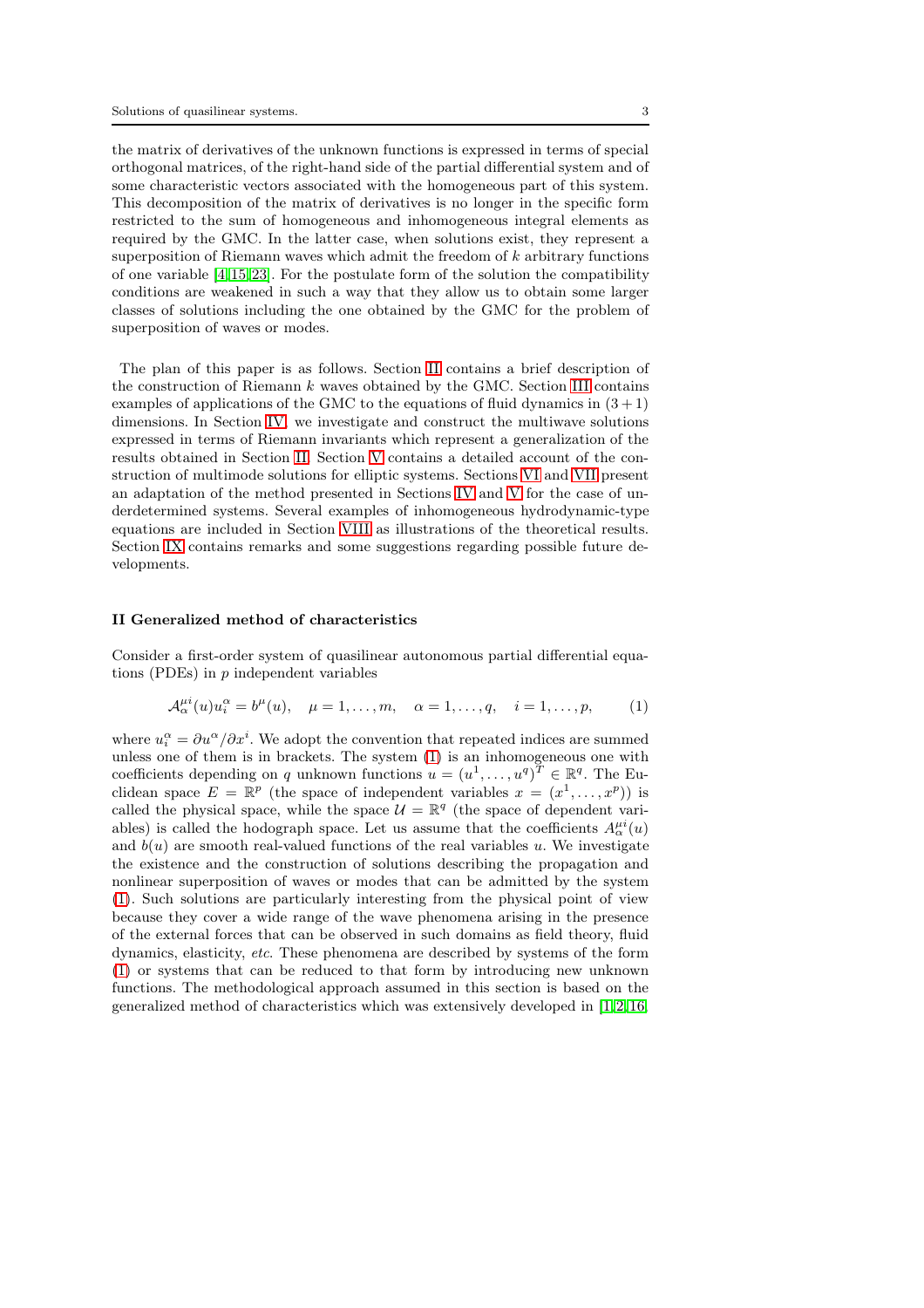[24\]](#page-28-8) for homogeneous systems and generalized to inhomogeneous systems [\[14,](#page-28-9) [15\]](#page-28-12). The specific feature of this approach is an algebraic and geometric point of view. The algebraization of PDEs was made possible by representing the general integral element as a linear combination of some special simple integral elements [\[2,](#page-27-3) [14,](#page-28-9) [24\]](#page-28-8).

The algebraization of the inhomogeneous system [\(1\)](#page-2-1) allows us to construct certain classes of solutions, which correspond to a superposition of  $k$  simple waves together with a simple state solution (as introduced in [\[14\]](#page-28-9), see Appendix). In this case, a specific constraint on the derivatives of a solution  $u(x)$  is postulated. We require that the Jacobian matrix  $\partial u^{\alpha}/\partial x^i$  be the sum of homogeneous and inhomogeneous simple integral elements

<span id="page-3-1"></span>
$$
\frac{\partial u^{\alpha}}{\partial x^{i}} = \xi^{A} \gamma_{A}^{\alpha} \lambda_{i}^{A} + \gamma_{0}^{\alpha} \lambda_{i}^{0}, \qquad (2)
$$

where the summation is taken over the index  $A$  which runs from 1 to  $k$  and we have assumed that

<span id="page-3-0"></span>
$$
\mathcal{A}^{\mu i}_{\alpha} \gamma^{\alpha}_{(A)} \lambda^{A}_{i} = 0, \qquad \mathcal{A}^{\mu i}_{\alpha} \gamma^{\alpha}_{0} \lambda^{0}_{i} = b^{\mu},
$$
  

$$
\lambda^{A_{1}} \wedge \lambda^{A_{2}} \wedge \lambda^{A_{3}} \neq 0 \quad \text{for } 0 < A_{1} < A_{2} < A_{3} \leq k,
$$
 (3)

and

$$
rank(\gamma_0, \gamma_1, \dots, \gamma_k) = k + 1 \leq q.
$$

Here  $\xi^A \neq 0$  is treated as a function of x. We suppose that we can find k distinct characteristic vectors  $\lambda^A(u) = (\lambda_1^A(u), \dots, \lambda_p^A(u))$  and k linearly independent characteristic vectors  $\gamma_A(u) = (\gamma_A^1(u), \ldots, \gamma_A^q(u))$  which satisfy the homogenous equations [\(3\)](#page-3-0). We suppose also that the noncharacteristic vectors  $\lambda^0(u) = (\lambda_1^0(u), \ldots, \lambda_p^0(u))$  and  $\gamma_0(u) = (\gamma_0^1(u), \ldots, \gamma_0^q(u))$  obey the inhomogeneous equations [\(3\)](#page-3-0). The resulting solution of [\(2\)](#page-3-1) is called a k-wave solution for the inhomogeneous hyperbolic system [\[14,](#page-28-9) [15\]](#page-28-12). Under the above assumptions it was shown [\[13,](#page-28-15) [14,](#page-28-9) [24\]](#page-28-8) that the necessary and sufficient conditions for the existence of k-wave solutions of the system [\(1\)](#page-2-1), subjected to conditions [\(2\)](#page-3-1), require the following constraints on vectors  $\lambda^n$  and  $\gamma^n$ ,  $n = 0, 1, \ldots, k$ . The explicit parametrization of the integral surface S in terms of Riemann invariants  $r = (r^0, r^1, \ldots, r^k)$  is obtained by solving the system of PDEs

<span id="page-3-4"></span>
$$
\frac{\partial f^{\alpha}}{\partial r^{n}} = \gamma_{n}^{\alpha}(u), \qquad n = 0, 1, \dots, k,
$$
\n(4)

with solution

$$
u=f(r).
$$

Next, we look for the most general solution of the system of 1-forms  $dr^n$  for  $\lambda^n$  as functions of r

<span id="page-3-2"></span>
$$
dr^{0} = \lambda^{0}
$$
,  $dr^{A} = \xi^{A}(x)\lambda^{A}(r)$ ,  $A = 1,..., k.$  (5)

The compatibility conditions for the system [\(5\)](#page-3-2) impose some restrictions on the wave vectors  $\lambda^n$ . Namely, the system [\(5\)](#page-3-2) has solutions (is completely integrable) if the following conditions are satisfied

<span id="page-3-3"></span>
$$
\frac{\partial \lambda^A}{\partial r^n} \in \text{span}\left\{\lambda^A, \lambda^n\right\}, \qquad \frac{\partial \lambda^0}{\partial r^n} \in \text{span}\left\{\lambda^n\right\}, \qquad n \neq A. \tag{6}
$$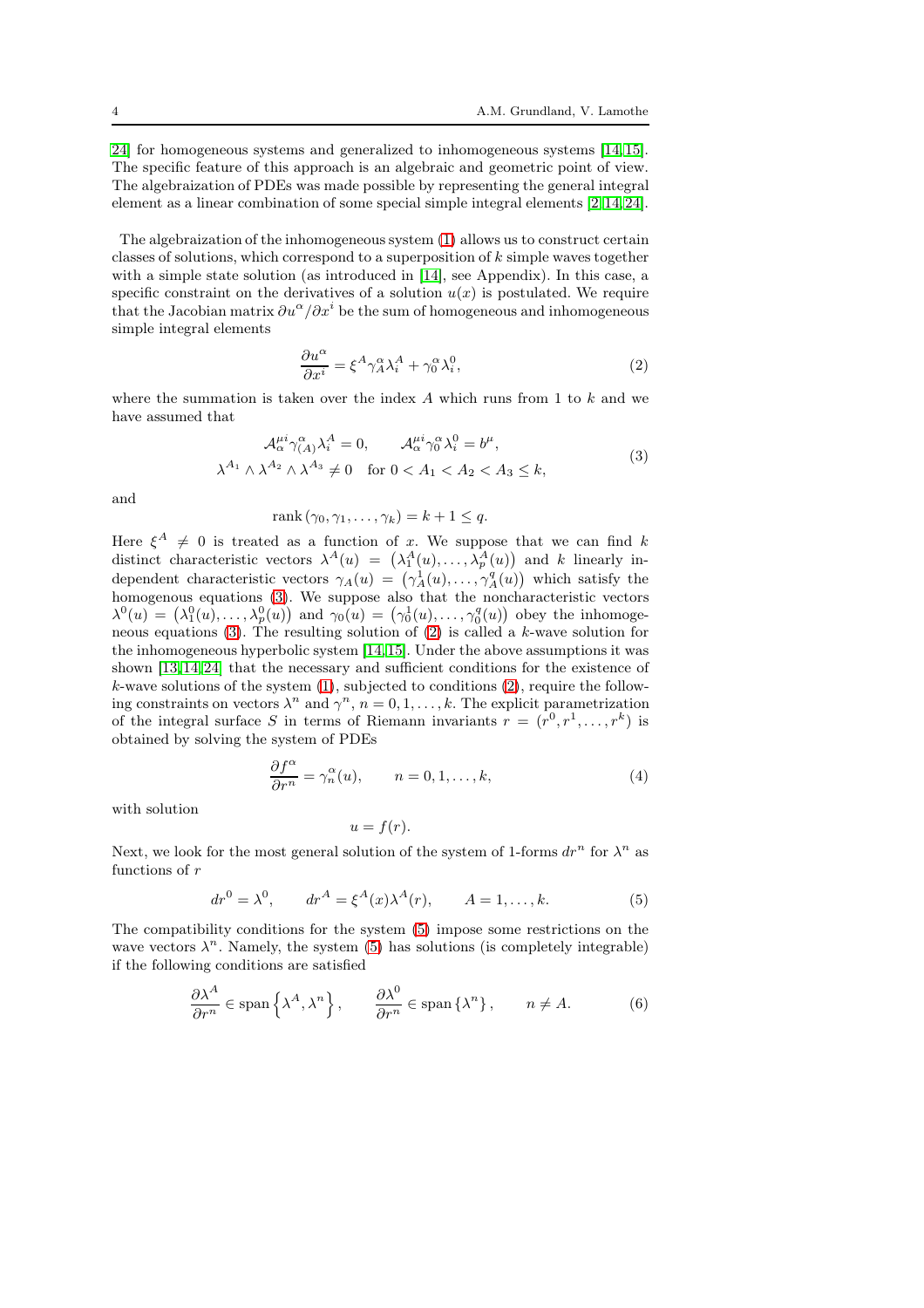Here we have denoted the vector space spanned by the vectors  $\lambda^A$  and  $\lambda^n$  by span  $\{\lambda^A, \lambda^n\}$ , while  $\partial \lambda^0/\partial r^n$  is proportional to  $\lambda^n$ . These relations are the necessary and sufficient conditions for the existence of solutions of the system [\(5\)](#page-3-2). They ensure that the set of solutions of the system  $(5)$  depends on k arbitrary functions of one variable [\[13,](#page-28-15)14]. Finally, under the assumption that  $\lambda^1, \ldots, \lambda^k$ are linearly independent and satisfy [\(6\)](#page-3-3) the k-wave solutions are obtained from the explicit parametrization of the integral surface  $u = f(r^0, r^1, \ldots, r^k)$ . The quantities  $r^0, r^1, \ldots, r^k$  are implicitly defined as functions of  $x^1, \ldots, x^p$  by the solution of the system for certain functionally independent differentiable functions  $\psi^A$  of  $r$ 

$$
\lambda_i^A(r)x^i = \psi^A(r), \qquad \frac{\partial \psi^A}{\partial r^n} = \alpha_n^A(r)\psi^{(A)} + \beta_n^A(r)\psi^{(n)}, \quad A \neq n,\tag{7}
$$

where  $\alpha_n^A$  and  $\beta_n^A$  are given functions of  $r = (r^0, r^1, \dots, r^k)$ . The physical interpretation of these solutions is that the profiles of simple waves related with the simple elements  $\gamma_A \otimes \lambda^A$  can be chosen in an arbitrary way, but the profile of a simple state related with the inhomogeneous element  $\gamma_0 \otimes \lambda^0$  is somehow determined by [\(3\)](#page-3-0) and [\(6\)](#page-3-3). These solutions represent some nonlinear superpositions of  $k$  waves on a simple state [\[14\]](#page-28-9). However, our present approach will go deeper into the geometrical aspects of compatibility conditions [\(4\)](#page-3-4) and [\(6\)](#page-3-3) by weakening them. So it will later enable us to obtain new results on the solvability of the problem of superposition of k-waves for inhomogeneous hyperbolic systems and extend this approach to elliptic systems.

Note that, in the case of the underdetermined system of equations  $(1)$  (*i.e.* when  $m < q = m + l$ ) the real simple integral elements are determined by the equation

$$
\mathcal{A}_{\alpha}^{\mu i}(u)\lambda_i \eta^{\alpha} = \mathcal{A}_{s}^{\mu i}(u)\lambda_i \eta_1^{s} + \mathcal{A}_{t}^{\mu i}(u)\lambda_i \eta_2^{t} = b^{\mu},\tag{8}
$$

where  $\mu \in M = \{1, \ldots, m\}, s \in I_1, t \in I_2 \text{ and } I_1 \cup I_2 \text{ is the partition of the set }$  $I = \{1, \ldots, q\}$  into subsets containing m and  $l = q - m$  elements, respectively. The vector field  $\eta = (\eta_1, \eta_2)$  has q components, while

$$
\eta_1 = (\eta^s)_{s \in I_1}, \qquad \eta_2 = (\eta^t)_{t \in I_2}
$$

and the  $m \times q$  matrix

$$
(\mathcal{A}_1 \lambda, \mathcal{A}_2 \lambda) = \left( \left( \mathcal{A}_s^{\mu i} \lambda_i \right)_{s \in I_1}^{\mu \in m}, \left( \mathcal{A}_t^{\mu i} \lambda_i \right)_{t \in I_2}^{\mu \in m} \right)
$$

is a proper partition of the matrix  $(\mathcal{A}_{\alpha}^{\mu i}\lambda_i)$ . If the  $m \times m$  matrix  $(\mathcal{A}_1 \lambda)$  is a nonsingular one, then we can determine the quantity

$$
\eta_1 = \left(\mathcal{A}_1\lambda\right)^{-1}\left(b - \left(\mathcal{A}_2\lambda\right)\eta_2\right).
$$

Hence, there exists a bijective correspondence between  $\eta \otimes \lambda$  and  $\eta_2 \otimes \lambda$  which determines a map on the set of simple integral elements and for which the domain is formed by these elements that have nonsingular matrices

$$
\mathcal{A}_1 \lambda = \left(\mathcal{A}_s^{\mu i} \lambda_i\right)_{s \in I_1}^{\mu \in m}.
$$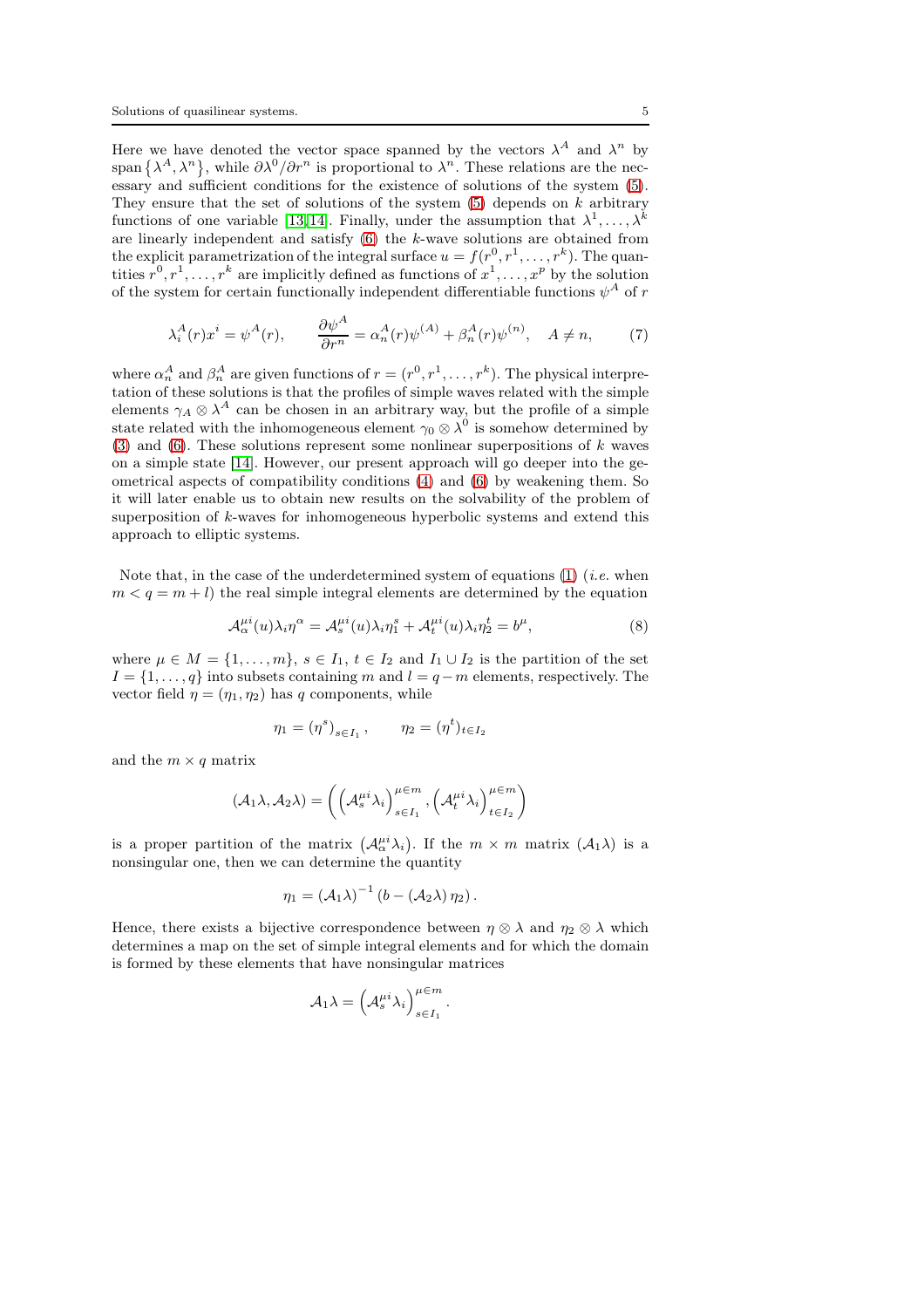This map is determined by the partition of the set  $I = \{1, \ldots, q\} = I_1 \cup I_2$ . All possible partitions of this type determine an atlas composed of  $\left(\begin{array}{c} q \\ q \end{array}\right)$ m maps covering the set of real simple integral elements, where they are regular in the sense that

$$
\mathrm{rank}\left(\mathcal{A}_{\alpha}^{\mu i}\lambda_i\right)=m.
$$

One can partition the set of simple integral elements in stratas numbered by the rank of matrices  $\mathcal{A}_{\alpha}^{\mu i} \lambda_i$ . Regular elements form strata of the highest dimension. One can determine atlases on the other stratas analogously and solve the considered underdetermined system by the GMC.

## <span id="page-5-0"></span>III Inhomogeneous fluid dynamics equations

Now we present some examples which illustrate the theoretical considerations presented in Section [II.](#page-2-0) We discuss the classical equations of an ideal compressible nonviscous fluid placed in the presence of gravitational and Coriolis forces. Under these assumptions, the fluid dynamics system of equations in  $(3 + 1)$  dimensions takes the form

<span id="page-5-1"></span>
$$
\rho(\mathbf{v}_t + (\mathbf{v} \cdot \nabla)\mathbf{v}) + \nabla p = \rho \mathbf{v} \times \mathbf{\Omega} + \rho \mathbf{g},
$$
  
\n
$$
\rho_t + (\mathbf{v} \cdot \nabla)\rho + \rho \nabla \cdot \mathbf{v} = 0,
$$
  
\n
$$
(pp^{-k})_t + (\mathbf{v} \cdot \nabla)(pp^{-k}) = 0,
$$
\n(9)

where we have used the following notation:  $\rho$  and  $p$  are the density and the pressure of the fluid respectively, **v** is the vector field of the fluid velocity,  $k > 0$  is the polytropic exponent and the external forces are the Coriolis  $\rho \mathbf{v} \times \mathbf{\Omega}$  (with angular velocity  $\Omega$ ) and the gravitational  $\rho$ g forces. The algebraic equations that determine simple integral elements for the equation [\(9\)](#page-5-1) are of the form

<span id="page-5-2"></span>
$$
\rho \delta |\lambda| \gamma + \gamma^p \lambda = \rho \mathbf{v} \times \mathbf{\Omega} + \rho \mathbf{g},
$$
  
\n
$$
\delta |\lambda| \gamma^\rho + \rho \gamma \cdot \lambda = 0,
$$
  
\n
$$
\rho \delta |\lambda| (\gamma^\rho - \frac{k p}{\rho} \gamma^\rho) = 0.
$$
\n(10)

Here we have used the following notation: The space of unknown functions, the hodograph space  $U \subset \mathbb{R}^5$ , has coordinates  $u = (\rho, p, \mathbf{v})$ . The corresponding elements of the tangent space  $T_u \mathcal{U}$  are denoted by  $\gamma = (\gamma^\rho, \gamma^\rho, \gamma)$ , where  $\gamma =$  $(\gamma^1, \gamma^2, \gamma^3)$  is associated with the velocity vector **v** and  $(\gamma^{\rho}, \gamma^{\rho})$  are associated with the density  $\rho$  and pressure p, respectively. Here we have denoted  $\lambda = (\lambda_0, \lambda)$ , where  $\lambda_0$  is the phase velocity and  $\lambda = (\lambda_1, \lambda_2, \lambda_3)$  is the wave vector. We have replaced the derivatives of the unknown functions  $\rho_t$ ,  $\rho_{x_i}$ ,  $p_t$ ,  $p_{x_i}$ ,  $\mathbf{v}_t$  and  $\mathbf{v}_{x_i}$ in equation [\(9\)](#page-5-1) by the simple elements  $\gamma^{\rho}\lambda_0$ ,  $\gamma^{\rho}\lambda_i$ ,  $\gamma^{\rho}\lambda_0$ ,  $\gamma^{\rho}\lambda_i$ ,  $\gamma\lambda_0$  and  $\gamma\lambda_i$ ,  $i = 1, 2, 3$ , respectively. According to [\[24\]](#page-28-8), we define the quantity

<span id="page-5-3"></span>
$$
\delta|\lambda| = \lambda_0 + \mathbf{v} \cdot \lambda,\tag{11}
$$

which physically describes the velocity of propagation of a wave relative to the fluid while  $\lambda_0$  describes the phase velocity of the considered wave  $\mathfrak{E}$ ,  $\mathfrak{A}$  or  $\mathfrak{H}$ . The equations [\(10\)](#page-5-2) form a system of linear inhomogeneous algebraic equations, whose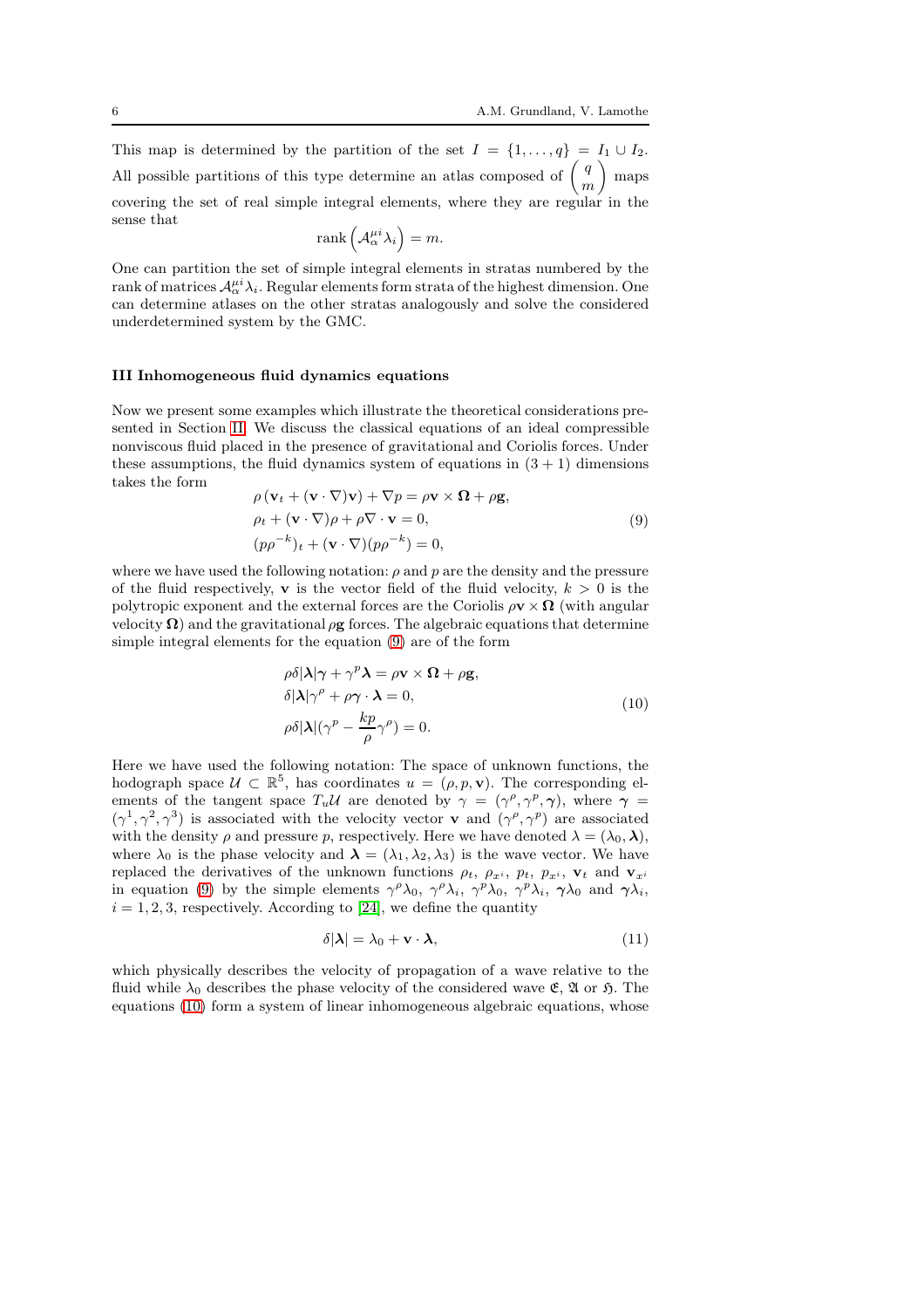solutions  $\gamma \in T_u(\mathcal{U})$  and  $\lambda \in \mathfrak{E}^*$  ( $\mathfrak{E}^*$  being the dual space of the classical spacetime  $\mathfrak{E} \in \mathbb{R}^4$ , determine the simple integral elements associated with the equation [\(9\)](#page-5-1).

It follows from the analysis of the homogeneous system corresponding to [\(10\)](#page-5-2) that there exist nontrivial solutions for the vector  $\gamma = (\gamma^{\rho}, \gamma^{\rho}, \gamma)$  when the characteristic determinant of this system is equal to zero. Thus we obtain the following condition

$$
\delta^3 |\lambda|^3 \left( \delta^2 |\lambda|^2 - \frac{k p}{\rho} |\lambda|^2 \right) = 0. \tag{12}
$$

So we obtain two types of homogeneous simple integral elements

(i) The entropic simple element  $\mathfrak{E}$ :

<span id="page-6-0"></span>
$$
\delta = 0, \qquad \lambda = (-\mathbf{v} \cdot \mathbf{\lambda}, \mathbf{\lambda}), \qquad \gamma = (\gamma^{\rho}, 0, \gamma), \tag{13}
$$

with the condition  $\gamma \cdot \lambda = 0$ . Here  $\gamma_{\rho}$ , is an arbitrary function. (ii) The acoustic simple element A:

$$
\delta |\lambda| = \epsilon \left(\frac{kp}{\rho}\right)^{1/2} |\lambda|, \quad \lambda = (\delta |\lambda| - \mathbf{v} \cdot \lambda, \lambda), \quad \epsilon = \pm 1,
$$

$$
\gamma = \left(\gamma^{\rho}, \frac{kp}{\rho}\gamma^{\rho}, -\delta \frac{\lambda}{|\lambda|} \frac{\gamma^{\rho}}{\rho}\right),
$$

where  $\gamma^{\rho}$  is an arbitrary function.

The nontrivial solutions for  $\gamma_0 \in T_u \mathcal{U}$  and  $\lambda^0 \in E^*$  of the inhomogeneous system [\(10\)](#page-5-2) determine three types of the inhomogeneous simple integral elements of [\(9\)](#page-5-1), namely

(i) The entropic inhomogeneous simple element  $\mathfrak{E}_0$ 

<span id="page-6-1"></span>
$$
\delta = 0, \quad \gamma_0^{\mathfrak{E}_0} = (\gamma_\rho, \rho, \alpha \times (\mathbf{g} - \mathbf{\Omega} \times \mathbf{v})), \quad \lambda^0 = (-\mathbf{v} \cdot \mathbf{g}, \mathbf{g} - \mathbf{\Omega} \times \mathbf{v}), \quad (14)
$$

where  $\alpha$  is an arbitrary vector in  $\mathbb{R}^3$  and  $\gamma_\rho$  is an arbitrary function. (ii) The acoustic inhomogeneous simple element  $\mathfrak{A}_0$ 

<span id="page-6-2"></span>
$$
\delta|\lambda| = \epsilon |\lambda| \left(\frac{kp}{\rho}\right)^{1/2}, \quad \lambda_{\mathfrak{A}_0}^0 = (\delta|\lambda| - \mathbf{v} \cdot \lambda, \lambda), \quad \lambda \cdot (\mathbf{g} - \mathbf{\Omega} \times \mathbf{v}) = 0,
$$
  

$$
\gamma_0^{\mathfrak{A}_0} = \left(\gamma_\rho, \frac{kp}{\rho} \gamma_\rho, (\delta|\lambda|)^{-1} \left(\rho(\mathbf{g} - \mathbf{\Omega} \times \mathbf{v}) - \frac{kp}{\rho} \gamma_\rho \lambda\right)\right), \quad \epsilon = \pm 1.
$$
 (15)

where  $\gamma_{\rho}$  is an arbitrary function.

(iii) The hydrodynamic inhomogeneous simple element  $\mathfrak{H}_0$ 

$$
\gamma_0^5 = \left( -\rho \frac{(\mathbf{g} - \mathbf{\Omega} \times \mathbf{v}) \cdot \mathbf{\lambda}}{(\delta |\mathbf{\lambda}|)^2 - \frac{kp}{\rho} |\lambda|^2}, -kp \frac{(\mathbf{g} - \mathbf{\Omega} \times \mathbf{v}) \cdot \mathbf{\lambda}}{(\delta |\mathbf{\lambda}|)^2 - \frac{kp}{\rho} |\lambda|^2}, \frac{1}{\rho \delta} \left[ \rho(\mathbf{g} - \mathbf{\Omega} \times \mathbf{v}) + kp \frac{(\mathbf{g} - \mathbf{\Omega} \times \mathbf{v}) \cdot \mathbf{\lambda}}{(\delta |\mathbf{\lambda}|)^2 - \frac{kp}{\rho} |\lambda|^2} \mathbf{\lambda} \right] \right),
$$
  

$$
\lambda = (\delta |\mathbf{\lambda}| - \mathbf{v} \cdot \mathbf{\lambda}, \mathbf{\lambda}).
$$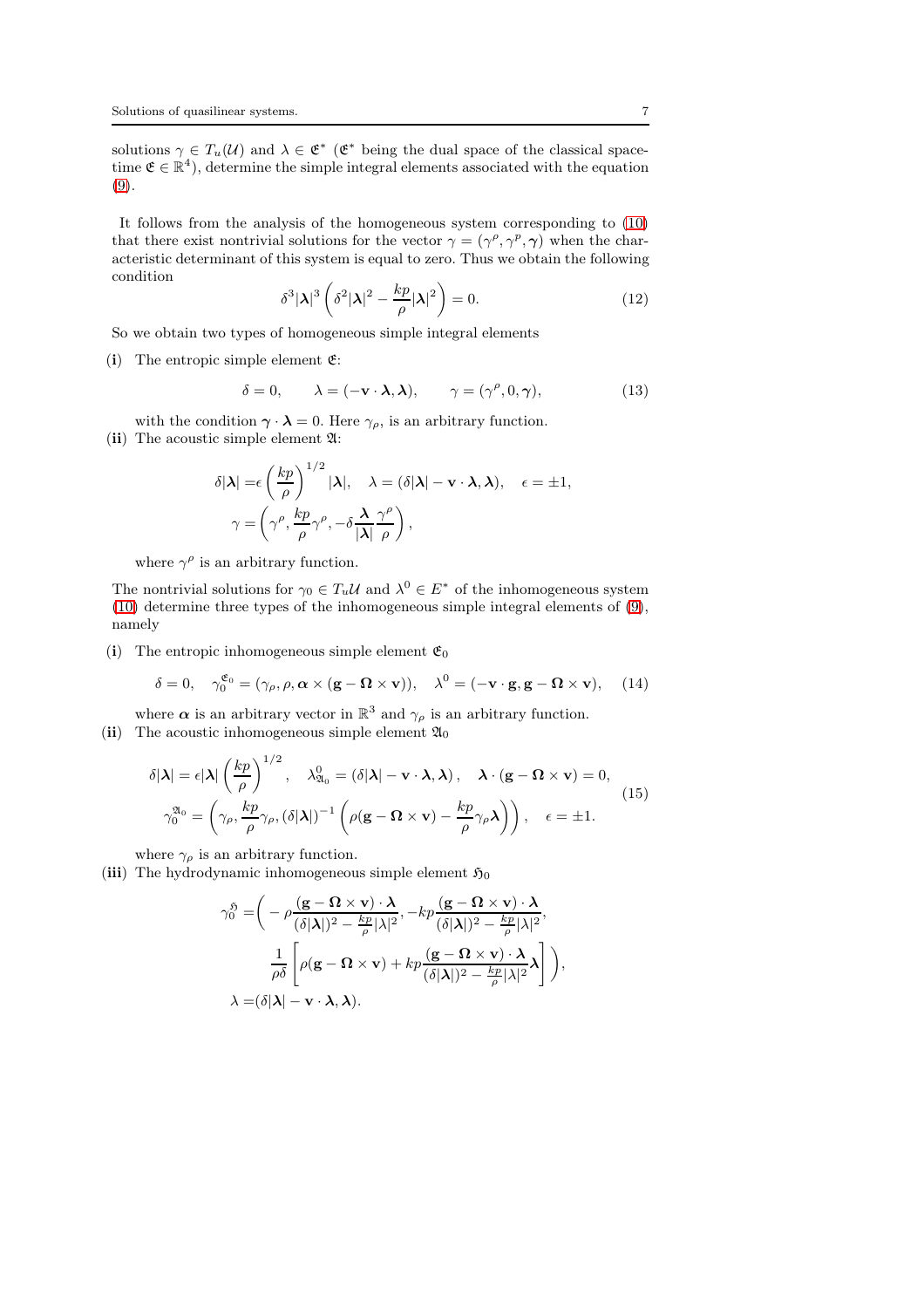Here  $\delta |\lambda|$  is different from 0 and  $\epsilon (kp/\rho)^{1/2}$ ,  $\epsilon = \pm 1$ , and otherwise arbitrary. From the definition [\(11\)](#page-5-3), we obtain that the velocity associated with the solution of  $\mathfrak{E}_0$  moves together with the fluid. For the case of acoustic solutions  $\mathfrak{A}_0$  the velocity of the fluid is equal to the sound velocity:  $dp/d\rho = (kp/\rho)^{1/2}$ , while the hydrodynamic solution  $\mathfrak{H}_0$  moves with any velocity other than the entropic velocity  $\delta = 0$  or acoustic velocity  $\delta |\lambda| = \epsilon (kp/\rho)^{1/2} |\lambda|$ .

We now consider the classes of solutions  $u$  for which the matrix of the tangent mapping  $\partial u^{\alpha}/\partial x^i$  is the sum of one homogeneous and one inhomogeneous simple integral elements (when  $k = 1$  in equation [\(2\)](#page-3-1))

<span id="page-7-0"></span>
$$
\frac{\partial u^{\alpha}}{\partial x^{i}} = \xi \gamma_1^{\alpha} \lambda_i^1 + \gamma_0^{\alpha} \lambda_i^0, \quad \lambda^1 \wedge \lambda^0 \neq 0,
$$
 (16)

where  $\xi \neq 0$  is treated as an arbitrary function of x. According to [\[14\]](#page-28-9) the necessary and sufficient conditions for the existence of solutions of the system [\(16\)](#page-7-0) require that the commutator of the vector fields  $\gamma_0$  and  $\gamma_1$  be a linear combination of these fields

$$
[\gamma_0, \gamma_1] \in \mathrm{span}\left\{\gamma_0, \gamma_1\right\}.
$$

This means that  $\gamma_0$  and  $\gamma_1$  constitute a holonomic system in the sense that there exists a parametrization of a surface

$$
u = f(r^0, r^1),
$$

tangent to the vector field  $\gamma_0$  and  $\gamma_1$  such that

<span id="page-7-3"></span>
$$
\frac{\partial f(r^0, r^1)}{\partial r^0} = \gamma_0 \left( f(r^0, r^1) \right), \quad \frac{\partial f(r^0, r^1)}{\partial r^1} = \gamma_1 (f(r^0, r^1)) \tag{17}
$$

holds. Consequently the system [\(16\)](#page-7-0) together with the assumption that  $\gamma_0$  and  $\gamma_1$ are linearly independent, require us to solve the following system of PDEs

<span id="page-7-1"></span>
$$
\frac{\partial r^0}{\partial x^i} = \lambda_i^0(r^0, r^1), \quad \frac{\partial r^1}{\partial x^i} = \xi \lambda_i^1(r^0, r^1). \tag{18}
$$

The involutivity condition for the system [\(18\)](#page-7-1) has already been investigated in [\[14\]](#page-28-9). These conditions lead to restrictions on the wave vectors  $\lambda^0$  and  $\lambda^1$ . It was shown that the system [\(18\)](#page-7-1) is completely integrable if the following conditions are satisfied

<span id="page-7-2"></span>
$$
\frac{\partial \lambda^0}{\partial r^0} = \alpha_0 \lambda^0, \qquad \frac{\partial \lambda^0}{\partial r^1} = \alpha_1 \lambda^1, \qquad \frac{\partial \lambda^1}{\partial r^0} = \beta_0 \lambda^0 + \beta_1 \lambda^1, \qquad \lambda^0 \wedge \lambda^1 \neq 0, \tag{19}
$$

where the coefficients  $\alpha_0, \alpha_1, \beta_0$  and  $\beta_1$  are functions of  $r^0$  and  $r^1$  to be determined. Consider the following two cases: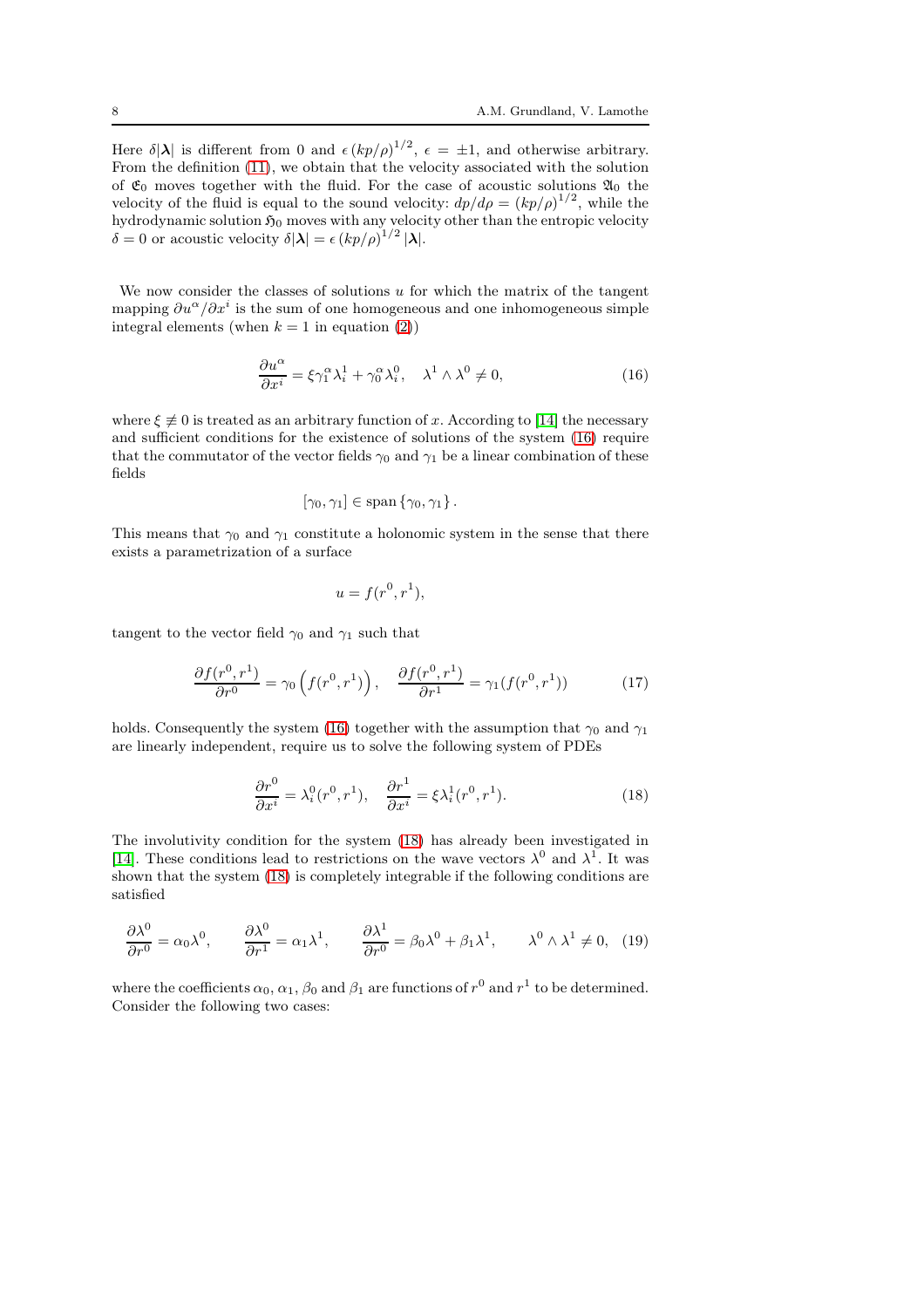| simple wave $\langle$ simple state |  |  |
|------------------------------------|--|--|
|                                    |  |  |
|                                    |  |  |

Table I The results of superpositions of simple waves determined by [\(9\)](#page-5-1) and [\(16\)](#page-7-0) are summarized as follows.

1. When  $\alpha_1 \neq 0$ , the equations [\(19\)](#page-7-2) can be integrated and the wave vectors  $\lambda^1$ and  $\lambda^0$  take the form

$$
\lambda^0 = \lambda(r^1) \exp \varphi(r^0, r^1), \qquad \lambda^1 = \frac{\partial \varphi}{\partial r^1} \lambda(r^1) + \frac{d\lambda}{dr^1},
$$

where the function  $\varphi$  is a solution of the equation

$$
\alpha_0 = \frac{\partial \varphi}{\partial r^0}
$$

for a given function  $\alpha_0$  of  $r^0$  and  $r^1$ . All solutions of the system [\(18\)](#page-7-1) can be obtained by solving the implicit relation with respect to the variables  $r^0$ ,  $r^1$  and  $x^i$ 

<span id="page-8-1"></span>
$$
\lambda(r^1)x^i = \phi(r^1) + \int_0^{r^0} \exp\left(-\varphi(s, r^1)\right) ds,
$$
  
\n
$$
\frac{d\lambda_i(r^1)}{dr^1}x^i = \dot{\phi}(r^1) - \int_0^{r^0} \frac{\partial\varphi(s, r^1)}{\partial r^1} \exp\left(-\varphi(s, r^1)\right) ds,
$$
\n(20)

2. When  $\alpha_1 = 0$ , the equations [\(19\)](#page-7-2) can be integrated and the wave vectors  $\lambda^1$ and  $\lambda^0$  are

$$
\lambda^{0} = ce^{\phi(r^{0})}, \quad \lambda^{1} = \chi(r^{0}, r^{1})C + a(r^{1}),
$$

where  $\phi$  and a are arbitrary functions of their arguments,  $\chi$  is an arbitrary function of  $(r^0, r^1)$  and  $C = (c_0, \mathbf{c}) \in \mathbb{R}^4$  is a constant vector and where  $\mathbf{c} = (c_1, c_2, c_3)$ . The general integral of the system [\(18\)](#page-7-1) can be obtained by solving the implicitly defined relations between the variables  $r^0, r^1$  and  $x^i$ 

<span id="page-8-0"></span>
$$
c_i x^i + c_0 = \int_0^{r^0} \exp(-\phi(s)) ds,
$$
  

$$
\int_0^{r^0} \chi(s, r^1) \exp(-\phi(s)) ds + a_i(r^1) x^i = \psi(r^1),
$$
\n(21)

where  $\psi$  and  $a_i$  are arbitrary functions of  $r^1$ . If [\(21\)](#page-8-0) can be solved, so that  $r^0$ ,  $r^1$  and  $u^{\alpha}$  can be given as a graph over an open set  $\mathcal{D} \subset \mathbb{R}^4$ , then the functions  $u^{\alpha} = f^{\alpha}(r^{0}, r^{1}),$  determined from [\(17\)](#page-7-3), constitute an exact solution (written in terms of the Riemann invariants  $r^0$ ,  $r^1$ ) of the inhomogeneous system [\(16\)](#page-7-0). A similar statement holds for the case  $\alpha_1 \neq 0$  and when one replaces the system [\(21\)](#page-8-0) by the system [\(20\)](#page-8-1).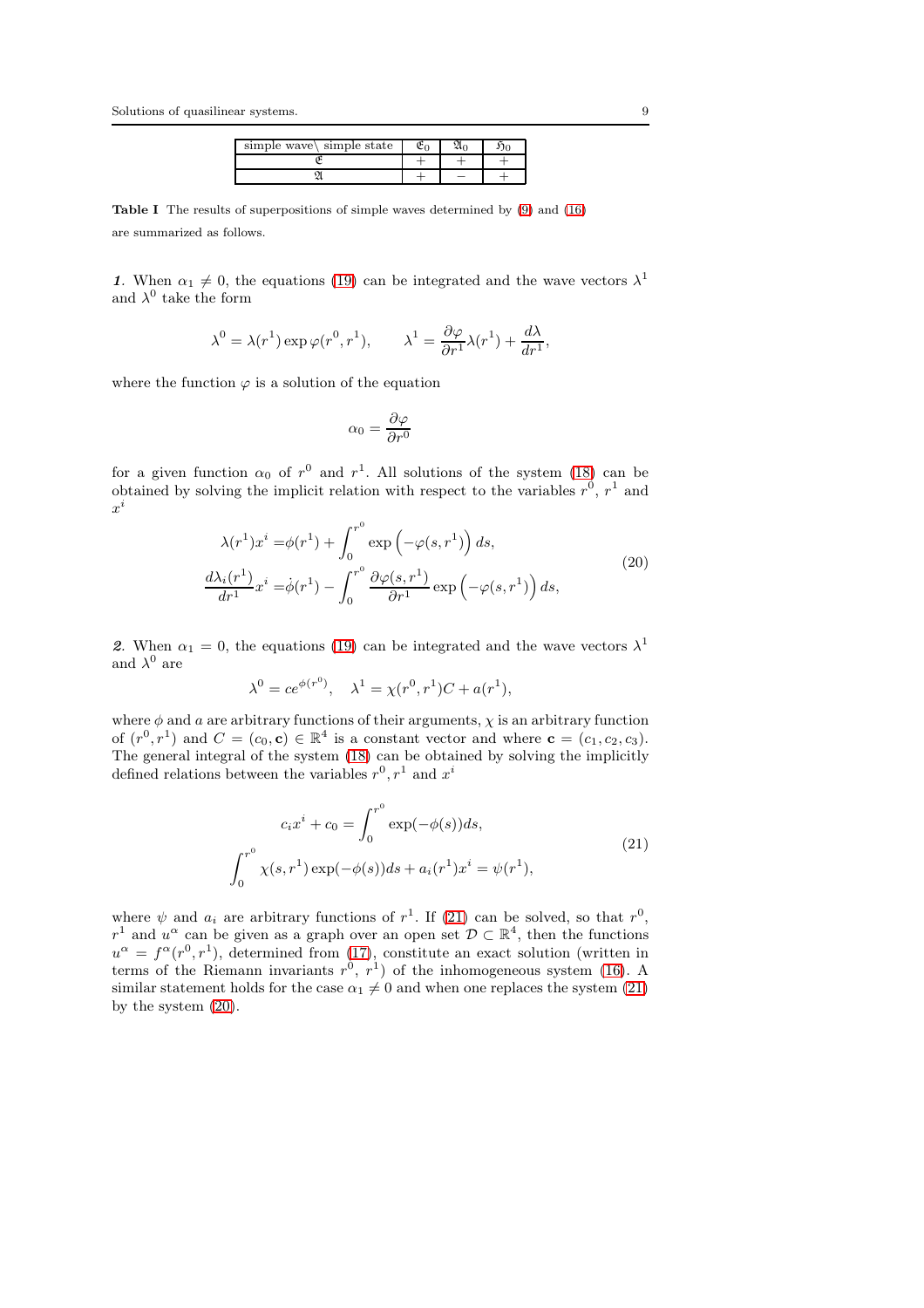Superpositions of simple waves and a simple state, which are solutions of the system [\(9\)](#page-5-1) and subjected to the differential constraints [\(16\)](#page-7-0) are illustrated in Table I, where + denotes that there exists a superposition written in terms of Riemann invariants and − denotes that there is no superposition. For convenience, we denote by  $\mathfrak{CE}_0$ ,  $\mathfrak{EL}_0$ , etc., the solutions which result from nonlinear superpositions of waves and states associated with the given wave vectors  $\lambda$  and  $\lambda^0$  given by [\(13\)](#page-6-0) and [\(14\)](#page-6-1) or  $\lambda$  and  $\lambda^0$  given by [\(13\)](#page-6-0) and [\(15\)](#page-6-2), respectively. We give several examples to illustrate the construction introduced in this section.

1. The entropic simple wave and the entropic state,  $\mathfrak{CE}_0$ . A solution exists, provided that  $\mathbf{g} = (0, 0, g), |\mathbf{\Omega}| = 1$  and  $\mathbf{g} \cdot \mathbf{\Omega} = 0$ , and it is given by

$$
\rho = \dot{p}(r^0), \qquad p = p(r^0),
$$
  

$$
\mathbf{v} = -e^{\phi_0} |\mathbf{g}|^{-2} c_0 \mathbf{g} + v_2(r) \mathbf{\Omega} + \left( \mp e^{\phi_0} |\mathbf{g}|^{-2} (|\mathbf{g}|^2 - c_0^2)^{1/2} + 1 \right) \mathbf{g} \times \mathbf{\Omega}
$$

with Riemann invariants

$$
c_0 t \pm |\mathbf{g}|^{-2} (|\mathbf{g}|^2 - c_0^2)^{1/2} \mathbf{g} \cdot \mathbf{x} - c_0 |\mathbf{g}|^{-2} (\mathbf{g} \times \mathbf{\Omega}) \cdot \mathbf{x} + c_1 = e^{-\phi_0} r^0,
$$
  
\n
$$
e^{-\phi_0} \int_0^{r^0} \chi(r, r^1) dr + \left[ e^{\phi_0} (\pm (|\mathbf{g}|^2 - c_0^2)^{1/2} a_3 + c_0 a_1) - a_3 |\mathbf{g}|^2 \right] t
$$
  
\n
$$
+ a_1 \mathbf{g} \cdot \mathbf{x} + a_3 (\mathbf{g} \times \mathbf{\Omega}) \cdot \mathbf{x} = \psi(r^1),
$$

where  $c_0 = g(1+g^4)^{-1}$ ,  $e^{\phi_0} = c_0^{-1}$ ,  $\phi_0$  and  $c_1$  are arbitrary constants and  $p(r^0)$ (> 0),  $v_2(r)$ ,  $\chi(r)$ ,  $a_1(r^1)$ ,  $a_3(r^1)$  and  $\psi(r^1)$  are arbitrary functions satisfying  $p > 0$ ,  $\partial v_2 / \partial r^1 \neq 0$  and  $\pm (|\mathbf{g}|^2 - c_0^2)^{1/2} a_3 \neq -c_0 a_1$ .

The following additional entropic solution exists only if  $\mathbf{g} \cdot \mathbf{\Omega} \neq 0$ . It is given by

$$
\mathbf{g} = (0, 0, g), \quad \mathbf{\Omega} = (0, 0, 1), \quad \rho = \dot{p}(r^0), \quad p = p(r^0),
$$
  

$$
\mathbf{v}(r^1) = v_1(r^1)\mathbf{g} + \left(\frac{-|\mathbf{g}|^2}{(\mathbf{g} \cdot \mathbf{\Omega})} \int_0^{r^1} [\dot{v}_1(r)(1 - v_3(r)) + \dot{v}_3(r)v_1(r)] dr\right)
$$
  

$$
-(\mathbf{g} \cdot \mathbf{\Omega}) \int_0^{r^1} [\dot{v}_1(r)v_3(r) - v_1(r)\dot{v}_3(r)] dr + c \left(\mathbf{\Omega} + v_3(r^1)\mathbf{g} \times \mathbf{\Omega}\right),
$$

where the Riemann invariants are given in implicit form by

$$
\begin{aligned}\n&\left(-v_1|\mathbf{g}|^2+|\mathbf{g}|^2\int_0^{r^1} \left[\dot{v}_1(1-v_3)+\dot{v}_3v_1\right]dr+\left(\mathbf{g}\cdot\mathbf{\Omega}\right)^2\int_0^{r^1}\left[\dot{v}_1v_3-v_1\dot{v}_3\right]dr\\
-c(\mathbf{g}\cdot\mathbf{\Omega})\right)t+\left((1-v_3)\mathbf{g}+v_3(\mathbf{g}\cdot\mathbf{\Omega})\mathbf{\Omega}+v_1\mathbf{g}\times\mathbf{\Omega}\right)\cdot\mathbf{x}=\phi(r^1)+r^0,\\ \n&\left((\mathbf{g}\cdot\mathbf{\Omega})^2-|\mathbf{g}|^2\right)(\dot{v}_1v_3-v_1\dot{v}_3)t+\left(-\dot{v}_3\mathbf{g}+\\
&\quad+\dot{v}_3(\mathbf{g}\cdot\mathbf{\Omega})\mathbf{\Omega}+\dot{v}_1\mathbf{g}\times\mathbf{\Omega}\right)\cdot\mathbf{x}=\dot{\phi}(r^1),\n\end{aligned}
$$

where c is an arbitrary constant,  $p(r^0)$  (> 0),  $v_1(r^1)$ ,  $v_3(r^1)$  and  $\phi(r^1)$  are arbitrary functions such that  $\dot{p}(r^0) > 0$  and  $\dot{v}_1(r^1) \neq 0$  or  $\dot{v}_3(r^1) \neq 0$ .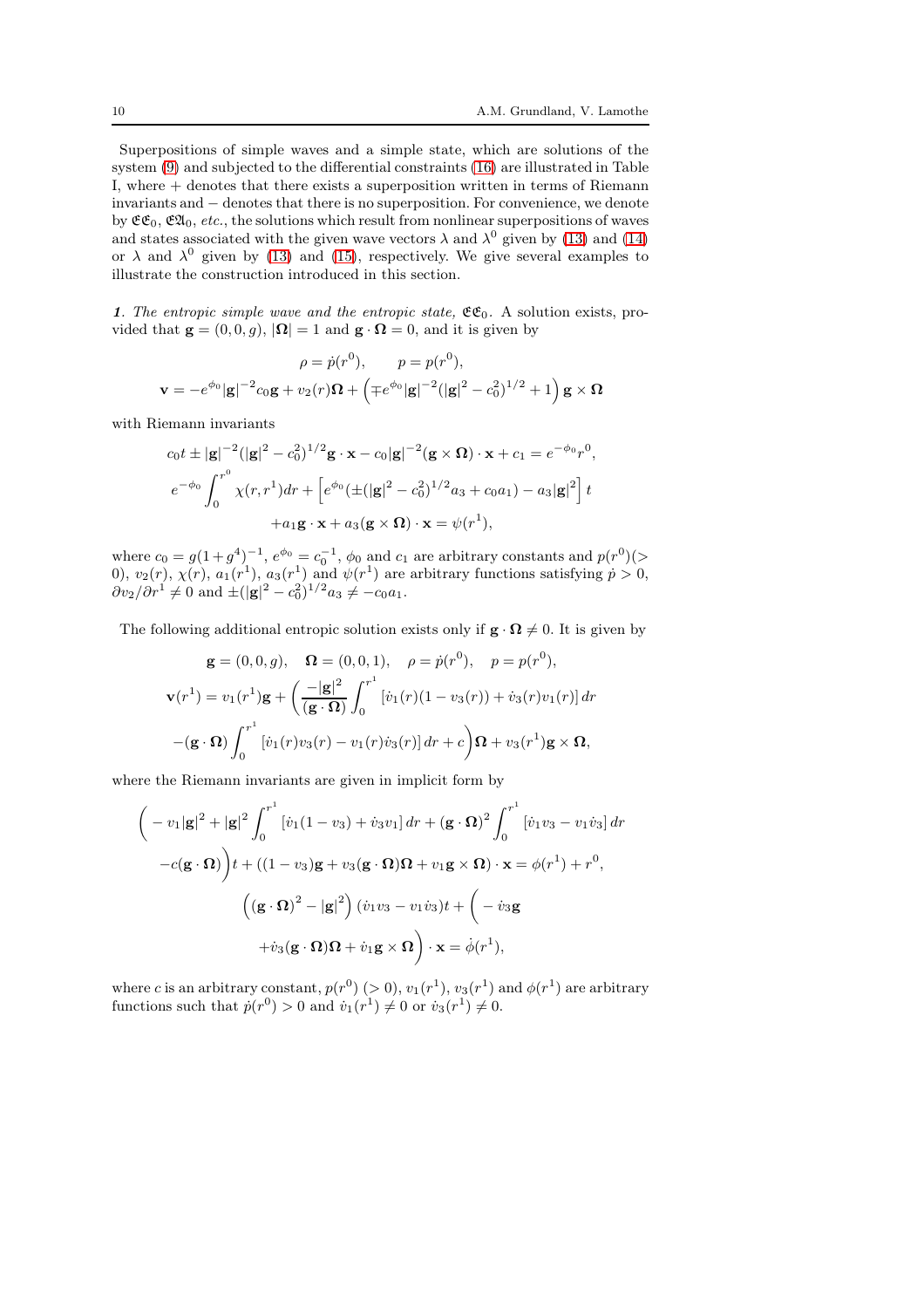2. The simple entropic wave and the simple acoustic state,  $\mathfrak{Cl}_0$ . In the case when  $\lambda^0 = \epsilon_1 |\lambda|^0 \Omega$  and  $g \cdot \Omega = 0$ , the solution is given by

$$
\mathbf{g} = (0, 0, g), \quad \mathbf{\Omega} = (\Omega_1, \Omega_2, 0), \ |\mathbf{\Omega}| = 1,
$$
  
\n
$$
\rho = \rho_0, \qquad p = p_0,
$$
  
\n
$$
\mathbf{v} = b_2(r^1) \cos \left( \epsilon \left( \frac{\kappa p_0}{\rho_0} \right)^{-1/2} \int_0^{r^0} e^{-\phi(r)} dr + b_1(r^1) \right) \mathbf{g} + B_0 \mathbf{\Omega}
$$
  
\n
$$
+ \left[ b_2(r^1) \sin \left( \epsilon \left( \frac{\kappa p_0}{\rho_0} \right)^{-1/2} \int_0^{r^0} e^{-\phi(r)} dr + b_1(r^1) \right) + 1 \right] \mathbf{g} \times \mathbf{\Omega},
$$

where the Riemann invariants are

$$
\left(\epsilon \left(\frac{\kappa p_0}{\rho_0}\right)^{1/2} - \epsilon_1 B_0\right)t + \epsilon_1 \Omega \cdot \mathbf{x} + c_1 = \int_0^{r^0} e^{-\phi(r)} dr,
$$

$$
B_0 t - \Omega \cdot \mathbf{x} = \psi(r^1),
$$

where  $\rho_0$  (> 0),  $p_0$  (> 0),  $B_0$  and  $c_1$  are arbitrary constants,  $\epsilon_1 = \pm 1$ , and  $b_1(r^1)$ ,  $b_2(r^1) \neq 0, \, \phi(r^0)$  and  $\psi(r^1)$  are arbitrary functions such that  $b_2(r^1) \neq 0$ .

3. The simple entropic wave and the simple hydrodynamic state,  $\mathfrak{E}$ 50. When  $\lambda^0 \times$  $\mathbf{\Omega} \neq 0$ ,  $\mathbf{\lambda}^0 \cdot \mathbf{\Omega} = 0$ ,  $\dot{p}(r^0) = 0$  and  $\mathbf{g} \cdot \mathbf{\Omega} \neq 0$ , the solution is given by

$$
\mathbf{g} = (0, 0, g), \quad \mathbf{\Omega} = (0, 0, 1),
$$

$$
\rho = \rho(r^1), \qquad p = p_0,
$$

$$
\mathbf{v} = -\mathbf{g} \cdot (\mathbf{c} \times \mathbf{\Omega}) \mathbf{c} + \left(\frac{-\mathbf{g} \cdot \mathbf{\Omega}}{\mathbf{g} \cdot (\mathbf{c} \times \mathbf{\Omega})} \int_0^{r^0} e^{-\phi(r)} dr + b(r^1) \right) \mathbf{\Omega} + (\mathbf{g} \cdot \mathbf{c}) \mathbf{c} \times \mathbf{\Omega},
$$

with Riemann invariants

$$
\mathbf{c} \cdot \mathbf{x} = \int_0^{r^0} e^{-\phi(r)} dr, \quad \mathbf{c} = (c_1, c_2, 0),
$$
  

$$
\frac{\mathbf{c} \cdot \mathbf{x}}{\mathbf{g} \cdot (\mathbf{c} \times \mathbf{\Omega})} \left[ a(r^1) - \mathbf{g} \cdot (\mathbf{c} \times \mathbf{\Omega}) a_1(r^1) + b(r^1) a_2(r^1) + \mathbf{g} \cdot \mathbf{c} a_3(r^1) \right]
$$

$$
- \frac{1}{2} \mathbf{g} \cdot \mathbf{\Omega} a_2(r^1) \left( \frac{\mathbf{c} \cdot \mathbf{x}}{\mathbf{g} \cdot (\mathbf{c} \times \mathbf{\Omega})} \right)^2 + a(r^1) t + \left( a_1(r^1) \mathbf{c} + a_2(r^1) \mathbf{\Omega} + a_3(r^1) \mathbf{c} \times \mathbf{\Omega} \right) \cdot \mathbf{x} = \psi(r^1),
$$

where  $p_0 > 0$ ,  $c_1$  and  $c_2$  are arbitrary constants;  $\rho(r^1) > 0$ ,  $\phi(r^0)$ ,  $\psi(r^1)$ ,  $b(r^1)$ ,  $a(r^1)$  and  $a_i(r^1)$   $(i = 1, 2, 3)$  are arbitrary functions satisfying  $ba_2 = 0$ ,  $\rho \neq 0$ , and  $a_2 \neq 0$  or  $a_3 \neq 0$  or  $a \neq 0$ .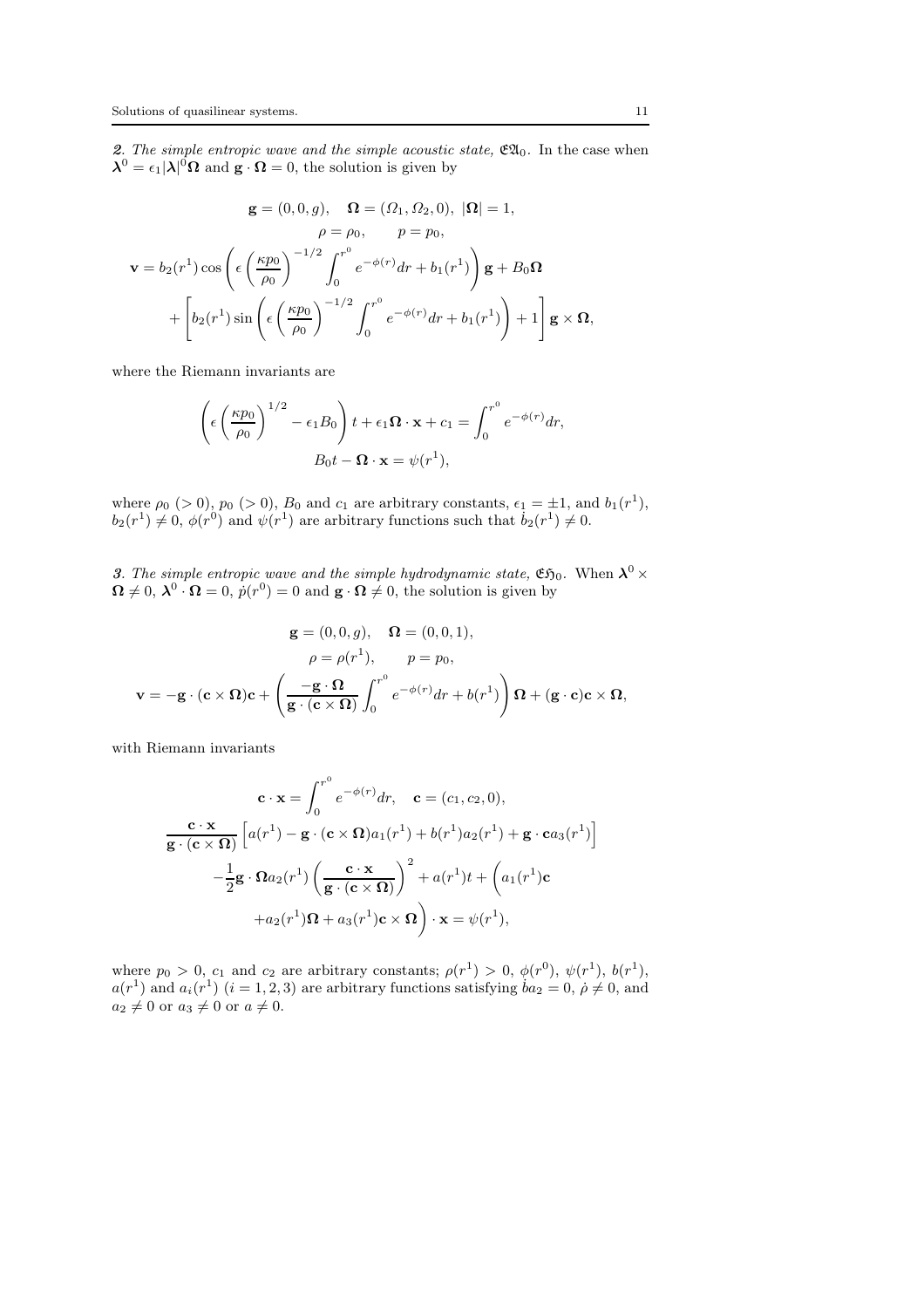4. The simple acoustic wave and the simple hydrodynamic state,  $\mathfrak{A}\mathfrak{H}_0$ . In the case where  $\lambda^0 \times \Omega \neq 0$  and  $\lambda^0 \cdot \Omega = 0$ ,  $\partial \mathbf{v}/\partial r^1 \cdot \Omega = 0$ ,  $\partial v/\partial r^1 \cdot (\lambda^0 \times \Omega) = 0$ ,  $\mathbf{g} \cdot \Omega = 0$ ,  $\kappa = 3$  and  $\partial \mathbf{v}/\partial r^1 \cdot \mathbf{\lambda}^0 \neq 0$ , the solution is given by

$$
\rho = \left(\alpha(r^0, r^1) + \mathbf{g} \cdot (\mathbf{c} \times \mathbf{\Omega})\right)^{-1} S(r^1), \qquad p = a\rho^3,
$$
  

$$
\mathbf{v} = \alpha(r^0, r^1)\mathbf{c} + b_1\mathbf{\Omega} + \left(\int_0^{r^0} e^{-\phi(r)} dr + T_1\right) \mathbf{c} \times \mathbf{\Omega},
$$

where  $\alpha$  is given by the quadratic equation

<span id="page-11-1"></span>
$$
\frac{1}{2}(\alpha + \mathbf{g} \cdot (\mathbf{c} \times \mathbf{\Omega}))^{2} + \frac{3}{2}a(\alpha + \mathbf{g} \cdot (\mathbf{c} \times \mathbf{\Omega}))^{-2}S(r^{1})^{2} + \epsilon\sqrt{3a}S(r^{1}) + S_{1}
$$

$$
-(\mathbf{g} \cdot \mathbf{c} - T_{1})\int_{0}^{r^{0}} e^{-\phi(r)}dr + \frac{1}{2}\left(\int_{0}^{r^{0}} e^{-\phi(r)}dr\right)^{2} = 0,
$$
(22)

and the Riemann invariants are given implicitly by

$$
\mathbf{g} \cdot (\mathbf{c} \times \mathbf{\Omega})t + \mathbf{c} \cdot \mathbf{x} + c_1 = \int_0^{r^0} e^{-\phi(r)} dr,
$$
  

$$
t + \epsilon (\sqrt{3a} \dot{S}(r^1))^{-1} \int_0^{r^0} e^{-\phi(r)} \frac{\partial \alpha}{\partial r^1}(r, r^1) dr = \psi(r^1).
$$

Here  $c_1, a > 0, b_1, T_1$  and  $S_1$  are arbitrary constants,  $c = \lambda^0/|\lambda^0|$  is a constant vector such that  $\mathbf{c} \cdot \mathbf{\Omega} = 0$ ;  $\epsilon = \pm 1$ ;  $\phi(r^0)$ ,  $S(r^1) \neq 0$ ,  $\psi(r^1)$  and  $\alpha(r^0, r^1)$  are any functions which satisfy [\(22\)](#page-11-1) with  $S(r^1) \neq 0$ ,  $\partial \alpha / \partial r^1 \neq 0$ ,  $S(\alpha + \mathbf{g} \cdot (\mathbf{c} \times \mathbf{\Omega}))^{-1} > 0$ , and  $\alpha \neq -\mathbf{g} \cdot (\mathbf{c} \times \mathbf{\Omega}).$ 

The generalized method of characteristics in the version presented in this paper proved to be a useful tool, since it led to many new interesting solutions. However, the superposition of simple waves and simple states is "linear" (according to the classification presented in [\[16\]](#page-28-5)) in the sense that the wave vector  $\lambda^1$  does not change the direction of propagation on a simple state. So, it seems to be worthwhile to try to extend this method and check its effectiveness for the case when the Jacobian matrix  $\partial u^{\alpha}/\partial x^{i}$  is not necessarily expressible in terms of simple integral elements of the form [\(2\)](#page-3-1). This is, in short, the aim of the following sections.

#### <span id="page-11-0"></span>IV Multiwave solutions

In this section we consider the possibility of generalizing the idea of Riemann wave solutions of quasilinear systems to what may be considered a nonlinear superposition of Riemann waves. The resulting solution will be called a Riemann k-wave or simply a k-wave. This has already been discussed for the simple wave in [\[11\]](#page-28-11). We suppose that the system is well-determined  $(m = q)$  and that it constitutes a system of q equations and of q dependent variables  $u = (u^1, \dots, u^q)$  in terms of p independent variables  $x = (x^1, \ldots, x^p)$ . We look for a solution of system [\(1\)](#page-2-1) of the form

<span id="page-11-2"></span>
$$
u = f(r^{1}(x, u), \dots, r^{k}(x, u)), \qquad r^{A}(x, u) = \lambda_{i}^{A}(u)x^{i}, \quad A = 1, \dots, k, \tag{23}
$$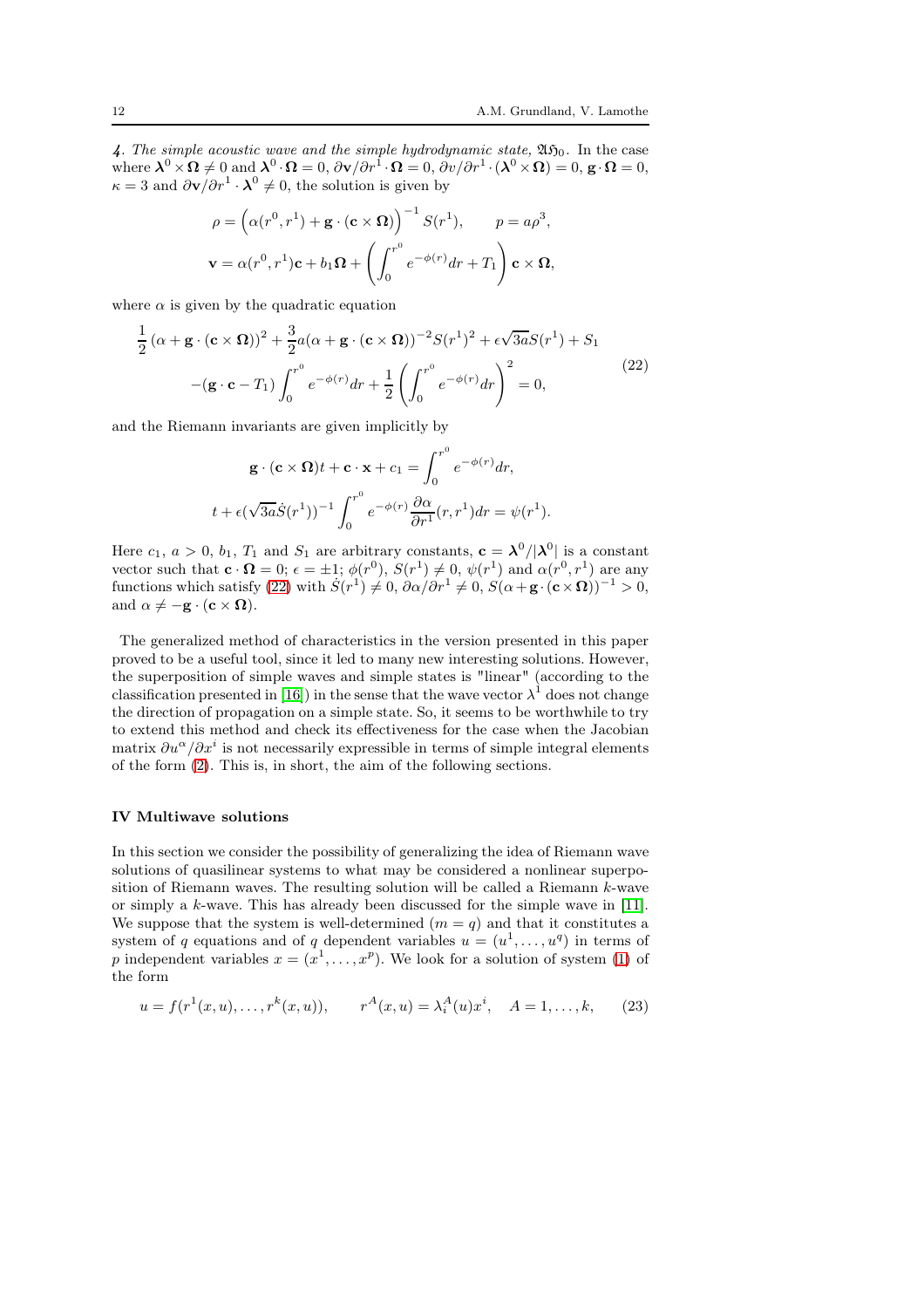where the functions  $r^{A}(x, u)$  are the Riemann invariants associated respectively with the real linearly independent wave vectors  $\lambda^{A}(u)$  which satisfy the wave relation specified below. The Jacobian matrix  $\partial u$  takes the form

<span id="page-12-0"></span>
$$
\partial u = (u_i^{\alpha}) = \Phi^{-1} \frac{\partial f}{\partial r} \Lambda \in \mathbb{R}^{q \times p}, \qquad \Phi = I_q - \frac{\partial f}{\partial r} \frac{\partial r}{\partial u} \in \mathbb{R}^{q \times q}, \tag{24}
$$

where we use the notation

<span id="page-12-6"></span>
$$
\frac{\partial f}{\partial r} = \left(\frac{\partial f^{\alpha}}{\partial r^{A}}\right) \in \mathbb{R}^{q \times k}, \qquad A = \left(\lambda_{i}^{A}\right) \in \mathbb{R}^{k \times p}, \frac{\partial r}{\partial u} = \left(\frac{\partial r^{A}}{\partial u^{\alpha}}\right) = \frac{\partial \Lambda_{i}}{\partial u} x^{i} \in \mathbb{R}^{k \times q},\tag{25}
$$

 $r = (r^1, \ldots, r^k); \alpha, \beta, \mu = 1, \ldots, q; A = 1, \ldots, k; i = 1, \ldots, p.$  Substituting [\(24\)](#page-12-0) into the system [\(1\)](#page-2-1) we obtain

<span id="page-12-7"></span>
$$
\mathcal{A}_{\alpha}^{\mu i} \left(\varPhi^{-1}\right)_{\beta}^{\alpha} \frac{\partial f^{\beta}}{\partial r^A} \lambda_i^A = b^{\mu} \tag{26}
$$

or, in matrix form,

<span id="page-12-1"></span>
$$
\left(\mathcal{A}^i \lambda_i^A\right) \varPhi^{-1} \frac{\partial f}{\partial r^A} = b,\tag{27}
$$

where  $\mathcal{A}^i = (\mathcal{A}_{\alpha}^{\mu i}) \in \mathbb{R}^{q \times q}$  and  $b = (b^1, \dots, b^q)^T$ .

Let us introduce k real scalar functions  $\Omega_A(x, u)$ , k matrices  $L_A(x, u) \in SO(q, \mathbb{R})$ and k characteristic vectors  $\tau_A(x, u) \in \mathbb{R}^q$  such that

<span id="page-12-2"></span>
$$
\Phi^{-1}\frac{\partial f}{\partial r^A} = \Omega_{(A)}L_A b + \tau_A, \quad A = 1, \dots, k,
$$
\n(28)

<span id="page-12-5"></span>
$$
\mathcal{A}^i \lambda_i^A \tau_A = 0. \tag{29}
$$

Note that the vectors  $\tau_A$  are characteristic vectors of the homogeneous part of equation [\(27\)](#page-12-1). Next, we eliminate the quantities  $\Phi^{-1}(\partial f/\partial r^A)$  from equation (27) through the relations [\(28\)](#page-12-2). We find an algebraic relation for the quantities  $\Omega_A$  ,  $\lambda^A$ and  $L_A$ 

<span id="page-12-3"></span>
$$
\sum_{A=1}^{k} \left( \left( \Omega_A \left( \mathcal{A}^i \lambda_i^A \right) L_A \right) - I_q \right) b = 0, \tag{30}
$$

The relation [\(30\)](#page-12-3) represents a constraint on the form of the scalar functions  $\Omega_A$ , of the wave vectors  $\lambda^A$  and of the rotation matrices  $L_A$ . We multiply equation [\(28\)](#page-12-2) on the left by the matrix  $\Phi$  and then introduce the explicit expression for  $\Phi$  given in [\(24\)](#page-12-0). Next, we solve the resulting equations for the matrices  $\partial f/\partial r$  in order to obtain

<span id="page-12-4"></span>
$$
\frac{\partial f}{\partial r} = \left(\mathcal{L}_{\beta}b^{\beta} + \tau\right) \left(I_k + \frac{\partial r}{\partial u}(\mathcal{L}_{\beta}b^{\beta} + \tau)\right)^{-1},\tag{31}
$$

where we have introduced the following notation

$$
\tau = (\tau_A^{\alpha}) \in \mathbb{R}^{q \times k} \qquad \mathcal{L}_{\beta} = (\Omega_{(A)} L_{A\beta}^{\alpha}) \in \mathbb{R}^{q \times k}.
$$

We assume that the  $k \times k$  dimensional matrix  $I_k + (\partial r/\partial u) (\mathcal{L}_{\beta} + \tau)$  is invertible. In order to determine the conditions for which the system [\(31\)](#page-12-4) is well defined in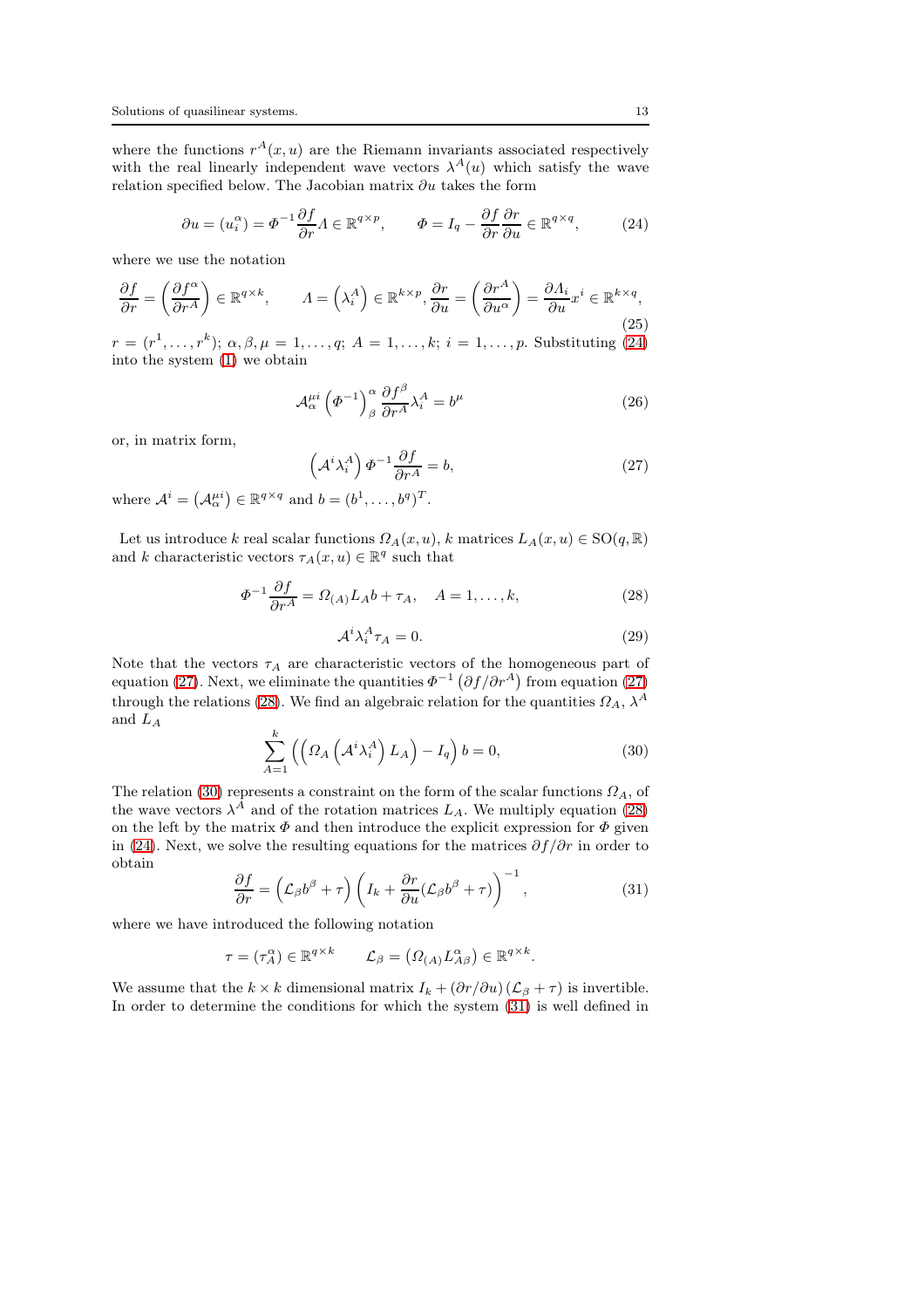the sense that it represents a system for the functions  $f^{\alpha}$  in terms of the invariants  $r^A$  only, it is convenient to define a set of vector fields on the space  $E\times\mathcal{U}$ 

<span id="page-13-0"></span>
$$
X_a = \xi_a^i(u)\partial_{x^i}, \qquad a = 1, \dots, p - k,\tag{32}
$$

with the property

<span id="page-13-4"></span>
$$
\xi_a^i \lambda_i^A = 0, \qquad a = 1, \dots, p - k, \quad A = 1, \dots, k. \tag{33}
$$

Applying the vector fields [\(32\)](#page-13-0) to the system [\(31\)](#page-12-4) and taking into account that  $X_a$  annihilates all functions of the invariants  $r^A$ , we find the following constraints

<span id="page-13-1"></span>
$$
X_a\left(\left(\mathcal{L}_{\beta}b^{\beta}+\tau\right)\left(I_k+\frac{\partial r}{\partial u}(\mathcal{L}_{\beta}b^{\beta}+\tau)\right)^{-1}\right)=0, \qquad a=1,\ldots,p-k. \tag{34}
$$

In conclusion, if the conditions [\(29\)](#page-12-5), [\(30\)](#page-12-3) and [\(34\)](#page-13-1) are satisfied by an appropriate choice of the functions  $\Omega_A$ ,  $\lambda^A$ ,  $\tau_A$  and  $L_A$ , then a solution of system [\(31\)](#page-12-4) represents a multiwave solution of the hyperbolic system [\(1\)](#page-2-1) of the proposed form [\(23\)](#page-11-2). It should be noted that these conditions are sufficient but not necessary.

Let us compare the proposed approach with the GMC. If we suppose that there exists a solution of the form [\(1\)](#page-2-1) such that the matrix  $\Phi$  is invertible, and that the vector  $\tau_A$  obeys the wave relation [\(29\)](#page-12-5), then we can determine a function  $\Omega_A$  and a rotation matrix  $L_A$  in such a way that the relations [\(28\)](#page-12-2) are satisfied. Indeed, since the vectors  $\Phi^{-1}(\partial f/\partial r^A) - \tau_A$  and b have the same dimension, there exists a bijective transformation between these two vectors. This transformation is determined by the rotation matrix  $L_A$  and the scalar function  $\Omega_A$ . Consequently, the Jacobian matrix of a solution takes the form

<span id="page-13-3"></span>
$$
\frac{\partial u}{\partial x^i} = \sum_A \left( \Omega_A L_{A\beta}^\alpha + \tau_A^\alpha \right) \lambda_i^A
$$
  
= 
$$
\sum_A \left( \eta_A^\alpha(x, u) + \tau_A^\alpha(x, u) \right) \lambda_i^A(u),
$$
 (35)

where

$$
\eta_A^{\alpha}(x, u) = \Omega_{(A)} L_{A\beta}^{\alpha} b^{\beta}, \qquad \mathcal{A}^i \lambda_i^A \tau_A = 0.
$$

So the Jacobian matrix of a solution admits the following decomposition

<span id="page-13-2"></span>
$$
\frac{\partial u^{\alpha}}{\partial x^{i}} = \zeta_{1}^{\alpha} \lambda_{i}^{1} + \dots + \zeta_{k}^{\alpha} \lambda_{i}^{k},
$$
\n(36)

or equivalently, [\(36\)](#page-13-2) written in its matrix form, is

$$
\partial u = \zeta_1 \otimes \lambda^1 + \cdots + \zeta_k \otimes \lambda^k,
$$

where we have used the notation

$$
\zeta_A^{\alpha}(x, u) = \eta_A^{\alpha}(x, u) + \tau_A^{\alpha}(x, u).
$$

Note that, in general, conditions [\(35\)](#page-13-3) are weaker than the differential constraints [\(2\)](#page-3-1) required by the GMC, since the latter are submitted to the wave relation [\(3\)](#page-3-0) and differential constraints [\(4\)](#page-3-4) and [\(6\)](#page-3-3). Indeed, [\(28\)](#page-12-2) implies, that all first-order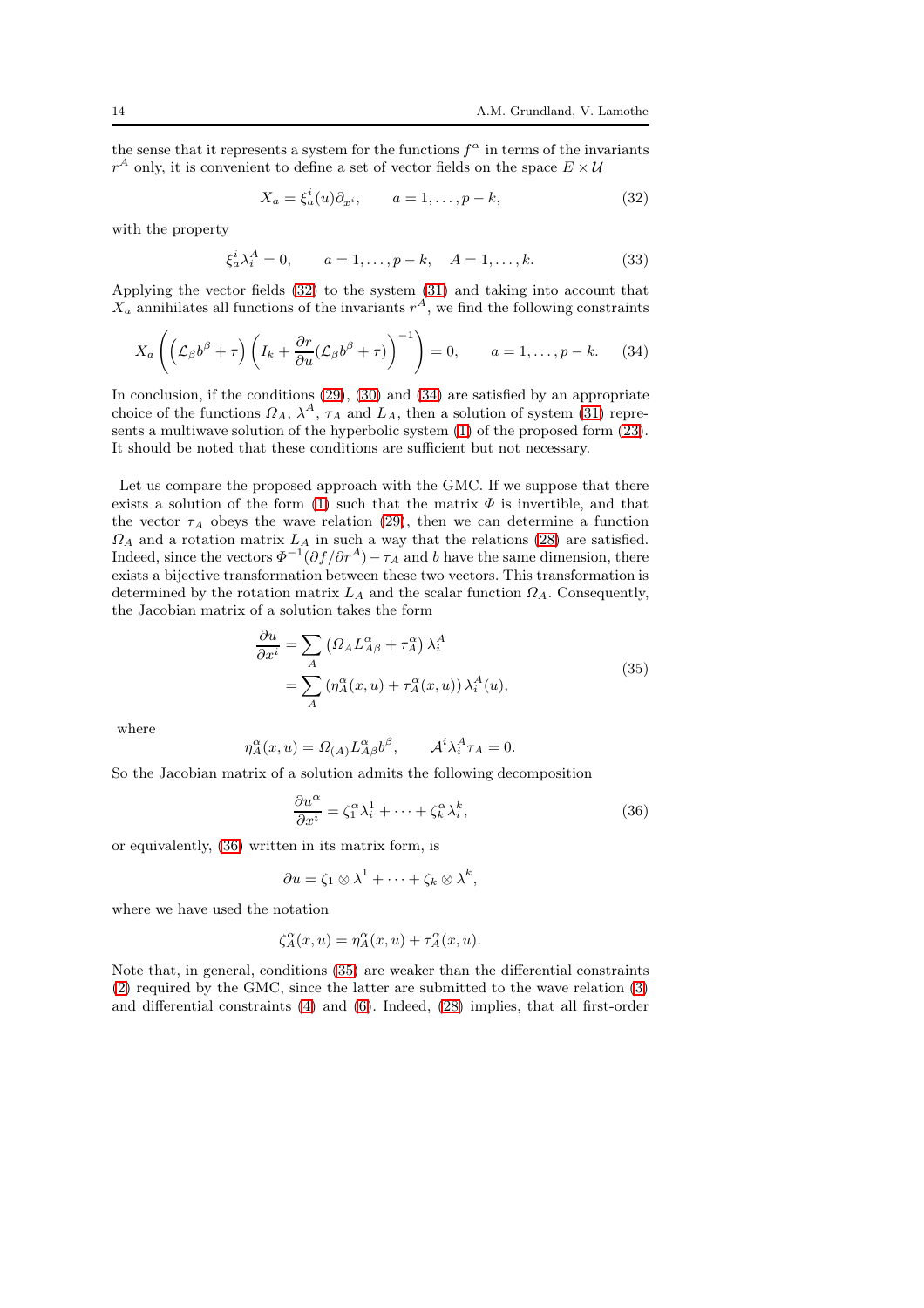derivatives of u with respect to  $x^i$  are decomposable in the form [\(36\)](#page-13-2) on some open domain  $\mathcal{B} \subset E \times \mathcal{U}$ , where  $\zeta = (\zeta_A^{\alpha}(x, u))$  are real-valued matrix functions defined on the first jet space  $J^1 = J^1(E \times U)$ . This fact allows us to ease restrictions imposed on the initial data at  $t = 0$  for hyperbolic systems. Thus we are able to consider more diverse configurations of waves involved in superpositions (described by inhomogeneous systems) than in the GMC case.

We end this section with two remarks:

i) In the case where the matrices  $\mathcal{L}_{\beta}$  and  $\tau$  depend only on the dependent variables  $u$ , conditions [\(34\)](#page-13-1) simplify to

$$
X_a\left(I_k+\frac{\partial r}{\partial u}(\mathcal{L}_{\beta}b^{\beta}+\tau)\right)^{-1}=0
$$

which is equivalent to

$$
X_a \left[ I_k + \frac{\partial r}{\partial u} (\mathcal{L}_{\beta} b^{\beta} + \tau) \right] = 0.
$$

Considering the notation [\(25\)](#page-12-6), we find the sufficient condition

$$
\xi_a^i \frac{\partial \Lambda_i}{\partial u} \left( \mathcal{L}_{\beta} b^{\beta} + \tau \right) = 0,
$$

for which the system [\(31\)](#page-12-4) is well defined in the sense that the right-hand side is expressed as a function of the invariants  $r = (r^1, \ldots, r^k)^T$  only. More generally, a sufficient condition for the system  $(31)$  to be expressible in terms of r is that the matrix  $(\partial \Lambda_i/\partial u)(\mathcal{L}_{\beta}b^{\beta} + \tau)$  be proportional to the matrix  $\Lambda$ . This means that there exists a scalar function  $\sigma(u)$  such that

$$
\left(\frac{\partial \Lambda_i}{\partial u}\mathcal{L}_{\beta}b^{\beta} + \tau\right) = \sigma(u)\Lambda,
$$

where  $\Lambda$  is defined by [\(25\)](#page-12-6).

ii) If  $k = p$ , there are no orthogonality conditions [\(33\)](#page-13-4) and therefore the conditions [\(34\)](#page-13-1) are no longer necessary in order to ensure that the system [\(31\)](#page-12-4) is well defined. In this case however, the linear independence of the wave vectors  $\lambda^A$ ensures that the relations  $r^A = \lambda_i^A x^i$  can be inverted to obtain the  $x^i$  in terms of the  $r^A$ . Consequently, the independent variables  $x^i$  can be eliminated from the system  $(31)$ , which is then expressed in terms of f and r only.

#### <span id="page-14-0"></span>V Multimode solutions

The algebraization that has been performed in [\[11\]](#page-28-11) for the elliptic system [\(1\)](#page-2-1) allows us to construct more general classes of solutions, namely the k-multimode solutions (a superposition of  $k$  simple mode solutions). We look for real solutions of the form

<span id="page-14-1"></span>
$$
u = f(r^{1}(x, u), \dots, r^{k}(x, u), \bar{r}^{1}(x, u), \dots, \bar{r}^{k}(x, u)),
$$
  
\n
$$
r^{A}(x, u) = \lambda_{i}^{A}(u)x^{i}, \quad \bar{r}^{A}(x, u) = \bar{\lambda}_{i}^{A}(u)x^{i}, \qquad A = 1, \dots, k.
$$
\n(37)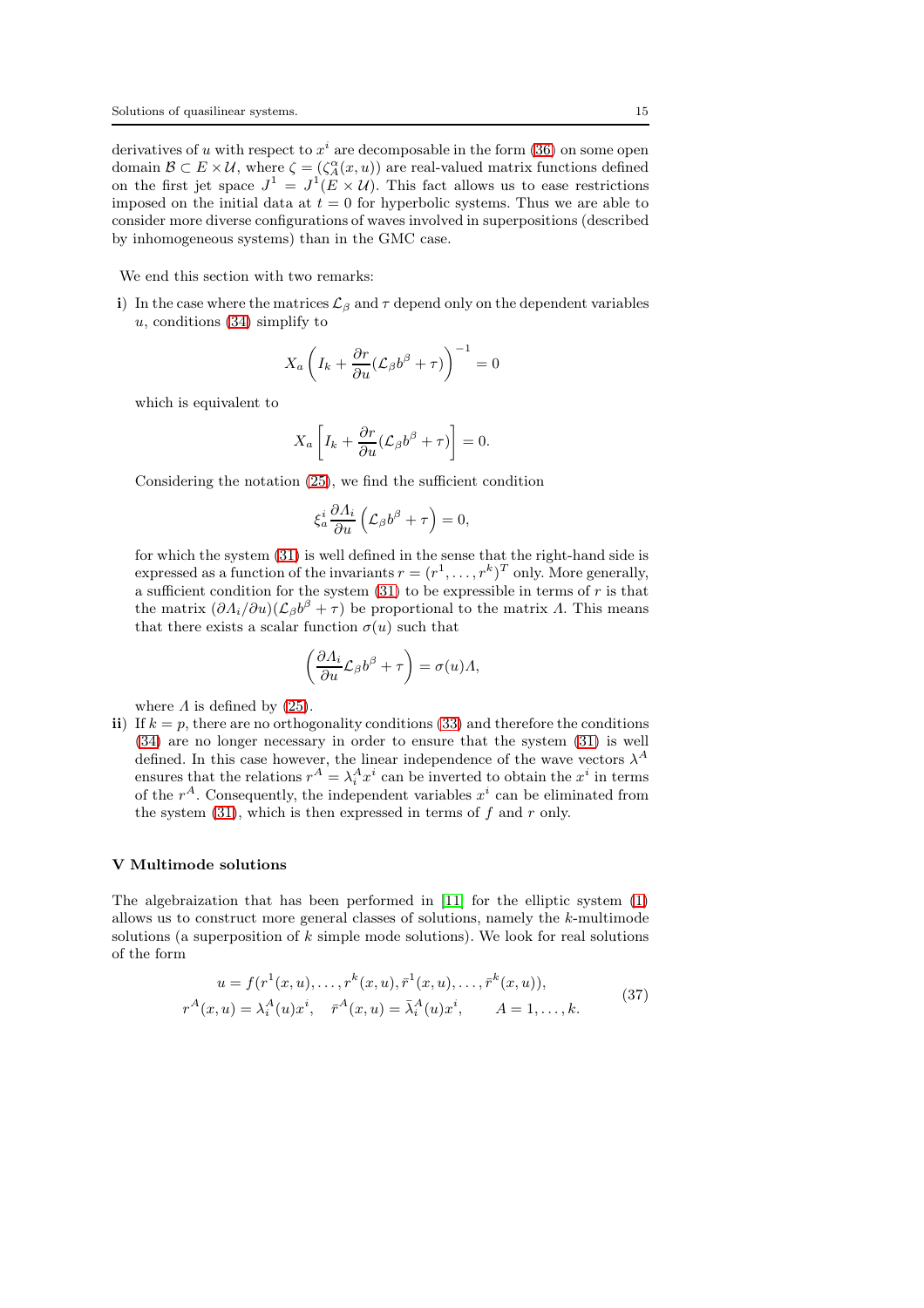The complex-valued wave vectors  $\lambda^A$  and their complex conjugates  $\bar{\lambda}^A$  are linearly independent. The Jacobian matrix  $\partial u$  of a real-valued solution [\(37\)](#page-14-1) in terms of Riemann invariants takes the form

<span id="page-15-0"></span>
$$
\partial u = \Phi^{-1} \left( \frac{\partial f}{\partial r^A} \lambda^A + \frac{\partial f}{\partial \bar{r}^A} \bar{\lambda}^A \right) = \Phi^{-1} \left( \frac{\partial f}{\partial r} A + \frac{\partial f}{\partial \bar{r}} \bar{A} \right),\tag{38}
$$

where

<span id="page-15-3"></span>
$$
\Phi = I_q - \frac{\partial f}{\partial r} \frac{\partial r}{\partial u} - \frac{\partial f}{\partial \bar{r}} \frac{\partial \bar{r}}{\partial u} \in \mathbb{R}^{q \times q}, \quad \frac{\partial f}{\partial r} = \left(\frac{\partial f^{\alpha}}{\partial r^A}\right) \in \mathbb{C}^{q \times k}, \quad \Lambda = \left(\lambda_i^A\right) \in \mathbb{C}^{k \times p},\tag{39}
$$

where  $\partial f/\partial \bar{r}$  and  $\bar{A}$  are complex conjugates of  $\partial f/\partial r$  and  $\bar{A}$  respectively. We introduce the Jacobian matrix [\(38\)](#page-15-0) into the system [\(1\)](#page-2-1), which results in the following system written in matrix form

<span id="page-15-2"></span>
$$
\mathcal{A}^i \left( \lambda_i^A \phi^{-1} \frac{\partial f}{\partial r^A} + \bar{\lambda}_i^A \phi^{-1} \frac{\partial f}{\partial \bar{r}^A} \right) = b. \tag{40}
$$

We now define the complex-valued scalar and vector functions,  $\Omega_A(x, u)$  and  $\tau_A(x, u)$  respectively, as well as the matrices  $L_A(x, u) \in SO(q, \mathbb{C})$  such that

<span id="page-15-1"></span>
$$
\Phi^{-1}\frac{\partial f}{\partial r^A} = \Omega_{(A)}L_A b + \tau_A, \qquad \Phi^{-1}\frac{\partial f}{\partial \bar{r}^A} = \bar{\Omega}_{(A)}\bar{L}_A b + \bar{\tau}_A, \quad A = 1, \dots, k, \tag{41}
$$

where  $\bar{Q}_A$ ,  $\bar{\tau}_A$  and  $\bar{L}_A$  are the complex conjugates of  $\Omega_A$ ,  $\tau_A$  and  $L_A$  respectively. Substituting the expressions [\(41\)](#page-15-1) into the system [\(40\)](#page-15-2) and assuming that the characteristic vectors  $\tau_A$  satisfy

<span id="page-15-6"></span>
$$
\mathcal{A}^i \left( \lambda_i^A \tau_A + \bar{\lambda}_i^A \bar{\tau}_A \right) = 0, \tag{42}
$$

we obtain the algebraic condition

<span id="page-15-7"></span>
$$
\left( \left( \sum_{A} \mathcal{A}^{i} \left( \Omega_{A} \lambda_{i}^{A} L_{A} + \bar{\Omega}_{A} \bar{\lambda}_{i}^{A} \bar{L}_{A} \right) \right) - I_{q} \right) b = 0, \tag{43}
$$

on functions  $\Omega_A$ ,  $\lambda^A$  and  $L_A$ ,  $A = 1, ..., k$  and their complex conjugates. Mul-tiplying each of the equations [\(41\)](#page-15-1) on the left by  $\Phi$  and replacing the explicit expression [\(39\)](#page-15-3) for the matrix  $\Phi$ , we obtain the following PDEs for the function f

<span id="page-15-4"></span>
$$
\frac{\partial f}{\partial r^A} = \left( I_q - \frac{\partial f}{\partial r} \frac{\partial r}{\partial u} - \frac{\partial f}{\partial \bar{r}} \frac{\partial \bar{r}}{\partial u} \right) \left( \Omega_{(A)} L_A b + \tau_A \right),\n\frac{\partial f}{\partial \bar{r}^A} = \left( I_q - \frac{\partial f}{\partial r} \frac{\partial r}{\partial u} - \frac{\partial f}{\partial \bar{r}} \frac{\partial \bar{r}}{\partial u} \right) \left( \bar{\Omega}_{(A)} \bar{L}_A b + \bar{\tau}_A \right).
$$
\n(44)

Solving the system [\(44\)](#page-15-4) algebraically for the matrices  $\partial f/\partial r$  and  $\partial f/\partial \bar{r}$ , we find the system in its canonical form

<span id="page-15-5"></span>
$$
\frac{\partial f}{\partial r} = \left( I_q - \frac{\partial f}{\partial \bar{r}} \frac{\partial \bar{r}}{\partial u} \right) \left( \mathcal{L}_{\beta} b^{\beta} + \tau \right) \left( I_k + \frac{\partial r}{\partial u} \left( \mathcal{L}_{\beta} b^{\beta} + \tau \right) \right)^{-1},
$$
\n
$$
\frac{\partial f}{\partial \bar{r}} = \left( I_q - \frac{\partial f}{\partial r} \frac{\partial r}{\partial u} \right) \left( \mathcal{L}_{\beta} b^{\beta} + \bar{\tau} \right) \left( I_k + \frac{\partial \bar{r}}{\partial u} \left( \bar{\mathcal{L}}_{\beta} b^{\beta} + \bar{\tau} \right) \right)^{-1},
$$
\n(45)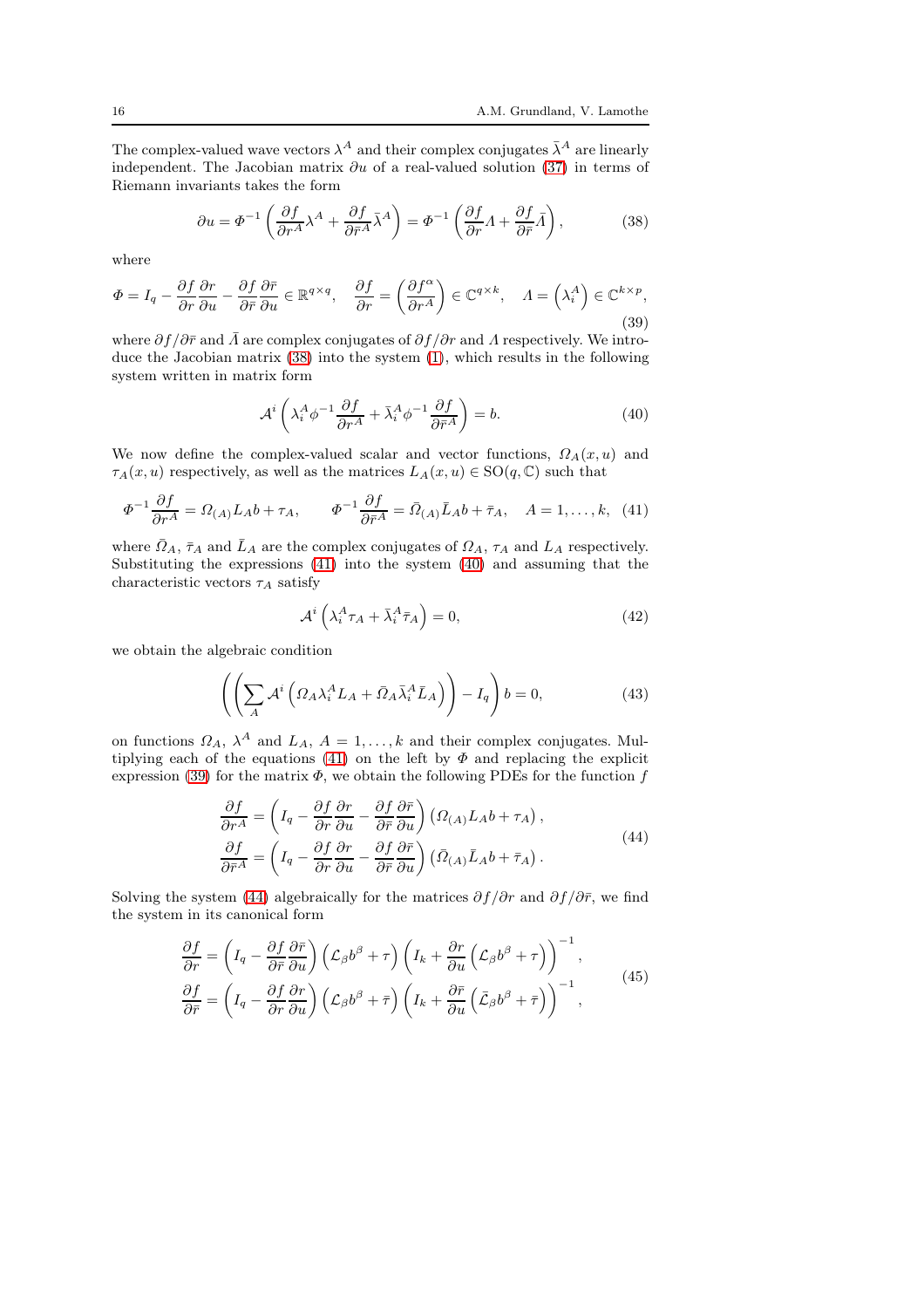where we have used the notations

<span id="page-16-1"></span>
$$
\mathcal{L}_{\beta} = (\Omega_{(A)} L_{A\beta}^{\alpha}) \in \mathbb{C}^{q \times k}, \qquad \bar{\mathcal{L}}_{\beta} = (\bar{\Omega}_{(A)} \bar{L}_{A\beta}^{\alpha}) \in \mathbb{C}^{q \times k}
$$
\n
$$
S = (\mathcal{L}_{\beta} b^{\beta} + \tau) \left( I_k + \frac{\partial r}{\partial u} \left( \mathcal{L}_{\beta} b^{\beta} + \tau \right) \right)^{-1} \in \mathbb{C}^{q \times k}, \qquad \tau = (\tau_A^{\alpha}) \in \mathbb{C}^{q \times k} \tag{46}
$$

and  $\bar{S}$  is its complex conjugate. Using [\(46\)](#page-16-1), we can write system [\(45\)](#page-15-5) in the form

<span id="page-16-2"></span>
$$
\frac{\partial f}{\partial r} = \left( S - \bar{S} \frac{\partial \bar{r}}{\partial u} S \right) \left( I_k + \frac{\partial r}{\partial u} \bar{S} \frac{\partial \bar{r}}{\partial u} S \right)^{-1}, \n\frac{\partial f}{\partial \bar{r}} = \left( \bar{S} - S \frac{\partial r}{\partial u} \bar{S} \right) \left( I_k + \frac{\partial \bar{r}}{\partial u} S \frac{\partial r}{\partial u} \bar{S} \right)^{-1}.
$$
\n(47)

In order to verify that the system [\(47\)](#page-16-2) is well defined in the sense that the righthand sides are expressible as functions of r and  $\bar{r}$  only, we apply the vector fields

<span id="page-16-4"></span>
$$
X_a = \xi_a^i(u)\partial_{x^i}, \qquad i = 1, \dots, p, \quad a = 1, \dots, p - 2k,
$$
 (48)

to the relations [\(47\)](#page-16-2), where the coefficients  $\xi_a^i(u)$  satisfy the orthogonality conditions

<span id="page-16-5"></span>
$$
\xi_a^i(u)\lambda_i^A = 0, \qquad \xi_a^i(u)\bar{\lambda}_i^A = 0, \qquad A = 1, ..., k.
$$
 (49)

As a result, we obtain the conditions

<span id="page-16-3"></span>
$$
X_{a}\left[\left(S-\bar{S}\frac{\partial\bar{r}}{\partial u}S\right)\left(I_{k}+\frac{\partial r}{\partial u}\bar{S}\frac{\partial\bar{r}}{\partial u}S\right)^{-1}\right]=0, \qquad a=1,\ldots,p-2k,
$$
  

$$
X_{a}\left[\left(\bar{S}-S\frac{\partial r}{\partial u}\bar{S}\right)\left(I_{k}+\frac{\partial\bar{r}}{\partial u}S\frac{\partial r}{\partial u}\bar{S}\right)^{-1}\right]=0,
$$
 (50)

which are necessary and sufficient for the system  $(47)$  to be well-defined in terms of the Riemann invariants r and  $\bar{r}$ . In conclusion, if the conditions [\(42\)](#page-15-6), [\(43\)](#page-15-7) and [\(50\)](#page-16-3) are satisfied, then integrating [\(47\)](#page-16-2), we obtain a solution describing a multimode solution of the system [\(1\)](#page-2-1).

#### <span id="page-16-0"></span>VI Multiwave solutions of underdetermined systems

In Sections [IV](#page-11-0) and [V,](#page-14-0) we established a method allowing the construction of solutions expressed in terms of Riemann invariants by restricting ourselves to welldetermined systems  $(q = m)$ . The proposed method can be modified so that it can be applied to underdetermined systems. Consider the first-order quasilinear hyperbolic system of PDEs [\(1\)](#page-2-1), where the number of equations  $m < q$ , and q is the number of dependent variables. The expression for the Jacobian matrix given in equation [\(24\)](#page-12-0) remains valid with the matrices  $\partial f/\partial r$ ,  $\partial r/\partial u$  and  $\Lambda$  defined in equation [\(25\)](#page-12-6). Therefore, by substituting the Jacobian matrix into the system [\(1\)](#page-2-1), we obtain equation [\(26\)](#page-12-7) for the case of underdetermined systems. In the welldetermined case, the vectors  $\Phi^{-1}\partial f/\partial r^A$  and b were of equal dimensions, which allowed us to express the vectors  $\Phi^{-1}\partial f/\partial r^A$  in terms of b by the introduction of the scalar functions  $\Omega_A(x, u)$  and the matrices  $L_A(x, u) \in SO(q, \mathbb{R})$ . Since the system is now underdetermined, the vectors  $\Phi^{-1}\partial f/\partial r^A$  can be expressed in terms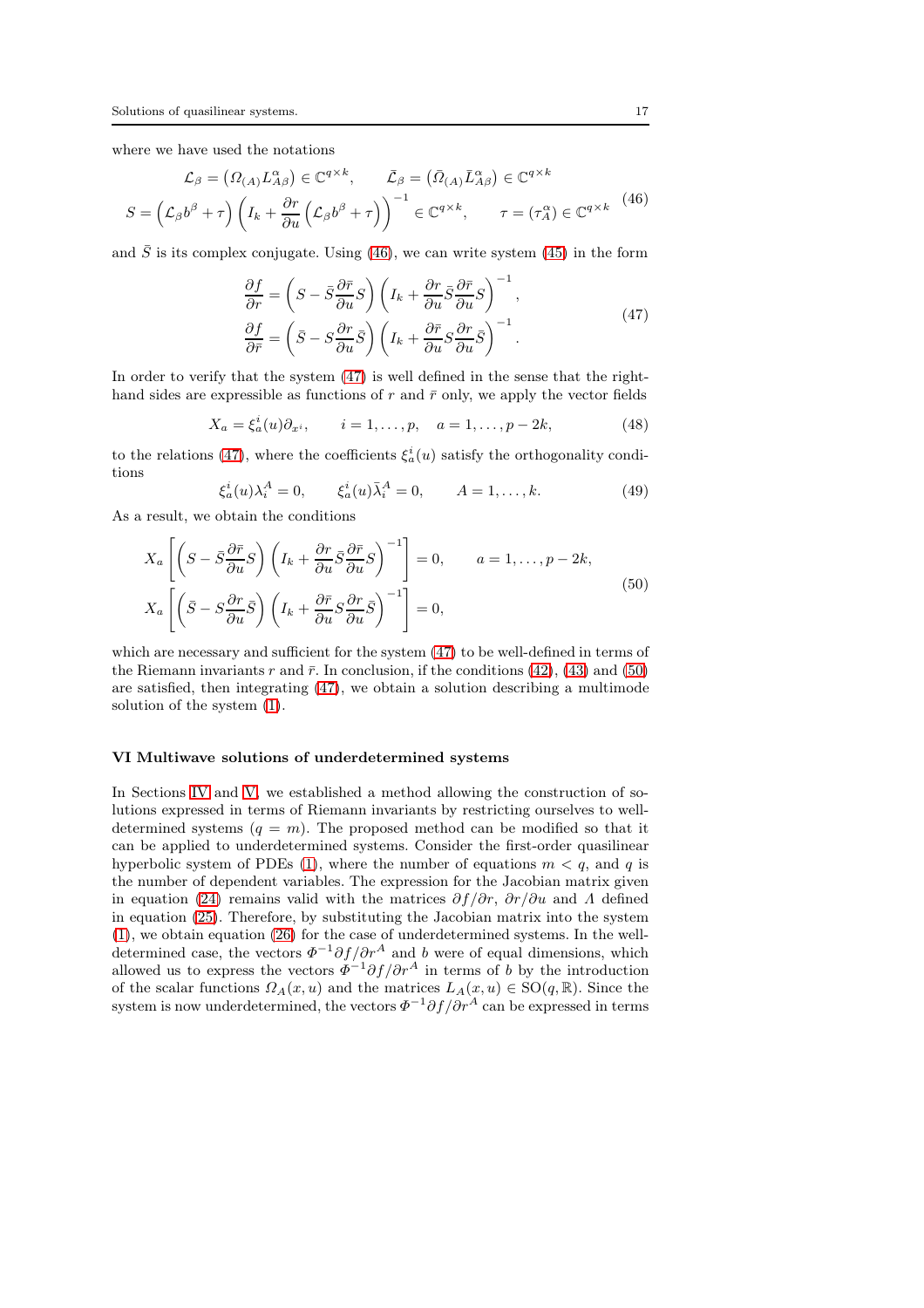of b through certain rectangular matrices  $P_A$  which are of dimension  $q \times m$ . The matrices  $P_A$  are constructed from  $m \times m$  matrices  $L_A^{\alpha}(x, u) \in SO(m, \mathbb{R})$ , where m is the number of equations in [\(1\)](#page-2-1), and are defined by

<span id="page-17-2"></span>
$$
P_A = \Omega_{(A)}^{\alpha}(x, u) M_{\alpha} L_A^{\alpha}(x, u), \quad A = 1, \dots, k,
$$
\n(51)

where the  $q\cdot m$  scalar functions  $\Omega_A^{\alpha}$  are real-valued and the constant matrices  $M_{\alpha}$ are defined by

$$
M_{\alpha} = (\delta_{\alpha i} \delta_{j1}).
$$

The vectors  $\Phi^{-1}(\partial f/\partial r^A)$  can then be written as

<span id="page-17-0"></span>
$$
\Phi^{-1}\frac{\partial f}{\partial r^A} = P_A + \tau_A, \quad A = 1, \dots, k,
$$
\n(52)

where the characteristic vectors  $\tau_A \in \mathbb{R}^q$  depend on the independent variables x and the dependent variables  $u$  and obey the relation

<span id="page-17-4"></span>
$$
\mathcal{A}^i \lambda_i^A \tau_A, \quad A = 1, \dots, k,\tag{53}
$$

where  $\mathcal{A}^i = (A^{\mu i}_{\alpha}) \in \mathbb{R}^{m \times q}$ . Substituting the relations [\(52\)](#page-17-0) into equation [\(27\)](#page-12-1), we obtain the algebraic relation

<span id="page-17-3"></span>
$$
\left(\mathcal{A}^i \lambda_i^A P_A - I_m\right) b = 0,\tag{54}
$$

where  $I_m$  is the identity matrix of dimension  $m \times m$ . In order to obtain the reduced system of PDEs for the functions  $f$  in terms of  $r^A$ , we proceed in a way similar to that for the multiwave solution presented in Section III. If we suppose that

$$
\det\left(I_k + \frac{\partial r}{\partial u}\left(\mathfrak{p}_\mu b^\mu + \tau\right)\right) \neq 0,\tag{55}
$$

where  $\mathfrak{p}_{\mu} = (P_{A\mu}^{\alpha}) \in \mathbb{R}^{q \times k}$ ,  $\tau = (\tau_A^{\alpha}) \in \mathbb{R}^{q \times k}$ , the reduced system takes the form

<span id="page-17-1"></span>
$$
\frac{\partial f}{\partial r} = (\mathfrak{p}_{\mu}b^{\mu} + \tau) \left(I_k + \frac{\partial r}{\partial u}(\mathfrak{p}_{\mu}b^{\mu} + \tau)\right)^{-1}.
$$
 (56)

As in the well-determined case of Section [IV,](#page-11-0) the reduced system [\(56\)](#page-17-1) is well defined if the vector fields [\(32\)](#page-13-0), satisfying the orthogonality conditions [\(33\)](#page-13-4), cancel out the right-hand side of equation  $(56)$ ,*i.e.* 

<span id="page-17-5"></span>
$$
X_a \left[ \left( \mathfrak{p}_{\mu} b^{\mu} + \tau \right) \left( I_k + \frac{\partial r}{\partial u} \left( \mathfrak{p}_{\mu} b^{\mu} + \tau \right) \right)^{-1} \right] = 0. \tag{57}
$$

In summary, if k wave vectors  $\lambda^A$  and k matrices  $P_A$ , defined by [\(51\)](#page-17-2), satisfy the relation [\(54\)](#page-17-3), k characteristic vectors  $\tau_A$  satisfy the equation [\(53\)](#page-17-4), and if the condition [\(57\)](#page-17-5) is fulfilled, then the reduced system [\(56\)](#page-17-1) is well defined for  $f$  in terms of the Riemann invariants  $r^A$ . Moreover, any solution of the system [\(56\)](#page-17-1) provides us with a multiwave solution of [\(1\)](#page-2-1) of the proposed form [\(23\)](#page-11-2).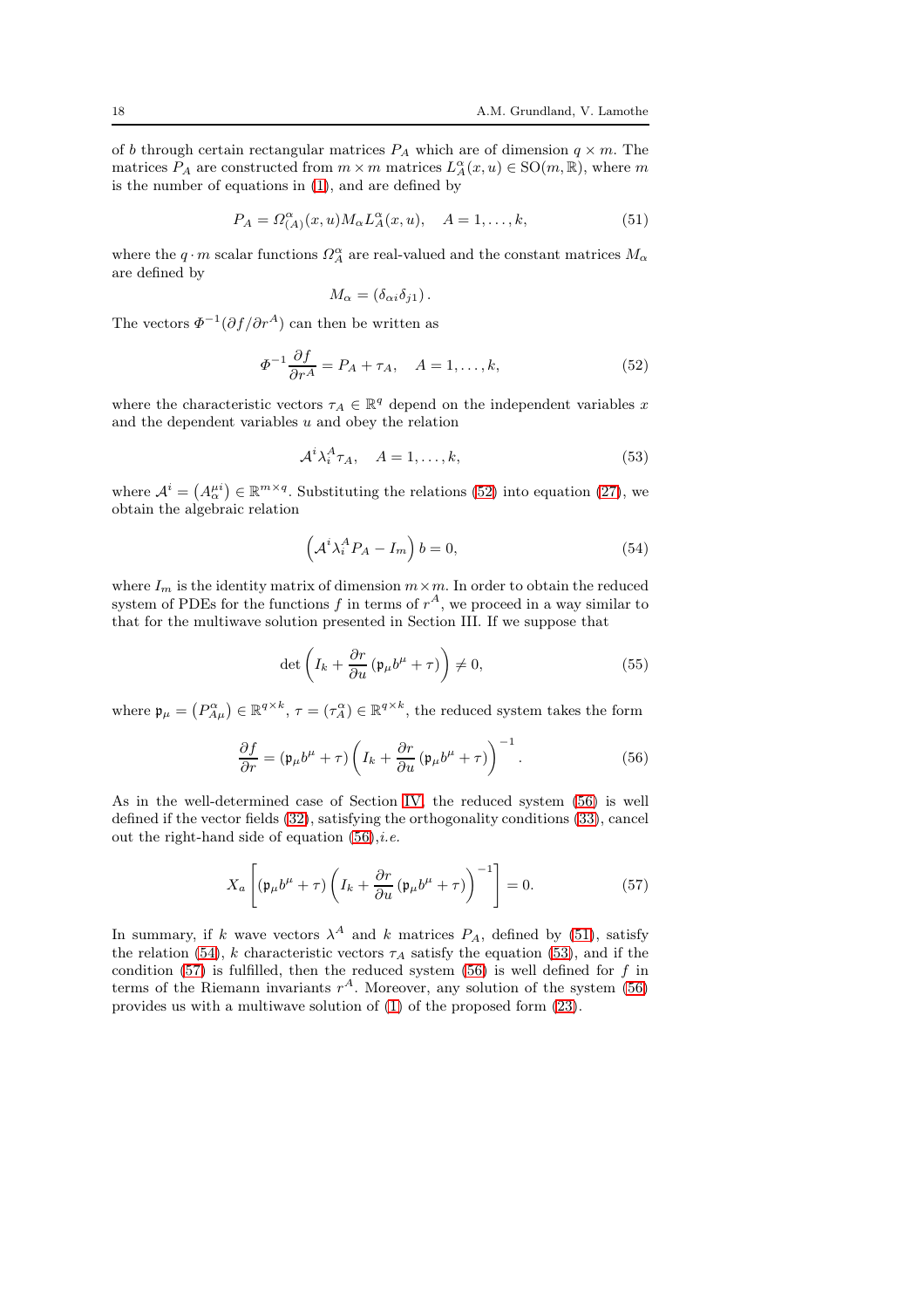## <span id="page-18-0"></span>VII Multimode solutions of underdetermined systems

In analogy with the case of multiwaves presented above, we can consider underdetermined elliptic systems [\(1\)](#page-2-1) in order to obtain real multimode-type solutions in the form

<span id="page-18-6"></span>
$$
u = f(r^{1}(x, u), \dots, r^{k}(x, u), \bar{r}^{1}(x, u), \dots, \bar{r}^{k}(x, u)),
$$
  
\n
$$
r^{A}(x, u) = \lambda_{i}^{A} x^{i}, \quad \bar{r}^{A}(x, u) = \bar{\lambda}_{i}^{A} x^{i}, \quad A = 1, \dots k,
$$
\n(58)

where the k linearly independent wave vectors  $\lambda^A$  are complex-valued and  $\bar{\lambda}^A$  are their complex conjugates. The Jacobian matrix takes the form [\(38\)](#page-15-0) with matrices  $\Phi$ ,  $\partial f/\partial r$  and  $\Lambda$  defined in equation [\(39\)](#page-15-3), and so relation [\(40\)](#page-15-2) is also satisfied in the underdetermined case. The difference between the present case and that of multiwaves presented above in Section [VI](#page-16-0) is that the functions  $\Omega_A^{\alpha}(x, u)$  and the matrices  $L_A^{\alpha}(x, u) \in SO(m, \mathbb{C})$  are complex-valued functions. So, the relations [\(52\)](#page-17-0) have to be complemented by their complex conjugate relations

<span id="page-18-1"></span>
$$
\Phi^{-1}\frac{\partial f}{\partial \bar{r}^A} = \bar{P}_A + \bar{\tau}_A, \quad A = 1, \dots, k,
$$
\n(59)

where  $\bar{P}_A$  are the complex conjugate matrices of the  $P_A$  defined in [\(51\)](#page-17-2) and the characteristic vectors  $\bar{\tau}_A$  are complex conjugates of the vectors  $\tau_A$  which, together, satisfy the relation

<span id="page-18-4"></span>
$$
\mathcal{A}^i \left( \lambda_i^A \tau_A + \bar{\lambda}_i^A \bar{\tau}_A \right) = 0 \tag{60}
$$

Making use of [\(59\)](#page-18-1) and eliminating  $\Phi^{-1}\partial f/\partial r$  in equation [\(40\)](#page-15-2) we obtain the algebraic condition

<span id="page-18-3"></span>
$$
\left(\mathcal{A}^{i}\left(\lambda_{i}^{A}P_{A}+\bar{\lambda}_{i}^{A}\bar{P}_{A}\right)+I_{m}\right)b=0.\tag{61}
$$

Hence, the system of PDEs for  $f$  in terms of the  $r^A$  and  $\bar{r}^A$  takes the form

<span id="page-18-2"></span>
$$
\frac{\partial f}{\partial r} = \left(I_q - \bar{\mathfrak{S}} \frac{\partial \bar{r}}{\partial u}\right) \mathfrak{S} \left(I_k + \frac{\partial r}{\partial u} \bar{\mathfrak{S}} \frac{\partial \bar{r}}{\partial u} \mathfrak{S}\right)^{-1},
$$
\n
$$
\frac{\partial f}{\partial \bar{r}} = \left(I_q - \bar{\mathfrak{S}} \frac{\partial r}{\partial u}\right) \bar{\mathfrak{S}} \left(I_k + \frac{\partial \bar{r}}{\partial u} \bar{\mathfrak{S}} \frac{\partial r}{\partial u} \bar{\mathfrak{S}}\right)^{-1},
$$
\n(62)

where

$$
\begin{split} \mathfrak{S} &= \left( \mathfrak{p} \mu b^{\mu} + \tau \right) \left( I_k + \frac{\partial r}{\partial u} \left( \mathfrak{p}_{\mu} b^{\mu} + \tau \right) \right)^{-1} \in \mathbb{C}^{q \times k}, \\ \mathfrak{S} &= \left( \bar{\mathfrak{p}} \mu b^{\mu} + \bar{\tau} \right) \left( I_k + \frac{\partial \bar{r}}{\partial u} \left( \bar{\mathfrak{p}}_{\mu} b^{\mu} + \bar{\tau} \right) \right)^{-1} \in \mathbb{C}^{q \times k}, \\ \mathfrak{p}_{\mu} &= \left( P_{A\mu}^{\alpha} \right) \in \mathbb{C}^{q \times k}. \end{split}
$$

By analogy with the previous cases in Section [VI,](#page-16-0) the system [\(62\)](#page-18-2) is well defined if the conditions

<span id="page-18-5"></span>
$$
X_{a} \left[ \left( I_{q} - \bar{\mathfrak{S}} \frac{\partial \bar{r}}{\partial u} \right) \mathfrak{S} \left( I_{k} + \frac{\partial r}{\partial u} \bar{\mathfrak{S}} \frac{\partial \bar{r}}{\partial u} \mathfrak{S} \right)^{-1} \right] = 0,
$$
  
\n
$$
X_{a} \left[ \left( I_{q} - \mathfrak{S} \frac{\partial r}{\partial u} \right) \bar{\mathfrak{S}} \left( I_{k} + \frac{\partial \bar{r}}{\partial u} \mathfrak{S} \frac{\partial r}{\partial u} \bar{\mathfrak{S}} \right)^{-1} \right] = 0,
$$
\n(63)

are satisfied, with the vector fields  $X_a$  defined by [\(48\)](#page-16-4) and [\(49\)](#page-16-5).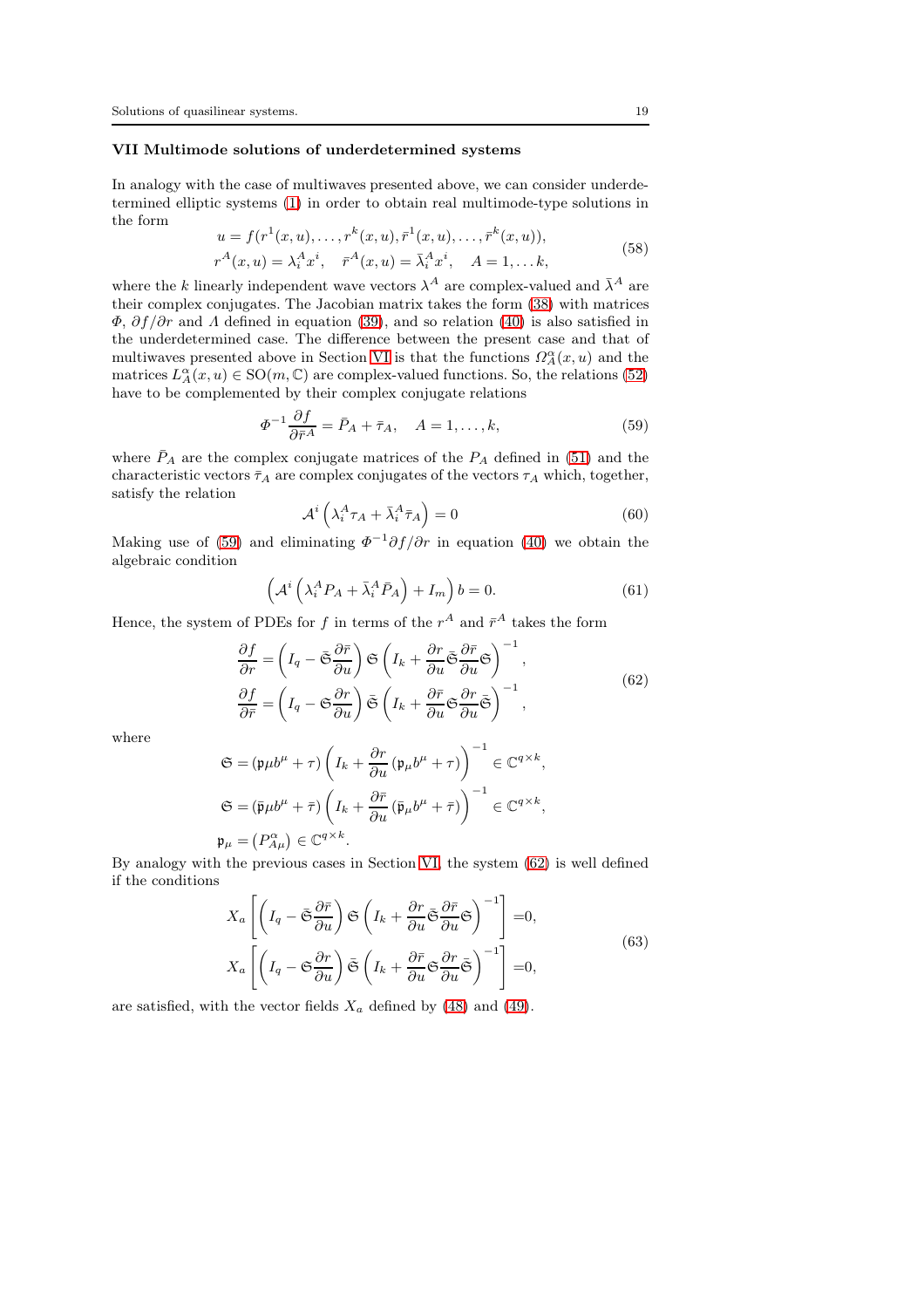Thus we have demonstrated that, if 2k wave vectors  $\lambda^A$  and  $\bar{\lambda}^A$ , and 2k matrices  $P_A$  and  $\bar{P}_A$ , defined by [\(51\)](#page-17-2), satisfy the relation [\(61\)](#page-18-3), 2k characteristic vectors  $\tau_A$ and  $\bar{\tau}_A$  satisfy the equation [\(60\)](#page-18-4) and if the conditions [\(63\)](#page-18-5) are fulfilled, then the reduced system [\(62\)](#page-18-2) is well defined for f in terms of the Riemann invariants  $r^A$ . Moreover, any solution of the system [\(62\)](#page-18-2) provides a multimode solution of the system [\(1\)](#page-2-1) of the proposed form [\(58\)](#page-18-6).

## <span id="page-19-0"></span>VIII Examples of appplications

Now we illustrate the theoretical considerations presented in Sections [IV](#page-11-0)[-VII](#page-18-0) with various cases of inhomogeneous hydrodynamic-type systems.

1. Consider a system of three equations for three unknown functions  $u, v, w$  of the four independent variables  $t, x, y, z$ ,

<span id="page-19-1"></span>
$$
u_t + a_1(u_x + v_y + w_z) + a_3(u_z - w_x) - a_2(v_x - u_y) = b_1(u, v, w),
$$
  
\n
$$
v_t + a_2(u_x + v_y + w_z) + a_3(v_x - w_y) + a_1(v_x - u_y) = b_2(u, v, w),
$$
  
\n
$$
w_t + a_3(u_x + v_y + w_z) - a_2(v_z - w_y) - a_1(u_z - w_x) = b_3(u, v, w),
$$
\n(64)

where  $U = (u, v, w)$  are the components of the velocity along the x, y, z, axes respectively and the  $a_i \in \mathbb{R}$ ,  $i = 1, 2, 3$ , are real constants. In matrix form, the system [\(64\)](#page-19-1) can be written as

$$
\frac{\partial U}{\partial t} + A^1 \frac{\partial U}{\partial x} + A^2 \frac{\partial U}{\partial y} + A^3 \frac{\partial U}{\partial z} = b(U),
$$

where

$$
U = (u, v, w)^{T} : \mathbb{R}^{4} \to \mathbb{R}^{3}, \qquad b = (b_{1}, b_{2}, b_{3})^{T},
$$

$$
A^{1} = \begin{pmatrix} a_{1} & -a_{2} & -a_{3} \ a_{2} & a_{1} & 0 \ a_{3} & 0 & a_{1} \end{pmatrix}, \quad A^{2} = \begin{pmatrix} a_{2} & a_{1} & 0 \ -a_{1} & a_{2} & -a_{3} \ 0 & a_{3} & a_{2} \end{pmatrix}, \quad A^{3} = \begin{pmatrix} a_{3} & 0 & a_{1} \ 0 & a_{3} & a_{2} \ -a_{1} & -a_{2} & a_{3} \end{pmatrix}.
$$

We consider the possibility of constructing mixed wave type solutions which may be nonlinear superpositions of a simple mode with a simple Riemann wave and we determine the admissible forms of the right-hand side b of the system [\(64\)](#page-19-1). This solution can be expressed in terms of a real-valued invariant  $r_1$ , of a complexvalued invariant  $r_2$  and its complex conjugate  $\bar{r}_2$ . The invariants  $r_1$ ,  $r_2$  and  $\bar{r}_2$  are associated with the real wave vector  $\eta = (\eta_0, \eta_1, \eta_2, \eta_3)$ , the complex-valued wave vector  $\lambda = (\lambda_0, \lambda_1, \lambda_2, \lambda_3)$  and its complex conjugate  $\overline{\lambda}$ , respectively. So, we look for solutions of the form

$$
u = f(r_1, r_2, \bar{r}_2) = f(\eta x, \lambda x, \bar{\lambda} x).
$$

According to Section [IV,](#page-11-0) the wave vectors  $\eta$ ,  $\lambda$  and  $\lambda$  and the special orthogonal matrices  $L_A$  have to satisfy the algebraic condition [\(43\)](#page-15-7), which, in the mixed case, takes the form

<span id="page-19-2"></span>
$$
\left(\Omega_{1}\left(\eta_{0}I_{3}+\eta_{1}\mathcal{A}^{1}+\eta_{2}\mathcal{A}^{2}+\eta_{3}\mathcal{A}^{3}\right)L_{1}+\Omega_{2}\left(\lambda_{0}I_{3}+\lambda_{1}\mathcal{A}^{1}+\lambda_{2}\mathcal{A}^{2}+\lambda_{3}\mathcal{A}^{3}\right)L_{2}\right.\n\left.\left.+\bar{\Omega}_{2}\left(\bar{\lambda}_{0}I_{3}+\bar{\lambda}_{1}\mathcal{A}^{1}+\bar{\lambda}_{2}\mathcal{A}^{2}+\bar{\lambda}_{3}\mathcal{A}^{3}\right)\bar{L}_{2}-I_{3}\right)\!b=0,\right.
$$
\n(65)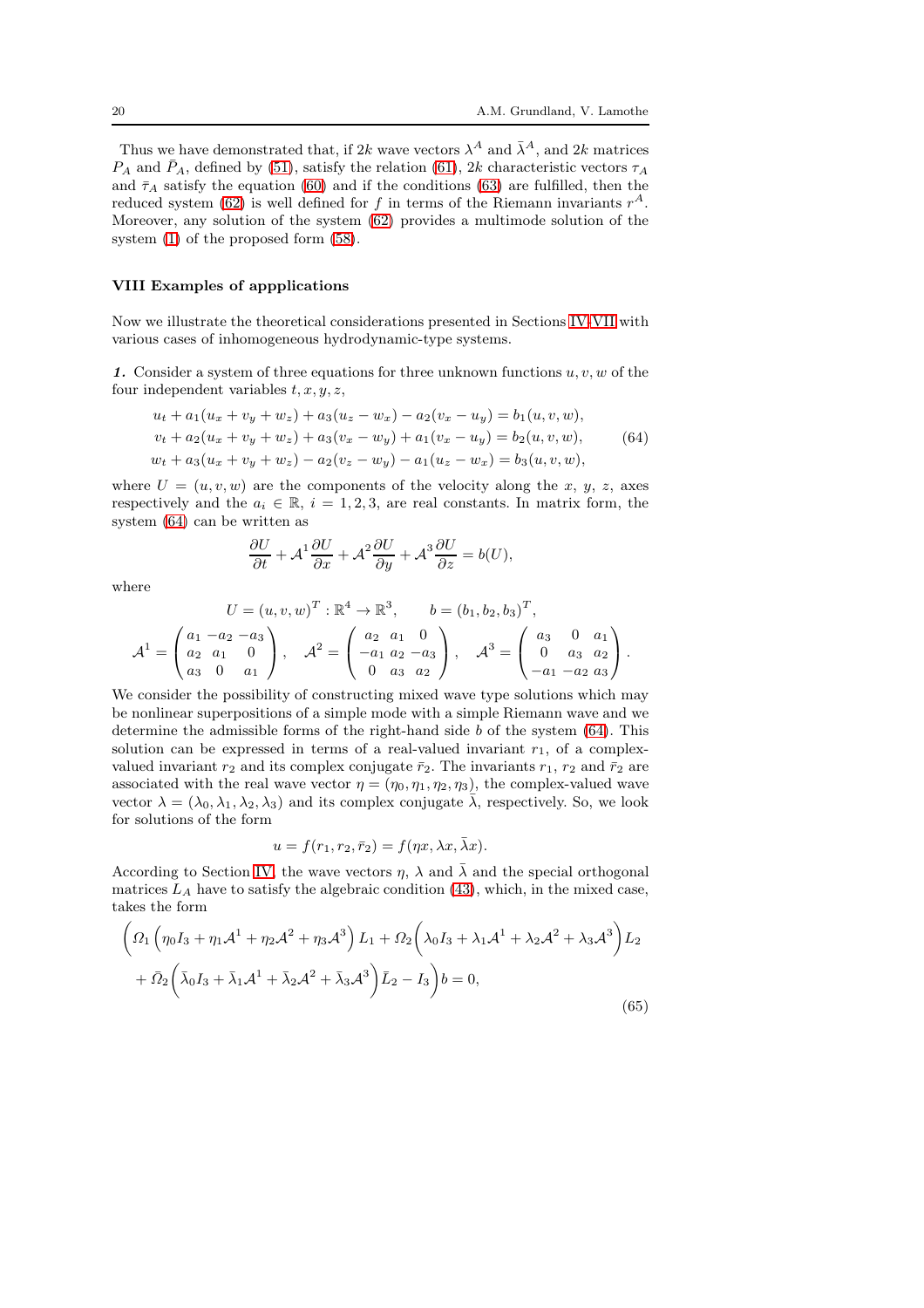where  $\Omega_1$  and the special orthogonal matrix  $L_1$  are real-valued functions, but  $\Omega_2$ and the special orthogonal matrix  $L_2$  are complex-valued functions. The wave relation (which is here a mixed case of [\(29\)](#page-12-5) and [\(42\)](#page-15-6)) for the real characteristic vector  $\tau_1$  and the complex characteristic vector  $\tau_2$  and its complex conjugate  $\bar{\tau}_2$ can then be written as

<span id="page-20-0"></span>
$$
\left(\eta_0 I_3 + \eta_1 \mathcal{A}^1 + \eta_2 \mathcal{A}^2 + \eta_3 \mathcal{A}^3\right) \tau_1 + \left(\lambda_0 I_3 + \lambda_1 \mathcal{A}^1 + \lambda_2 \mathcal{A}^2 + \lambda_3 \mathcal{A}^3\right) \tau_2
$$
  
+ 
$$
\left(\bar{\lambda}_0 I_3 + \bar{\lambda}_1 \mathcal{A}^1 + \bar{\lambda}_2 \mathcal{A}^2 + \bar{\lambda}_3 \mathcal{A}^3\right) \bar{\tau}_2 = 0.
$$
 (66)

The algebraic conditions [\(65\)](#page-19-2) and [\(66\)](#page-20-0) are satisfied if we choose

$$
\eta = (-M, a_1, a_2, a_3), \quad M = a_1^2 + a_2^2 + a_3^2, \quad \lambda = (1, ia_1, ia_2, ia_3), \quad i^2 = -1,
$$
  

$$
\Omega_2 = \frac{(1 - iM)b_3}{2b_1 (M^2 + 1)}, \qquad L_2 = \begin{pmatrix} 0 - \sin(\theta) - \cos(\theta) \\ 0 \cos(\theta) - \sin(\theta) \\ 1 \ 0 \end{pmatrix},
$$
  

$$
\theta = \arctan\left(\frac{b_2(b_1 + b_3)}{b_1b_3 - b_2^2}\right) + i \arccosh\left(\frac{-\epsilon b_1(b_1^2 + b_2^2)^{1/2}}{b_3(b_2^2 + b_3^2)}\right), \epsilon = \pm 1,
$$

where  $\Omega_1, L_1 \in SO(3, \mathbb{R}), \tau_1, \tau_2 = (M + i)T$ , with  $T = (T_1, T_2, T_3)^T \in \mathbb{R}^3$  are arbitrary functions of  $x$  and  $U$ . The Riemann invariants associated with the wave vectors  $\eta$ ,  $\lambda$  and  $\bar{\lambda}$  take the form

$$
r_1 = -Mt + a_1x + a_2y + a_3z,
$$
  
\n
$$
r_2 = t + i(a_1x + a_2y + a_3z), \quad \bar{r}_2 = t - i(a_1x + a_2y + a_3z).
$$

Since the quantities  $a_i$  which appear in the system [\(64\)](#page-19-1) are constant, the wave vectors  $\eta$ ,  $\lambda$  and  $\bar{\lambda}$  are also constant. Therefore, the partial derivatives  $\partial \lambda_i/\partial u^{\alpha}$ all vanish, and so the matrix  $\Phi$  in expression [\(38\)](#page-15-0) is the identity, *i.e.*  $\Phi = I_3$ . Consequently, the partial differential system  $(40)$  in terms of invariants  $r_1$ ,  $r_2$  and  $\bar{r}_2$  becomes

<span id="page-20-1"></span>
$$
\frac{\partial U}{\partial r_1} = \Omega_1 L_1 b + \tau_1,\tag{67}
$$

$$
\frac{\partial U}{\partial r_2} = (1 + iM) \left( \begin{pmatrix} T_1 \\ T_2 \\ T_3 \end{pmatrix} + \left( \frac{\epsilon \left( b_1^2 (b_1^2 + b_2^2) - b_3^2 (b_2^2 + b_3^2) \right)^{1/2}}{(1 + M^2)(b_1^2 + b_2^2)^{1/2}} \right) \begin{pmatrix} b_2/b_1 \\ 1 \\ 0 \end{pmatrix} + \frac{i}{2(1 + M^2)} \begin{pmatrix} b_1 \\ b_2 \end{pmatrix} \right),
$$
\n(68)

<span id="page-20-2"></span>
$$
+\frac{1}{2(1+M^2)} \begin{pmatrix} b_2 \\ b_2 \end{pmatrix},
$$
  
\n
$$
\frac{\partial U}{\partial \bar{r}_2} = (1 - iM) \left( \begin{pmatrix} T_1 \\ T_2 \\ T_3 \end{pmatrix} + \left( \frac{\epsilon \left( b_1^2 (b_1^2 + b_2^2) - b_3^2 (b_2^2 + b_3^2) \right)^{1/2}}{(1+M^2)(b_1^2 + b_2^2)^{1/2}} \right) \begin{pmatrix} b_2/b_1 \\ 1 \\ 0 \end{pmatrix}
$$
  
\n
$$
+\frac{-i}{2(1+M^2)} \begin{pmatrix} b_1 \\ b_2 \\ b_3 \end{pmatrix}.
$$
 (69)

<span id="page-20-3"></span>Note that since the derivative  $\partial U/\partial r_1$  is real and the functions  $\Omega_1(x, u)$ ,  $L_1(x, u)$ and  $\tau_1(x, u)$  are real and arbitrary, they can be chosen so as to satisfy equations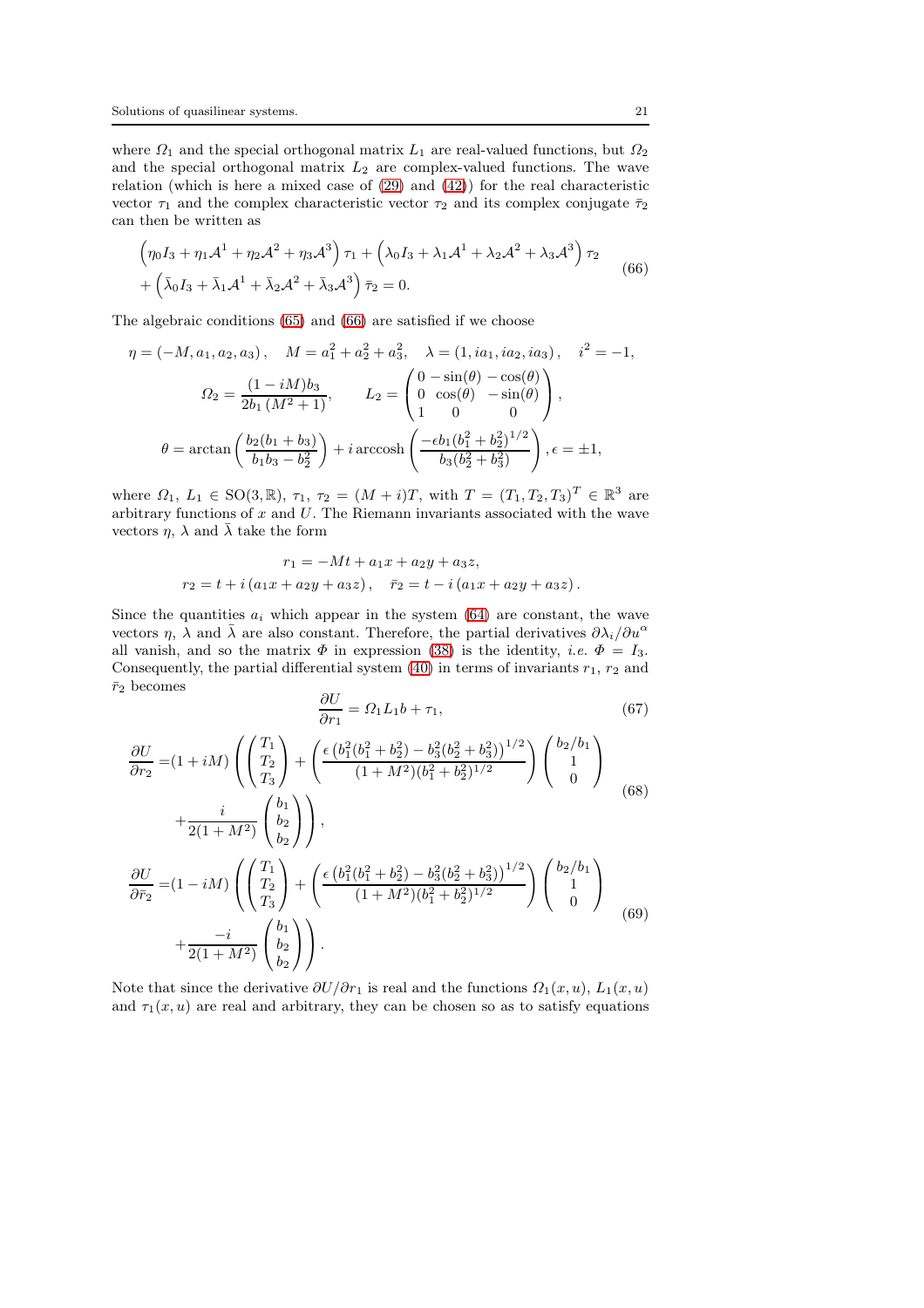[\(67\)](#page-20-1). Instead of the system composed of [\(68\)](#page-20-2) and [\(69\)](#page-20-3), we consider a linear combination of these equations in order to obtain an equivalent system with the real quantities  $(1 - iM)(\partial U/\partial r_2) + (1 + iM)(\partial U/\partial \bar{r}_2)$  and  $i(1 - iM)(\partial U/\partial r_2) - (1 + iM)(\partial U/\partial \bar{r}_2)$  $iM)(\partial U/\partial \bar{r}_2)$  on the left hand side. The three real-valued functions  $T_1$ ,  $T_2$ ,  $T_3$ appear in three of the six resulting equations. We choose these arbitrary functions in such a way that the three equations where they appear are satisfied. Thus we only have to solve the three remaining equations, namely

<span id="page-21-0"></span>
$$
\frac{\partial u}{\partial \xi} = \frac{b_1}{1 + M^2}, \quad \frac{\partial v}{\partial \xi} = \frac{b_2}{1 + M^2}, \quad \frac{\partial w}{\partial \xi} = \frac{b_3}{1 + M^2}, \xi = (1/2)((1 - iM)r_2 + (1 + iM)\bar{r}_2) = t + M(a_1x + a_2y + a_3z).
$$
\n(70)

If, for a given inhomogeneous term  $b = (b_1, b_2, b_3)$ , the system [\(70\)](#page-21-0) can be solved, then

$$
U(r_1,\xi) = U(-Mt + a_1x + a_2y + a_3z, t + M(a_1x + a_2y + a_3z))
$$

is a solution of system  $(64)$ . For example, in the case where the function b is defined by

$$
b_1 = -\frac{u}{a_1}(a_1^2 - u^2), \quad b_2 = -\frac{v}{a_2}(a_2^2 - v^2), \quad b_3 = -\frac{w}{a_3}(a_3^2 - w^2),
$$

and  $|u| < |a_1|, |v| < |a_2|$ , and  $|w| < |a_3|$ , the solution of equation [\(64\)](#page-19-1) takes the form

<span id="page-21-2"></span>
$$
u = a_1 \text{ sech}\left(\frac{\xi}{1+M^2} + c_1(r_1)\right), \quad v = a_2 \text{ sech}\left(\frac{\xi}{1+M^2} + c_2(r_1)\right),
$$
  

$$
w = a_3 \text{ sech}\left(\frac{\xi}{1+M^2} + c_3(r_1)\right),
$$
 (71)

where the  $c_i(r_1)$ ,  $i = 1, 2, 3$ , are arbitrary functions of one variable. This solution represents a solitonic bump-type wave. Moreover, if the vector b of the inhomogeneous system [\(64\)](#page-19-1) is defined by

$$
b_1 = -(1 - k_1^2 (1 - u_2))^{1/2} (1 - u^2)^{1/2}, \quad b_2 = -(1 - k_2^2 (1 - v_2))^{1/2} (1 - v^2)^{1/2},
$$
  

$$
b_3 = -(1 - k_3^2 (1 - w_2))^{1/2} (1 - w^2)^{1/2},
$$

then the system [\(64\)](#page-19-1) admits a cnoidal wave solution

$$
u = \text{cn}(\xi, k_1), \quad v = \text{cn}(\xi, k_2), \quad w = \text{cn}(\xi, k_3).
$$

Another possible solution is obtained when the vector  $b$  of the inhomogeneous system [\(64\)](#page-19-1) has the form

$$
b_1 = -(u^2 - 1)^{1/2} (u^2 - k_1^2)^{1/2}, \quad b_2 = -(v^2 - 1)^{1/2} (v^2 - k_2^2)^{1/2},
$$

$$
b_3 = -(w^2 - 1)^{1/2} (w^2 - k_3^2)^{1/2}.
$$

In that case, the obtained solution is given by

<span id="page-21-1"></span>
$$
u = (1 - \operatorname{cn}(\xi + c_1(r_1), k_1)^2)^{-1/2}, \qquad v = (1 - \operatorname{cn}(\xi + c_2(r_1), k_2)^2)^{-1/2},
$$
  

$$
w = (1 - \operatorname{cn}(\xi + c_3(r_1), k_3)^2)^{-1/2}.
$$
 (72)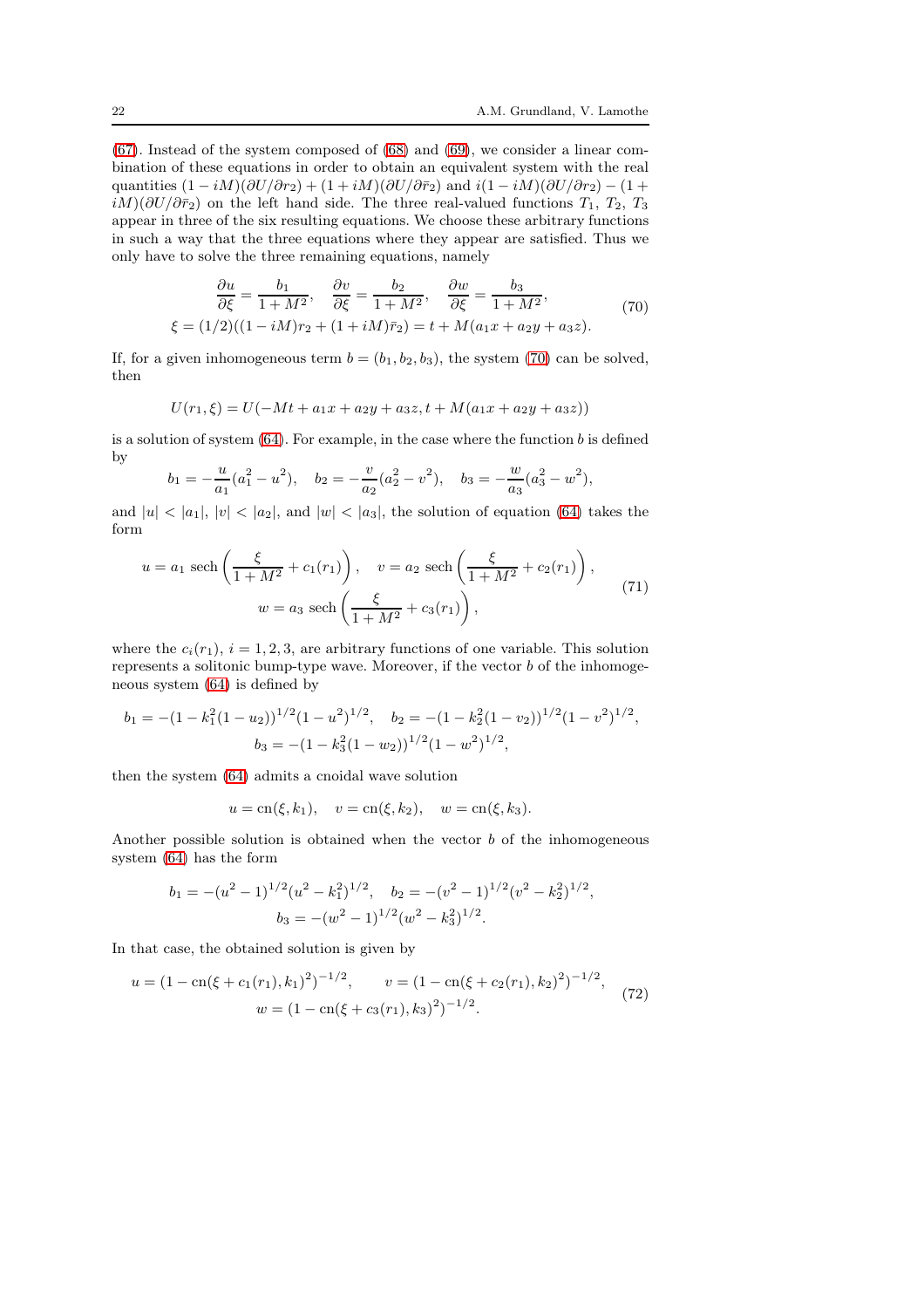Equation [\(72\)](#page-21-1) represents a bounded multisolitonic solution of the system [\(64\)](#page-19-1) in terms of the Jacobi elliptic function cn. The moduli  $k_i$  of the elliptic function are chosen in such a way that  $0 < k_i^2 < 1$ ,  $i = 1, 2, 3$ . This ensures that the elliptic solution possesses one real and one purely imaginary period and that for the real argument we have a real-valued solution.

2. Consider the hydrodynamic-type system with three dependent and four independent variables

<span id="page-22-0"></span>
$$
U_t + a \times (\nabla \times U) = b,\tag{73}
$$

where  $U = (u, v, w)^T$  is the velocity vector, which depends on  $t, x, y, z, a =$  $(a_1, a_2, a_3)$  is a constant vector and  $b = (\kappa a_2, -\kappa a_1, e^w)^T$ ,  $\kappa \in \mathbb{R}$ . System [\(73\)](#page-22-0) can be written in the matrix form

$$
U_t + \mathcal{A}^1 U_x + \mathcal{A}^2 U_y + \mathcal{A}^3 U_z = b,\tag{74}
$$

where the matrices  $A^i$  are given by

$$
\mathcal{A}^1 = \begin{pmatrix} 0 & a_2 & a_3 \\ 0 & -a_1 & 0 \\ 0 & 0 & -a_1 \end{pmatrix}, \quad \mathcal{A}^2 = \begin{pmatrix} -a_2 & 0 & 0 \\ a_1 & 0 & a_3 \\ 0 & 0 & -a_2 \end{pmatrix}, \quad \mathcal{A}^3 = \begin{pmatrix} -a_3 & 0 & 0 \\ 0 & -a_3 & 0 \\ a_1 & a_2 & 0 \end{pmatrix}.
$$

As in the previous example, we look for a mixed-type solution, i.e. of the form

$$
u = f(r_1, r_2, \bar{r_2}) = f(\eta x, \lambda x, \bar{\lambda} x),
$$

where the wave vector  $\eta = (\eta_0, \ldots, \eta_3)$  is real and the wave vectors  $\lambda = (\lambda_0, \ldots, \lambda_3)$ and  $\bar{\lambda} = (\bar{\lambda}_0, \ldots, \bar{\lambda}_3)$  are complex conjugates. The scalar functions  $\Omega_A$  and the special orthogonal matrices  $L_A$  have to satisfy the algebraic relation [\(65\)](#page-19-2), in which  $\Omega_1$  and  $L_1$  are associated with the real Riemann invariant  $r_1$  and  $\Omega_2$ ,  $\overline{\Omega}_2$ ,  $\overline{L}_2$ ,  $\overline{L}_2$ are associated with the complex Riemann invariants  $r_2$  and  $\bar{r}_2$ . The real vector  $\tau_1$ associated with  $r_1$  and the complex-valued vectors  $\tau_2$  and  $\bar{\tau}_2$  associated with  $r_2$ and  $\bar{r}_2$  have to satisfy wave relation [\(66\)](#page-20-0). The equations [\(65\)](#page-19-2) and (66) are satisfied by the following choices

$$
\eta = \left(1, 0, 0, a_3^{-1}\right), \quad \lambda = (0, 1, i\mu, 0), \quad \mu \in \mathbb{R}, i^2 = -1,
$$
\n
$$
\Omega_1 = \frac{e^w}{(\kappa^2 a_1 + e^{2w})^{1/2} \cos(\beta) + \kappa a_2 \sin(\beta)},
$$
\n
$$
\Omega_2 = \frac{\mu a_2 + ia_1}{2\mu a_2 a_3}, \quad L_1 = \begin{pmatrix} \frac{|a_2|\cos(\beta)}{(a_1^2 + a_2^2)^{1/2}} & \frac{\epsilon a_1(e^w + a_2\kappa \sin(\beta))}{Q} & \frac{a_2 e^w \sin(\beta) - \kappa a_1^2}{Q} \\ \frac{-(a_1 + a_2^2)^{1/2}}{(a_1^2 + a_2^2)^{1/2}} & \frac{-(a_2e^w - \kappa a_1^2 \sin(\beta))}{Q} & \frac{\epsilon a_1(\kappa a_2 + e^w \sin(\beta))}{\kappa^2 a_1^2 + e^{2w})^{1/2}} \end{pmatrix}
$$
\n
$$
L_2 = \begin{pmatrix} 0 & \frac{\epsilon a_1(e^w + \kappa a_2)}{Q} & \frac{\epsilon (a_1^2 \kappa - a_2 e^w)}{Q} \\ 0 & \frac{\epsilon (a_2 e^w - \kappa a_1^2)}{Q} & \frac{\epsilon a_1(e^w + \kappa a_2)}{Q} \\ 1 & 0 & 0 \end{pmatrix}, \quad \tau_1 = \left(\tau_{11}, \tau_{12}, -\frac{a_1 \tau_{11} + a_2 \tau_{12}}{a_3}\right)^T,
$$
\n
$$
\tau_2 = \left(s_1 - i \left( (a_2 s_2 + a_3 s_3)(\mu a_2)^{-1} \right), s_2 + i S_2, s_3 (1 + i a_1(\mu a_2)^{-1}) \right)^T
$$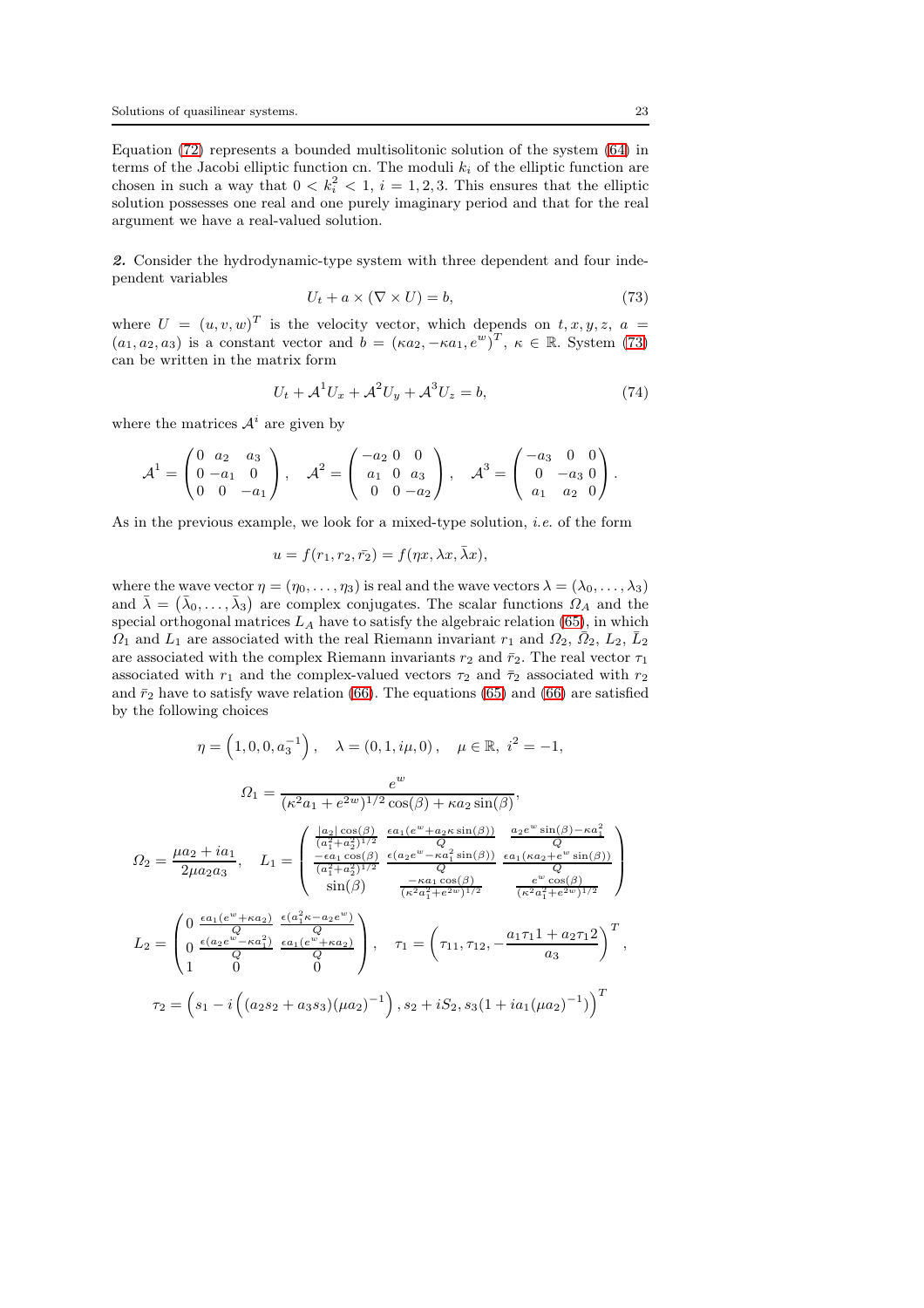where  $\beta$  is an arbitrary function of x and u,  $\epsilon$  is the sign of  $a_2$  and  $Q = (a_1^2 + a_2^2)$  $(a_2^2)^{1/2}$   $(\kappa^2 a_1^2 + e^{2w})^{1/2}$  and  $s_1, s_2, s_3, S_2$  are arbitrary functions of u. Consequently the conditions  $(65)$  and  $(66)$  are satisfied and we obtain the reduced system

<span id="page-23-0"></span>
$$
\frac{\partial u}{\partial r_1} = \tau_{11} + \epsilon a_2 e^w G, \quad \frac{\partial v}{\partial r_1} = \tau_{12} - \epsilon a_1 e^w G, \quad \frac{\partial w}{\partial r_1} = -\frac{a_1 \tau_{11} + a_2 \tau_{12}}{a_3} + e^w,
$$
\n
$$
\frac{\partial u}{\partial r_2} = s_1 - i \left( \frac{a_2 s_2 + a_3 s_3}{\mu a_2} \right) + \frac{\epsilon (e^{2w} + \kappa^2 a_1^2)^{1/2}}{2\mu a_3 (a_1^2 + a_2^2)^{1/2}} (\mu a_2 + i a_1),
$$
\n
$$
\frac{\partial v}{\partial r_2} = s_2 + i S_2 - \frac{\epsilon (e^{2w} + \kappa^2 a_1^2)^{1/2}}{2\mu a_3 (a_1^2 + a_2^2)^{1/2}} (\mu a_2 - i a_1),
$$
\n
$$
\frac{\partial w}{\partial r_2} = s_3 \left( 1 + \frac{i a_1}{\mu a_2} \right) + \frac{\kappa}{2\mu a_3} (\mu a_2 + i a_1),
$$
\n(75)

and the three conjugate equations for  $\partial u/\partial \bar{r}_2$ ,  $\partial v/\partial \bar{r}_2$  and  $\partial w/\partial \bar{r}_2$ .

One particular solution of the system [\(75\)](#page-23-0) takes the form

<span id="page-23-2"></span>
$$
u(r_1, r_2, \bar{r_2}) = \frac{c_0}{2\mu} \left( \frac{\partial H(r_2, \bar{r}_2)}{\partial r_2} + \frac{\partial H(r_2, \bar{r}_2)}{\partial \bar{r}_2} \right) + \frac{f_1(r_1)}{\mu} - \frac{i\kappa}{4} \frac{\eta - \xi}{\mu},
$$
  

$$
v(r_1, r_2, \bar{r_2}) = \frac{ic_0}{2} \left( \frac{\partial H(r_2, \bar{r}_2)}{\partial r_2} - \frac{\partial H(r_2, \bar{r}_2)}{\partial \bar{r}_2} \right) + \frac{f_2(r_1)}{\mu} + \frac{\kappa}{4} \frac{\xi + \eta}{\mu},
$$
  

$$
w(r_1, r_2, \bar{r_2}) = -a_3^{-1} \left( \frac{a_1}{\mu} f_1(r_1) + a_2 f_2(r_2) \right)
$$
  

$$
- \ln \left( -c_1 - \int \exp \left( -\frac{(\mu^{-1} a_1 f_1(r_1) + a_2 f_2(r_1))}{a_3} \right) dr_1 \right),
$$
 (76)

where H is an arbitrary function of the complex Riemann invariants  $r_2 = x + i\mu y$ and  $\bar{r}_2 = x - i\mu y$ ,  $\mu \in \mathbb{R}$ ,  $f_1$  and  $f_2$  are arbitrary real functions of the real invariant  $r_1 = t + a_3^{-1}z$  and  $c_0$ ,  $c_1$  are real integration constants. Note that, the solution is real if and only if  $\partial H/\partial r_2 = \partial \bar{H}/\partial \bar{r}_2$  holds.

3. Now we shall consider an example which illustrates the theoretical considerations presented in Section [VII.](#page-18-0) We have chosen the underdetermined Loewner system [\[20\]](#page-28-16)

<span id="page-23-1"></span>
$$
u_y - v_x = h_1(u, v, \rho), \qquad (\rho u)_x + (\rho v)_y = h_2(u, v, \rho), \tag{77}
$$

where  $h_1$  and  $h_2$  are functions (to be determined) of the dependent variables, *i.e.* the components of the velocity of the fluid  $u, v$  and the density  $\rho$ . System [\(77\)](#page-23-1) describes a stationary compressible planar fluid flow admitting a vorticity  $h_1$  and some source of matter  $h_2$ . After the change of variables

$$
\rho = e^q
$$
,  $h_1 = b_1$ ,  $h_2 = \rho b_1$ ,

the system [\(77\)](#page-23-1) becomes

$$
u_y - v_x = b_1, \qquad u_x + v_y + uq_x + vq_y = b_2,
$$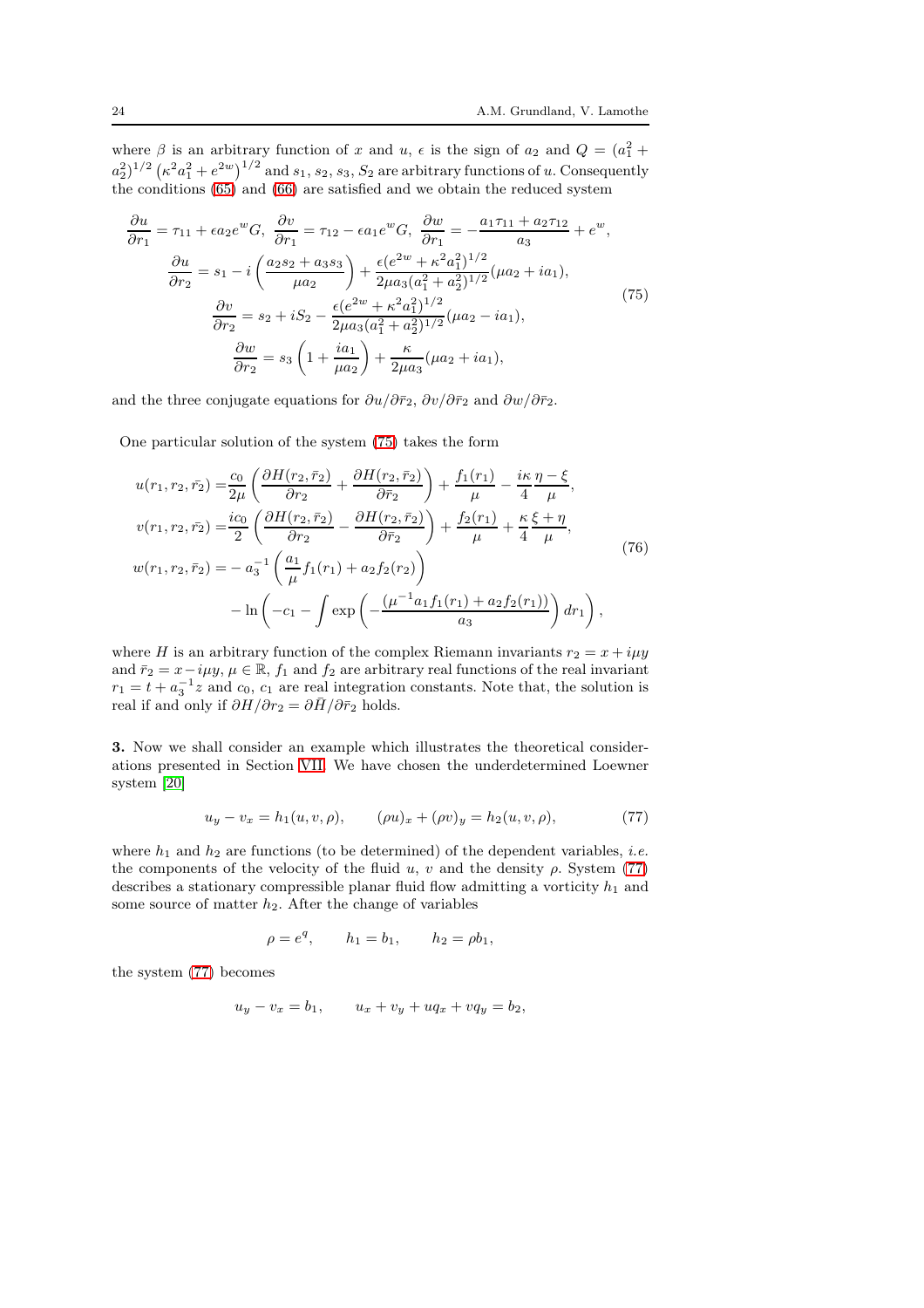or equivalently in matrix form

<span id="page-24-0"></span>
$$
\mathcal{A}^1 U_x + \mathcal{A}^2 U_y = b,\tag{78}
$$

where  $b = (b_1, b_2)^T$ ,  $U = (u, v, \rho)^T$  and

<span id="page-24-1"></span>
$$
\mathcal{A}^1 = \begin{pmatrix} 0 & -1 & 0 \\ 1 & 0 & u \end{pmatrix}, \qquad \mathcal{A}^2 = \begin{pmatrix} 1 & 0 & 0 \\ 0 & 1 & v \end{pmatrix}.
$$
 (79)

We are looking for a simple mode  $(k=1 \text{ in } (58))$  $(k=1 \text{ in } (58))$  $(k=1 \text{ in } (58))$ , that is a rank 2 solution of [\(78\)](#page-24-0) of the form

$$
u = f(r, \bar{r}), \quad r = x + iy, \quad \bar{r} = x - iy,
$$

associated with the constant wave vectors

$$
\lambda = (1, i), \qquad \bar{\lambda} = (1, -i),
$$

where *i* is the imaginary unit. The algebraic condition [\(43\)](#page-15-7), with matrices  $\mathcal{A}^j$  given by [\(79\)](#page-24-1), is satisfied for the matrix

$$
P = \begin{pmatrix} -\frac{b_2}{2} \frac{-2b_1^2 - b_1 + i(b_1^2 + b_2^2) + Q}{b_1^2 + b_2^2} & \frac{1}{2} \frac{2b_1b_2 + b_2^2 + ib_1(b_1^2 + b_2^3) + Q}{b_1^2 + b_2^2} \\ \frac{1}{2} \frac{-b_2^2 - 2b_1b_2 + ib_2(b_1^2 + b_2) + Q}{b_1^2 + b_2^2} & -\frac{1}{2} \frac{b_2(2b_2 + 1) - i(b_1^2 + b_2^2) + Q}{b_1^2 + b_2^2} \\ W \cos \theta (v + iu) & -W \sin \theta (v + iu) \end{pmatrix},
$$

and its complex conjugate  $\bar{P}$ , where W and  $\theta$  are arbitrary functions of independent and dependent variables. The matrix  $\Phi$  is equal to the identity matrix, since the wave vectors  $\lambda$  and  $\bar{\lambda}$  are constant vectors. Under these circumstances, the reduced system given by [\(62\)](#page-18-2) becomes

<span id="page-24-2"></span>
$$
\frac{\partial u}{\partial r} = b_2 (1/2 + (1+i)b_1) + \tau_1, \qquad c.c.,
$$
  
\n
$$
\frac{\partial v}{\partial r} = b_1 (1/2) + (1-i)b_2 + \tau_2, \qquad c.c.,
$$
  
\n
$$
\frac{\partial \rho}{\partial r} = W (b_1 \cos \theta - b_2 \sin \theta) (iu + v) + \tau_3, \qquad c.c.,
$$
  
\n(80)

where each c.c. means the complex conjugate of the previous equation. The quantities  $\tau_j$ ,  $j = 1, 2, 3$ , are the components of the characteristic vector  $\tau$  which satisfies the wave relation

$$
\mathcal{A}^j\left(\lambda_j\tau+\bar{\lambda}_j\bar{\tau}\right)=0, \qquad \tau=\left(\tau_1,\tau_2,\tau_3\right)^T.
$$

After solving the equation [\(60\)](#page-18-4) for the characteristic vector  $\tau$ , the system [\(80\)](#page-24-2) reduces to the equations

<span id="page-24-3"></span>
$$
\bar{F}_{\bar{r}} - F_r = b_1(F, \bar{F}, q), \nF_r + \bar{F}_{\bar{r}} + Fq_r + \bar{F}q_{\bar{r}} = b_2(F, \bar{F}, q),
$$
\n(81)

where we have introduced the notation

$$
F = u + iv, \qquad \bar{F} = u - iv.
$$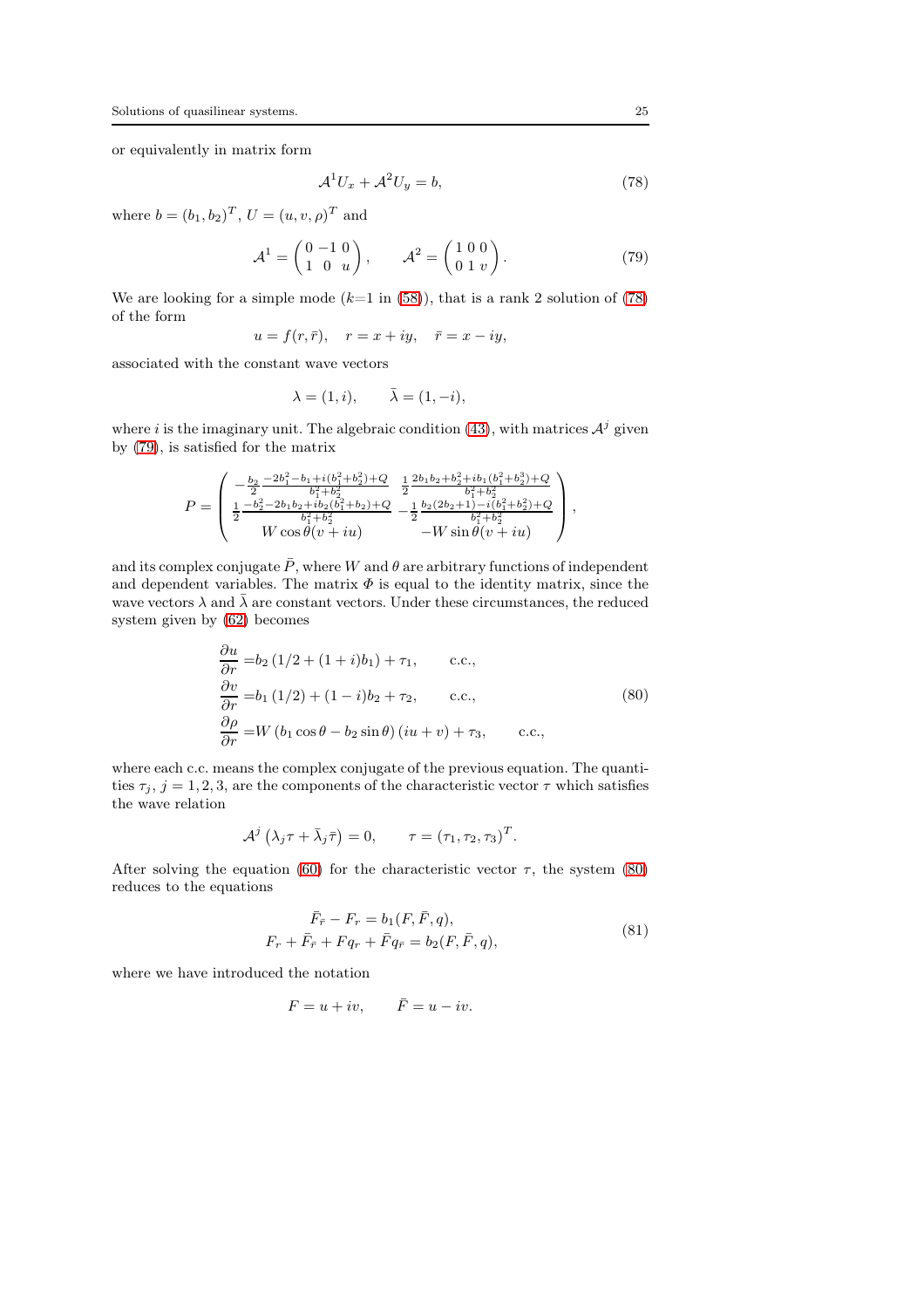In particular, if we choose the right-hand side of the equation [\(78\)](#page-24-0) to be

$$
b_1 = \kappa \ln \rho \left( u^2 + v^2 \right), \qquad b_2 = 0,
$$

then we can solve equations [\(81\)](#page-24-3) for the functions  $F$  and  $\bar{F}$ 

<span id="page-25-1"></span>
$$
F = \frac{2i\bar{f}'(\bar{r})}{\kappa|f|^2}, \quad \bar{F} = \frac{-2if'(r)}{\kappa|f|^2}, \quad q = |f|^2,
$$
\n(82)

where f is an arbitrary function of  $r = x + iy$  and  $f'(r) = df/dr$ . By virtue of [\(82\)](#page-25-1) the simple mode solution of the system [\(77\)](#page-23-1) is given by

<span id="page-25-2"></span>
$$
u(x,y) = \frac{i}{\kappa |f(x+iy)|^4} \left( \bar{f}'(x-iy) - f'(x+iy) \right),
$$
  
\n
$$
v(x,y) = \frac{1}{\kappa |f(x+iy)|^4} \left( \bar{f}'(x-iy) + f'(x+iy) \right),
$$
  
\n
$$
\rho(x,y) = \exp |f(x+iy)|^2.
$$
\n(83)

Here the rank-2 solution depends on one arbitrary function  $f$  and its complex conjugate.

#### <span id="page-25-0"></span>IX Final remarks

We have presented a variety of new approaches to solving first-order quasilinear systems in terms of Riemann invariants. These methods proved to be particularly effective in delivering solutions which can be interpreted physically as superpositions between  $k$  simple waves for hyperbolic systems or  $k$  modes for elliptic ones. One of the interesting results of our analysis is the observation that the algebraization of these systems enables us to construct classes of solutions for which the matrix of the derivatives of unknown functions is expressible through special orthogonal matrices. This fact made it possible to obtain different types of solutions corresponding to different admissible choices of the special orthogonal matrices involved in this computation.

Concerning the application to the inhomogeneous fluid dynamics equations (Section [III\)](#page-5-0), we have shown that our approach is productive, leading to new interesting solutions. Using the GMC we were able to construct several rank 2 solutions in the cases of  $\mathfrak{CE}_0$ ,  $\mathfrak{EL}_0$ ,  $\mathfrak{LE}_0$ ,  $\mathfrak{LE}_0$  and  $\mathfrak{Alg}$ . Each of these solutions represents a superposition of a simple wave with a simple state and involves several arbitrary functions of one variable. The first derivatives of these solutions, in most cases, tend to infinity after a finite time. It was proved [\[13,](#page-28-15) [17,](#page-28-3) [25\]](#page-28-2) that if the initial data is sufficiently small, then there exists a time interval, say  $[t_0, T]$ , for which the gradient catastrophe of a solution of the system [\(9\)](#page-5-1) does not occur. For these types of solutions expressible in terms of Riemann invariants, we generalize the GMC in order to obtain wider classes of solutions of the inhomogeneous systems (see sections [V](#page-14-0)[-VIII\)](#page-19-0). The proposed technique is applied to the inhomogeneous hydrodynamic-type systems [\(64\)](#page-19-1), [\(73\)](#page-22-0) and [\(77\)](#page-23-1). We have introduced the complex integral elements instead of the real simple integral elements. This allows us to construct, based on those elements, several nonlinear superpositions of elementary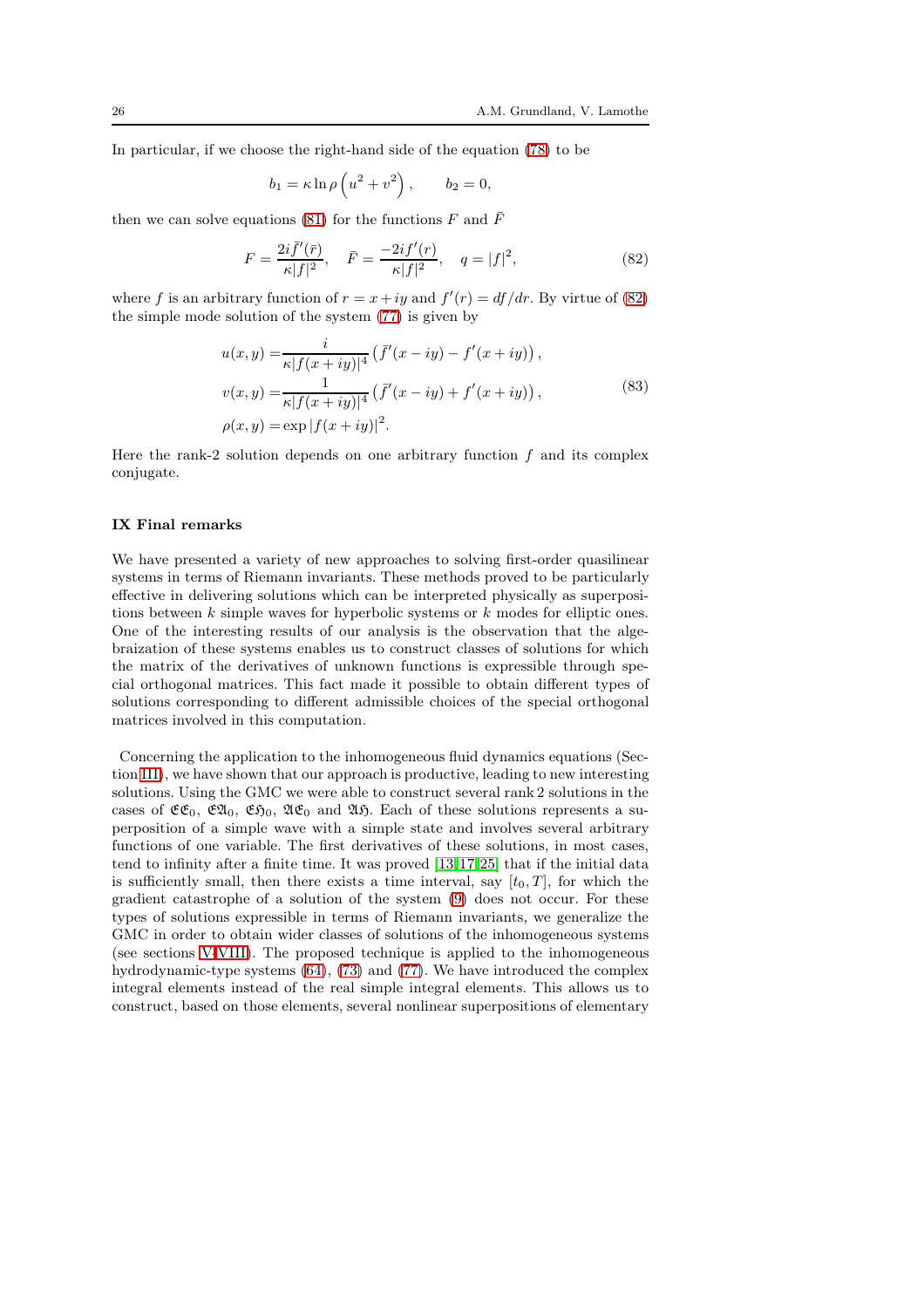solutions (modes) for these hydrodynamic-type systems, which to our knowledge are all new (namely [\(71\)](#page-21-2), [\(72\)](#page-21-1), [\(76\)](#page-23-2) and [\(83\)](#page-25-2)). This approach proves to be an effective tool for this purpose. The proposed technique is applicable to larger classes of hyperbolic and elliptic quasilinear systems. So it is worth investigating whether our approach to construct multimode solutions can be extended to the Navier–Stokes system in the presence of external forces (gravitational, Coriolis, etc.), where the dissipation effects are of particular interest. Some preliminary analysis suggests that this is feasible.

It is worth noting that the method for solving first-order quasilinear differential equations can be applied, with necessary modifications, to more general cases, namely to nonautonomous systems for which the coefficients depend on unknown functions  $u$  and also on independent variables  $x$ . An extension of our analysis to this case will be the subject of a future work.

#### Acknowledgements

This work was supported by a research grant from the Natural Sciences and Engineering Council of Canada.

## X Appendix: The simple state solutions [\[14\]](#page-28-9)

A mapping  $u : \mathbb{R}^p \to \mathbb{R}^q$  is called a simple state solution of the inhomogeneous system [\(1\)](#page-2-1) if all first-order derivatives of u with respect to  $x^i$  are decomposable in the following way

<span id="page-26-0"></span>
$$
du^{\alpha}(x) = \frac{\partial u^{\alpha}}{\partial x^{i}} dx^{i} = \gamma_{0}^{\alpha}(u)\lambda_{i}^{0}(u)dx^{i}, \qquad (84)
$$

where the real-valued functions  $\lambda^0 = (\lambda_1^0, \ldots, \lambda_p^0) \in E^*$  and  $\gamma_0 = (\gamma_0^1, \ldots, \gamma_0^q) \in$  $T_u \mathcal{U}$  satisfy the algebraic relation

$$
\mathcal{A}_{\alpha}^{\mu i}(u)\lambda_i^0\gamma_0^{\alpha}=b^{\mu}(u).
$$

In contrast to the condition

$$
du^{\alpha}(x) = \xi \gamma^{\alpha} \lambda_i dx^i, \quad \mathcal{A}_{\alpha}^{\mu i}(u) \lambda_i \gamma^{\alpha} = 0,
$$

defining the simple wave solution for homogeneous systems, the expression [\(84\)](#page-26-0) does not include a function  $\xi$  of x. Consequently, the compatibility conditions are not identically satisfied and they lead to the following conditions

$$
d(du) = d\gamma_0 \wedge \lambda^0 + \gamma_0 \otimes d\lambda^0 = 0, \qquad (85)
$$

,

whenever equations  $(84)$  hold, where

$$
d\gamma_0 = \left(\frac{\partial \gamma_0}{\partial u^{\alpha}}\right) du^{\alpha} = \gamma_{0,\gamma_0} \otimes \lambda^0, \quad \lambda^0 = \lambda_i^0(u) dx^i
$$

$$
d\lambda^0 = du^{\alpha} \wedge \frac{\partial \lambda^0}{\partial u^{\alpha}} = \lambda^0 \wedge \lambda_{,\gamma_0}^0.
$$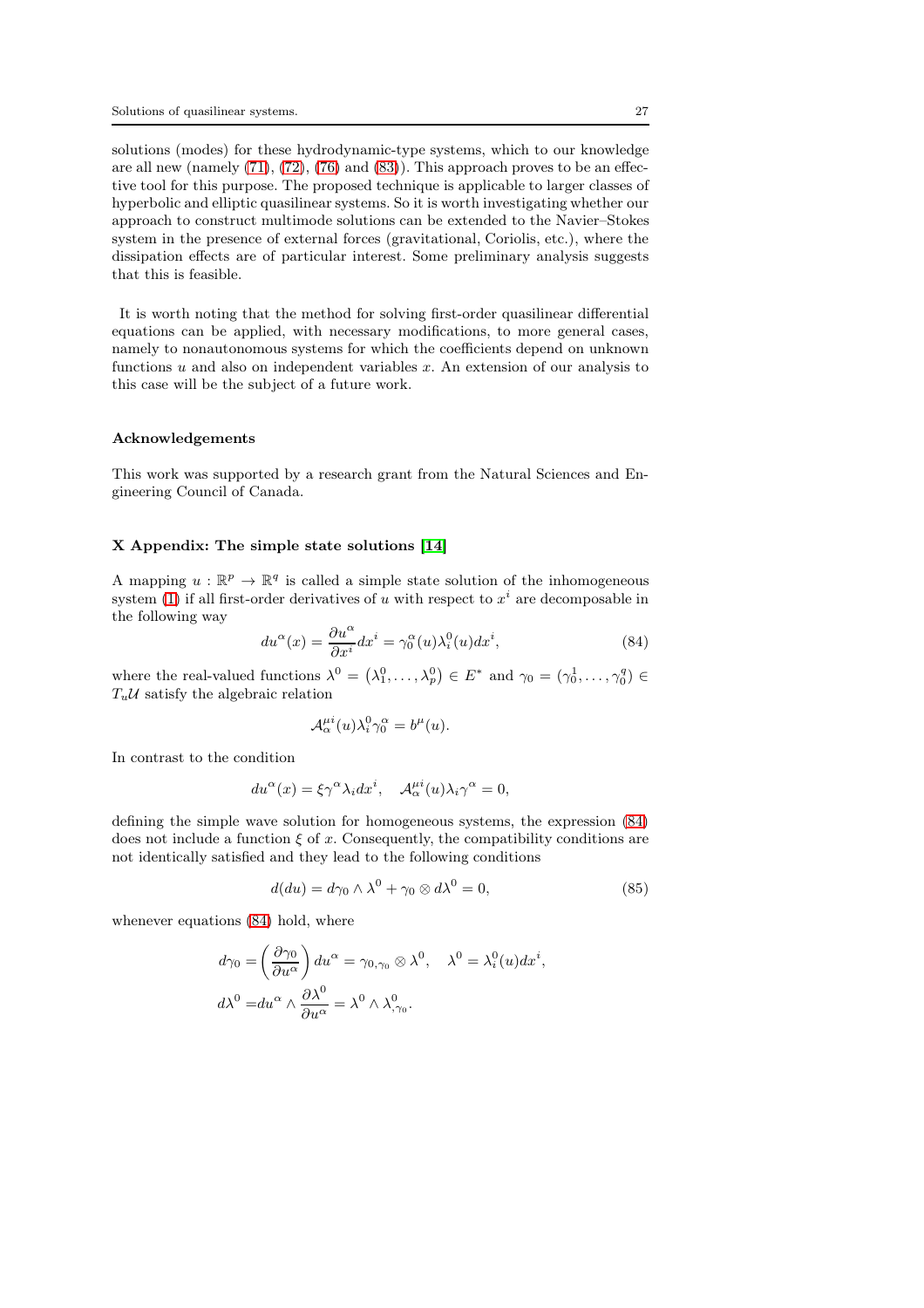Here we have used the notation  $x_{,y} = \frac{\partial x}{\partial u^{\alpha}} y^{\alpha}$ . Hence the system [\(84\)](#page-26-0) has a solution if

$$
\lambda_{,\gamma_0}^0 \wedge \lambda^0 = 0
$$

holds. This means that the direction of  $\lambda^0$  is constant along the vector field  $\gamma_0$ . Chosing a proper normalization for the wave vector  $\lambda^0 \to a\lambda^0$  and the vector field  $\gamma_0 \rightarrow a^{-1} \gamma_0$ , where  $a = a(u)$ , one can obtain that  $\lambda_0$  is constant along the vector field  $\gamma_0$ , *i.e.* 

$$
\lambda_{0,\gamma_0}=0.
$$

Thus the image of a solution is a curve  $u = f(r^0)$  tangent to the vector field  $\gamma_0$ . So one can choose a parametrization of a solution  $u = f(r^0)$  such that the ordinary differential equations

$$
\frac{df^{\alpha}}{dr^0} = \gamma_0^{\alpha}(f(r^0))
$$

hold. The wave vector  $\lambda^0$  has a constant direction and by choosing a proper length of  $\lambda^0$  such that  $\partial \lambda^0/\partial r^0 = 0$ , we may represent a simple state solution of the inhomogeneous system [\(1\)](#page-2-1) in the form

$$
u = f(r^0), \quad r^0 = \lambda_i^0 x^i,
$$

where

$$
\mathcal{A}_{\alpha}^{\mu i}(u)\lambda_i\gamma_0^{\alpha}=b^{\mu}(u),\quad \frac{\partial f^{\alpha}}{\partial r^0}=\gamma_0^{\alpha}(f(r^0)).
$$

This solution was introduced in analogy with a simple wave solution of a homoge-neous system [\(1\)](#page-2-1) which satisfies the relations (see e.g. [\[16,](#page-28-5) [24,](#page-28-8) [25\]](#page-28-2)).

$$
u = f(r), \qquad r = \lambda_i(f(r))x^i,
$$
  

$$
\mathcal{A}_{\alpha}^{\mu i}(u)\lambda^i \gamma^{\alpha} = 0, \qquad \frac{\partial f^{\alpha}}{\partial r} = \gamma^{\alpha}(f(r)).
$$

#### References

- <span id="page-27-3"></span><span id="page-27-1"></span>1. Boillat G.: Sur la Propagation des Ondes. Gauthier-Villars, Paris, (1965)
- 2. Burnat M.: The method of Riemann invariants for multidimensional nonelliptic systems. Bull. Acad. Polon. Sci. Ser Sci Techn., vol 17, 11, (1969)
- <span id="page-27-4"></span>3. Burnat M.: The method of Riemann invariants and its applications to the theory of plasticity. Com. Arch. Mech. Stos., part 1, 26, 6, 1974, 817-838 and part 2, 24, 1, 3-26, (1972)
- <span id="page-27-9"></span>4. Cartan E.: Sur la Structure des Groupes Infinis de Transformations. Chapt. 1: Les systèmes différentielles en involution, Gauthier-Villars, Paris, (1953)
- <span id="page-27-0"></span>5. Courant R., Friedrich K.O.: Supersonic Flow and Shock Waves, Interscience Publ., New-York, (1958)
- <span id="page-27-2"></span>6. Courant R., Hilbert D.: Methods of Mathematical Physics. vol 1 and 2, Interscience, New-York, (1962)
- <span id="page-27-7"></span>7. Doyle P.W., Grundland A.M.: Simple waves and invariant solutions of quasiliear systems. J. Math. Phys., 37, 6, 2969-2979, (1996)
- <span id="page-27-8"></span>8. Fushchych W.: Conditional symmetry of equations of mathematical physics. Ukrain Math. J., 43, 1456-1470, (1991)
- <span id="page-27-5"></span>9. Grundland A.M., Huard B.: Riemann invariants and rank-k solutions of hyperbolic systems. J. Nonlin. Math. Phys., 13, 3, 393-419, (2006)
- <span id="page-27-6"></span>10. Grundland A.M., Huard B.: Conditional symmetries and Riemann invariants for hyperbolic systems of PDEs. J. Phys. A, Math. Theor. 40, 4093-4123, (2007)